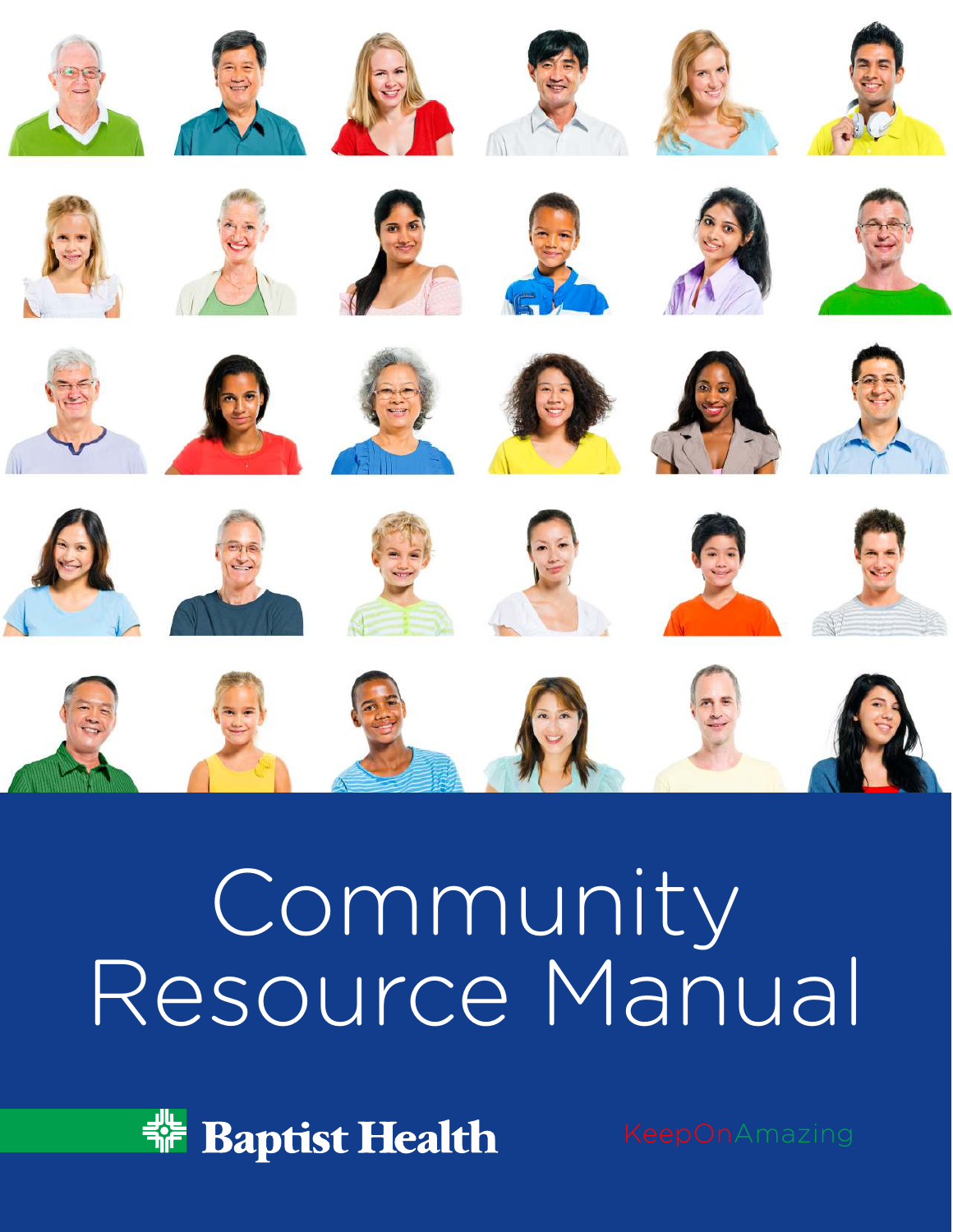## Table of Contents -

| Introduction                                                           | 4         |
|------------------------------------------------------------------------|-----------|
| A                                                                      |           |
| Abuse and Neglect                                                      | 4         |
| Adult Day Care Centers                                                 | 5         |
| AIDS/HIV/STD                                                           | 6         |
| <b>Aging Services</b>                                                  | 13-14     |
| Alcohol and Drug Abuse Services                                        | $6 - 7$   |
| <b>American Red Cross</b>                                              | $8 - 9$   |
| Arkansas Area on Aging (AAA)                                           | $10 - 12$ |
| C                                                                      |           |
| <b>Cancer Resources</b>                                                | 15-16     |
| Child and Adolescent Resources                                         | 17        |
| <b>Community Action Programs</b>                                       | 18        |
| Community Clinics and Wellness Centers                                 | 19-21     |
| Consumer Credit Counseling Services (CCCS)                             | 21        |
| <b>Counseling Services</b>                                             | $22 - 24$ |
| D                                                                      |           |
| Deaf and Hearing Impaired Services                                     | 24        |
| Dental Care                                                            | $25 - 26$ |
| Department of Human Services                                           | 27        |
| F                                                                      |           |
| Food Resource and the Supplemental Nutrition Assistance Program (SNAP) | 28-35     |
| (formerly known as the Food Stamp Program)                             |           |
| G                                                                      |           |
| Government Client Assistance                                           | 36        |
| Guardianship                                                           | 37        |
| H                                                                      |           |
| Home Care Services - Private Pay                                       | 39        |
| Home Health Care                                                       | 40        |
| <b>Hospice Providers</b>                                               | 41        |
| Hospitals - In-patient                                                 | 42-44     |
|                                                                        |           |
| Last Will and Testament                                                | 38        |
| Legal Resources                                                        | 45        |
| Lifeline                                                               | 46        |
| Living Will                                                            | 38        |
|                                                                        |           |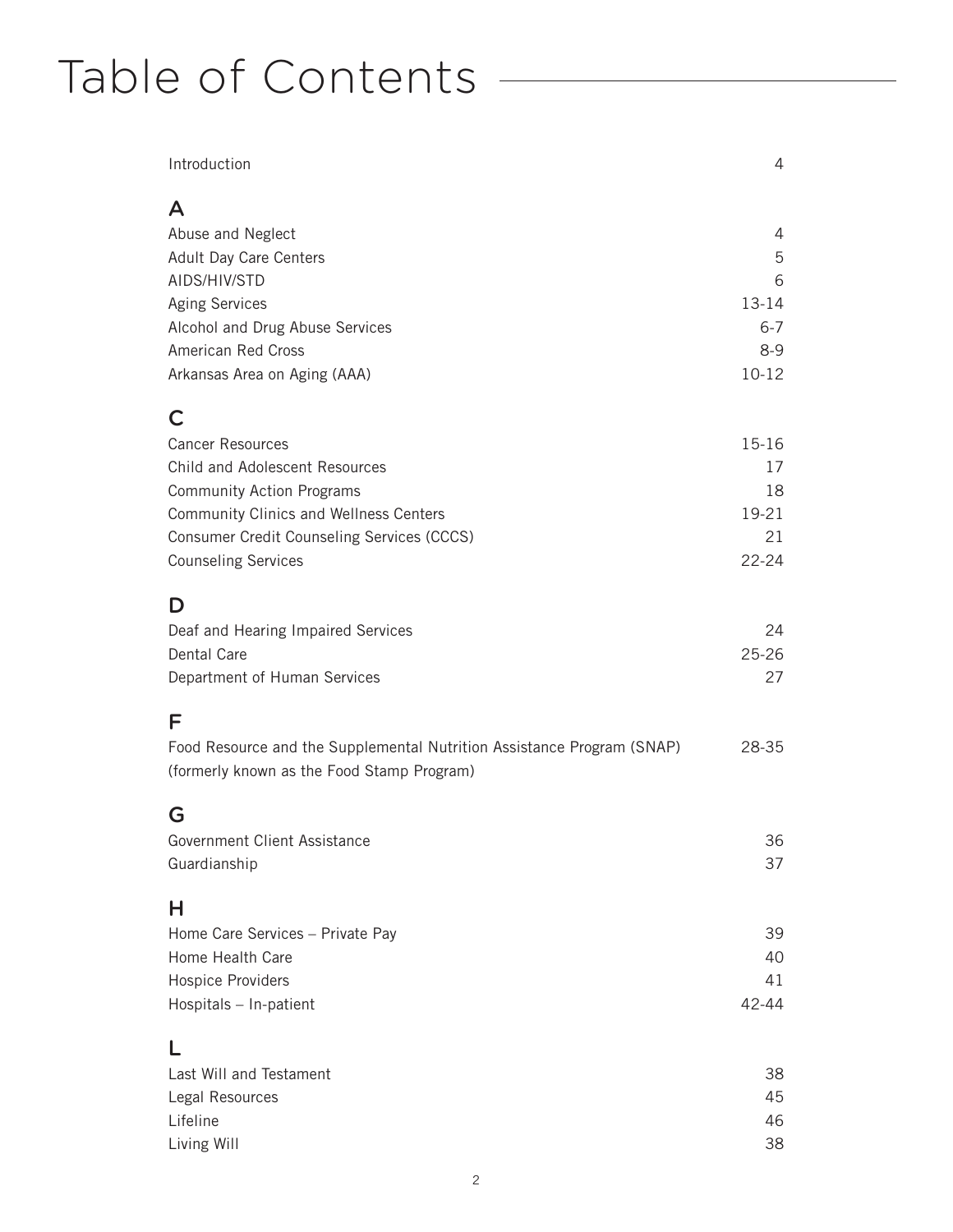## M

| Medicaid Programs<br>Medical Equipment                 | 47<br>47-48 |
|--------------------------------------------------------|-------------|
| Medicare                                               | 49          |
| <b>Medication Resources</b>                            | 50          |
| <b>Mental Health Resources</b>                         | 51          |
| N                                                      |             |
| <b>Nursing Homes</b>                                   | 52-55       |
| P                                                      |             |
| Power of Attorney                                      | 37          |
| R                                                      |             |
| Ramps                                                  | 55          |
| Rehabilitation Hospitals                               | 55          |
| Retirement Centers and Residential Care Facilities/RCF | 56-57       |
| S                                                      |             |
| Senior Centers                                         | 58          |
| Shelters/Subsidized Housing                            | 59-60       |
| Social Security Benefits and Offices                   | 61          |
| Spinal Cord Disability Referral                        | 61          |
| Substance Abuse                                        | 61          |
| Support Groups                                         | 61          |
| $\mathsf T$                                            |             |
| Therapy Centers - Free Standing                        | 62          |
| Tips for Caring for Your Aging Parents                 | 63          |
| <b>Transportation Resources</b>                        | 63-64       |
| U                                                      |             |
| <b>Utility Assistance</b>                              | 65          |
| $\checkmark$                                           |             |
| <b>Visually Impaired Resources</b>                     | 66-67       |
|                                                        |             |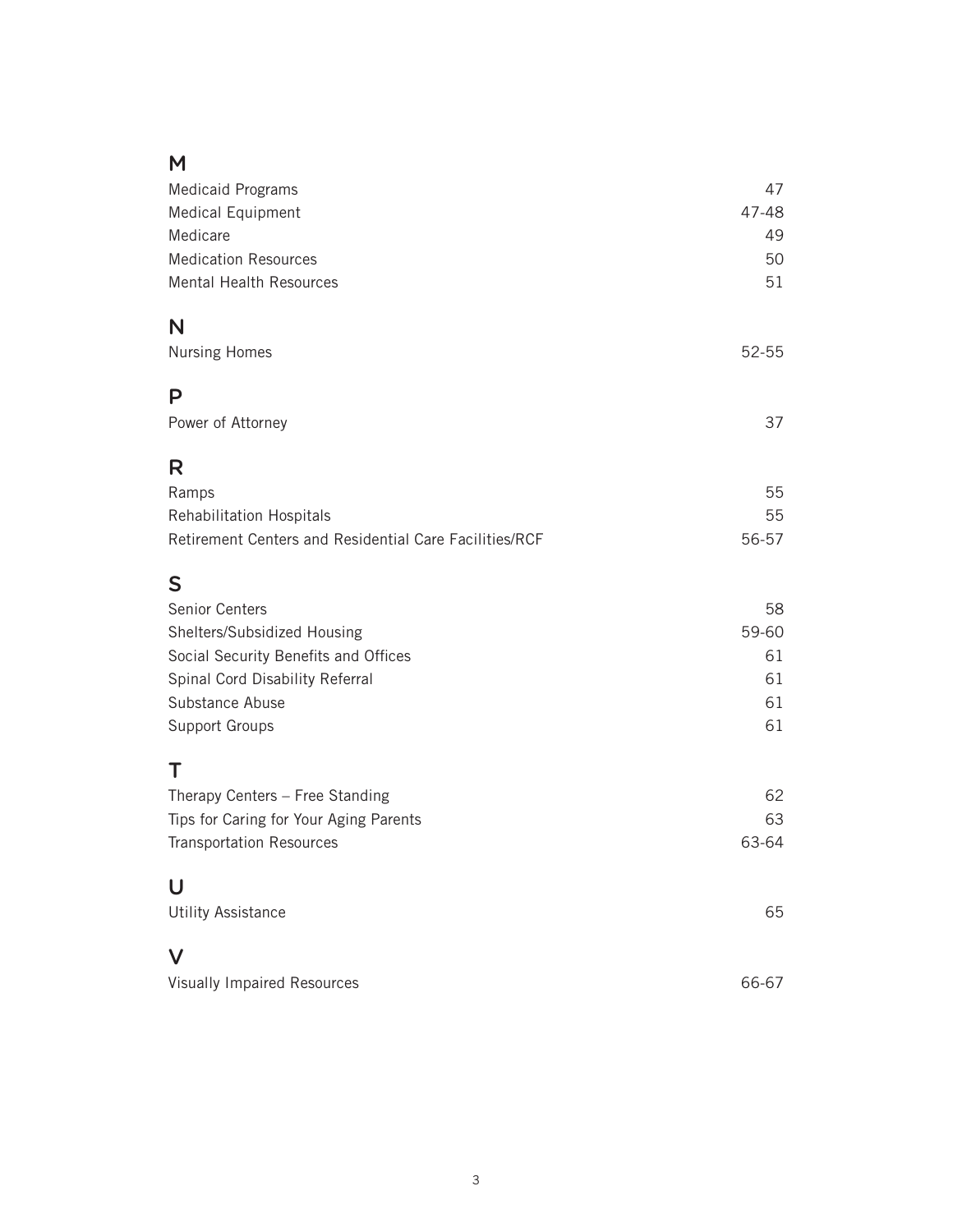## Introduction

This document was created by Baptist Health to assist patients and their family members locate and access resources within their community. The resources are primarily for the Central Arkansas area, but some of the information is statewide. We truly hope this manual helps you receive all the quality care you need and deserve.

*Note: If you discover an error within this document, kindly contact Community Outreach at 501-202-1540 with the page number and a description of the error. Please provide the correct information if you have it.*

## Abuse & Neglect

|    | Agency                                                     | <b>Information</b>                                                                                                                                    | <b>Phone Number</b>                            |
|----|------------------------------------------------------------|-------------------------------------------------------------------------------------------------------------------------------------------------------|------------------------------------------------|
|    | <b>Adult Protective Services</b>                           | An adult is age 18 or older<br>24 hour toll-free referral line                                                                                        | 501-682-2441<br>1-800-482-8049                 |
|    | 2. Child Abuse & Neglect                                   | A child is under 18<br>24 hour toll-free referral line                                                                                                | 1-800-482-5964                                 |
| 3  | Women & Children First                                     | Pulaski Country Shelter Supportive<br>Services - 24 hot line<br>www.wcfarkansas.org<br><b>TEFRA (Insurance for Disabled</b><br>Children 19 and Under) | 501-376-3219<br>1-800-332-4443<br>501-682-1001 |
| 4. | Office of Long Term Care                                   | To report abuse or neglect<br>of nursing home patient                                                                                                 | 1-800-582-4887                                 |
|    | 5. Sexual Violence Support<br>Center/Family Service Agency | Pulaski County Hospitals Information<br>support for victims of sexual assault                                                                         | 501-372-4242<br>www.safeplacelr.org            |
| 6. | Courage House<br>Arkadelphia                               | Abuse Women and Children                                                                                                                              | 501-246-3122                                   |

Note: Call these numbers for an Arkansas Coalition against Sexual Assault Service Provider in your area.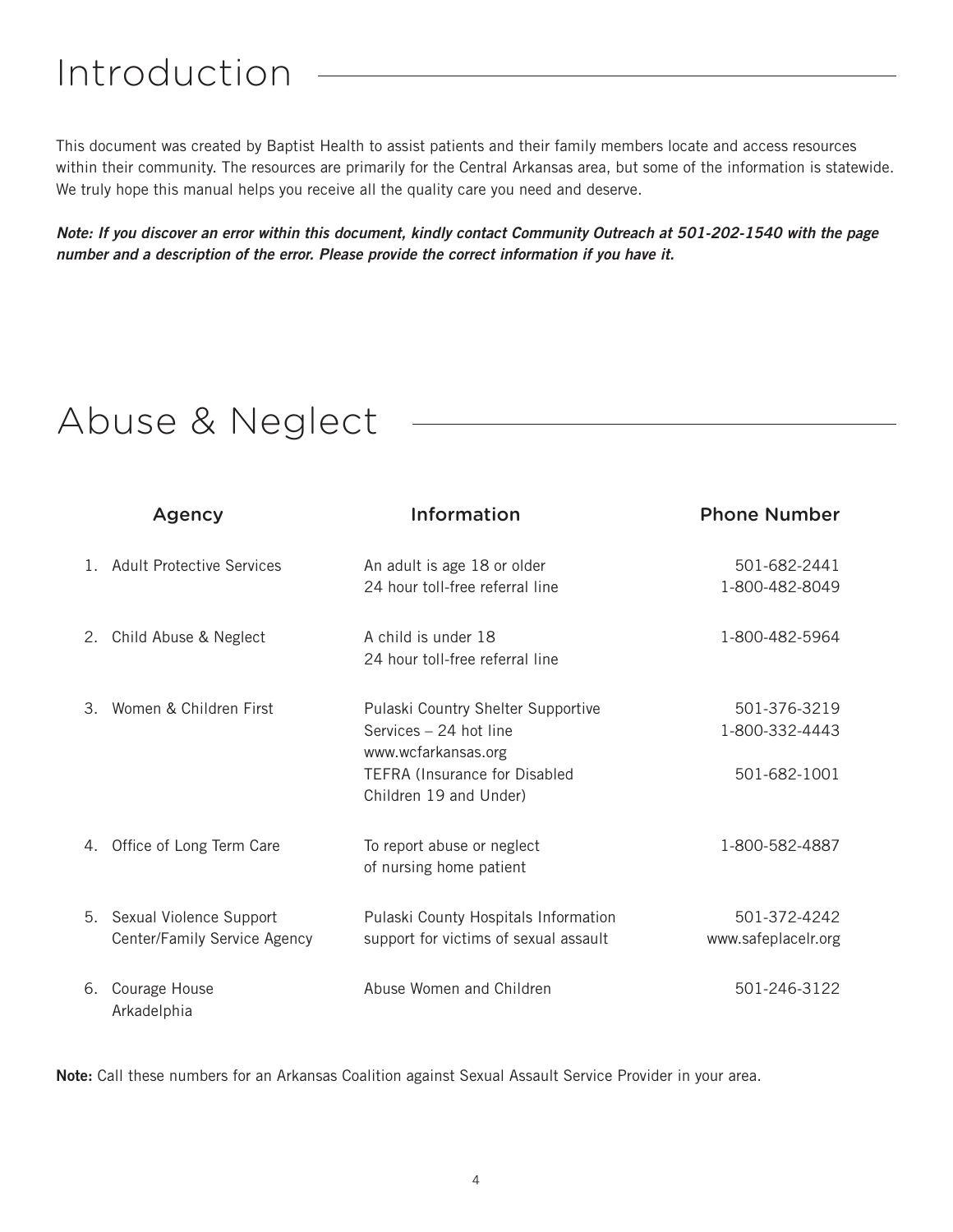## Adult Day Care Centers

### Conway

Unity Adult Care Center, Inc. 223 Locust Conway, AR 72032 Phone: 501-327-2644

## Little Rock

Chenal Adult Day Center Home Away From Home 805 Kirby Road Little Rock, AR 72211 Phone: 501-716-9180 Fax: 501-716-9183 E-mail: lssikes@yahoo.com

#### Deloney's Adult Day Care

8003 Mabelvale Cut-off Road Little Rock, AR 72103 Phone: 501-562-6613 E-mail: rvdeloney@netzero.com

#### Helping Hands Respite Center

Pulaski Heights United Methodist Church 4823 Woodlawn Avenue Little Rock, AR 72205 Phone: 501-664-3600 Hours: Tuesday, 9:30am - 2:30pm Cost: \$15.00 per day Website: www.phumc.com

## North Little Rock

Complete Health with P.A.C.E. 700 Riverfront Drive North Little Rock, AR 72119 Phone: 1-888-660-1452 Website: www.care-link.org

#### St. Luke's Respite Care Center

4106 John F. Kennedy Boulevard North Little Rock, AR 72116 Phone: 501-753-4281 Hours: Thursday, 9:00am - 3:00pm Cost: \$15.00 per day

#### WeCare Adult Daycare Center

603 Cotton Road North Little Rock, AR 72117 Phone: 501-955-3853

#### Veterans Administration Adult Day Center

17 Fort Roots Drive, Building 2C North Little Rock, AR 72114 Phone: 501-257-3340 Fax: 501-257-3329

Note: For Adult Day Health Care not listed above, or to contact the nearest provider in your area, call the Division of Aging and Adult Services at 501-682-2441. Visit www.state.ar.us/dhs/aging or the Area Agency on Aging/CareLink office in your region. See Area Agency on Aging (AAA) listing in this document (pages 10-11).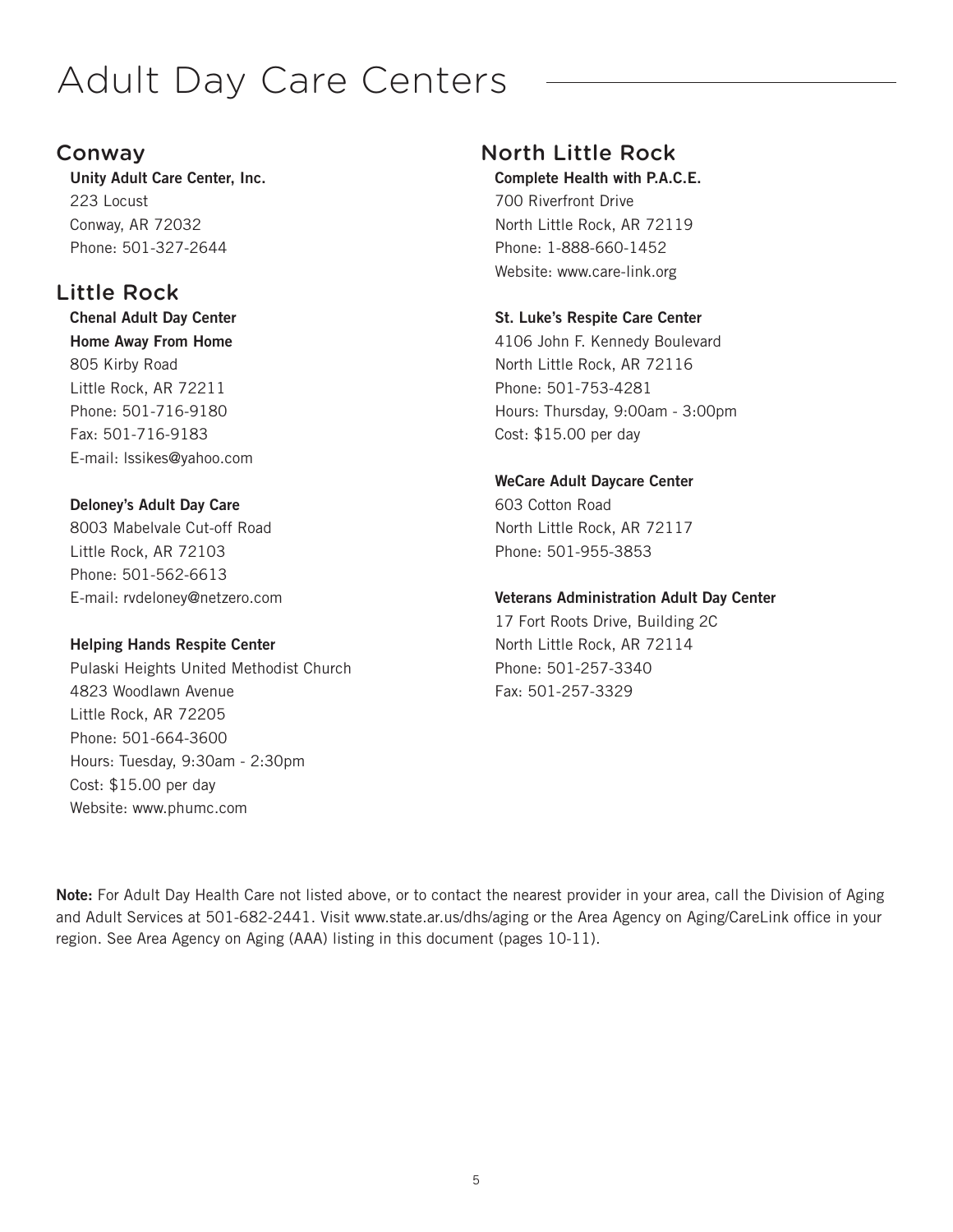## AIDS/HIV/STD

#### Arkansas Department of Health

4815 West Markham Street Little Rock, AR 72205 Phone: 501-661-2000 or 1-800-462-0599 Website: www.healthy.arkansas.gov

Note: For additional information or to locate assistance in your area, call the above number.

## Alcohol and Drug Abuse Services

## Helpful Numbers

Alcoholics Anonymous (AA) 501-664-7303 Al-Anon 501-372-5234 Cocain Anonymous 501-301-4827

Narcotics Anonymous 501-373-8683 Overeaters Anonymous 505-891-2664

## Clark County

Qua Paw House *(Out-Patient)* 401 Crittenden Arkadelphia, AR 71923 Phone: 501-767-4456

## Pulaski County - Little Rock

Arkansas Cares *(Residential Treatment)* 2002 South Fillmore Street Little Rock, AR 72204 Phone: 501-803-3388 or 1-800-756-3709 Website: www.methodistfamily.org

#### Baptist Health Medical Center-Little Rock

*(In and Out-Patient)* 9601 Baptist Health Drive Little Rock, AR 72205 Phone: 501-202-2893 Website: www.baptist-health.com

#### Better Community Developers, Inc. *(Residential)*

3604 West 12th Street Little Rock, AR 72204 Phone: 501-663-4774 Fax: 501-663-7228 Website: www.bcdinc.org Catar Clinic *(Out-Patient)* 1401 South University Avenue Little Rock, AR 72204 Phone: 501-664-7833 Website: www.catarclinic.com

Gyst House *(In and Out-Patient)* 8101 Frenchmans Lane Little Rock, AR 72209 Phone: 501-568-1682

#### Hazel Street Recovery Center

*(Long-Term Treatment for Adolescent Males)* 1405 North Pierce, Suite 202 Little Rock, AR 72207 Phone: 501-436-0987 Website: www.hazelstreetrecoverycenter.com

Hoover Center *(Residential Treatment And Out-Patient/Drug and Alcohol)* 3604 West 12th Street Little Rock, AR 72204 Phone: 501-663-4774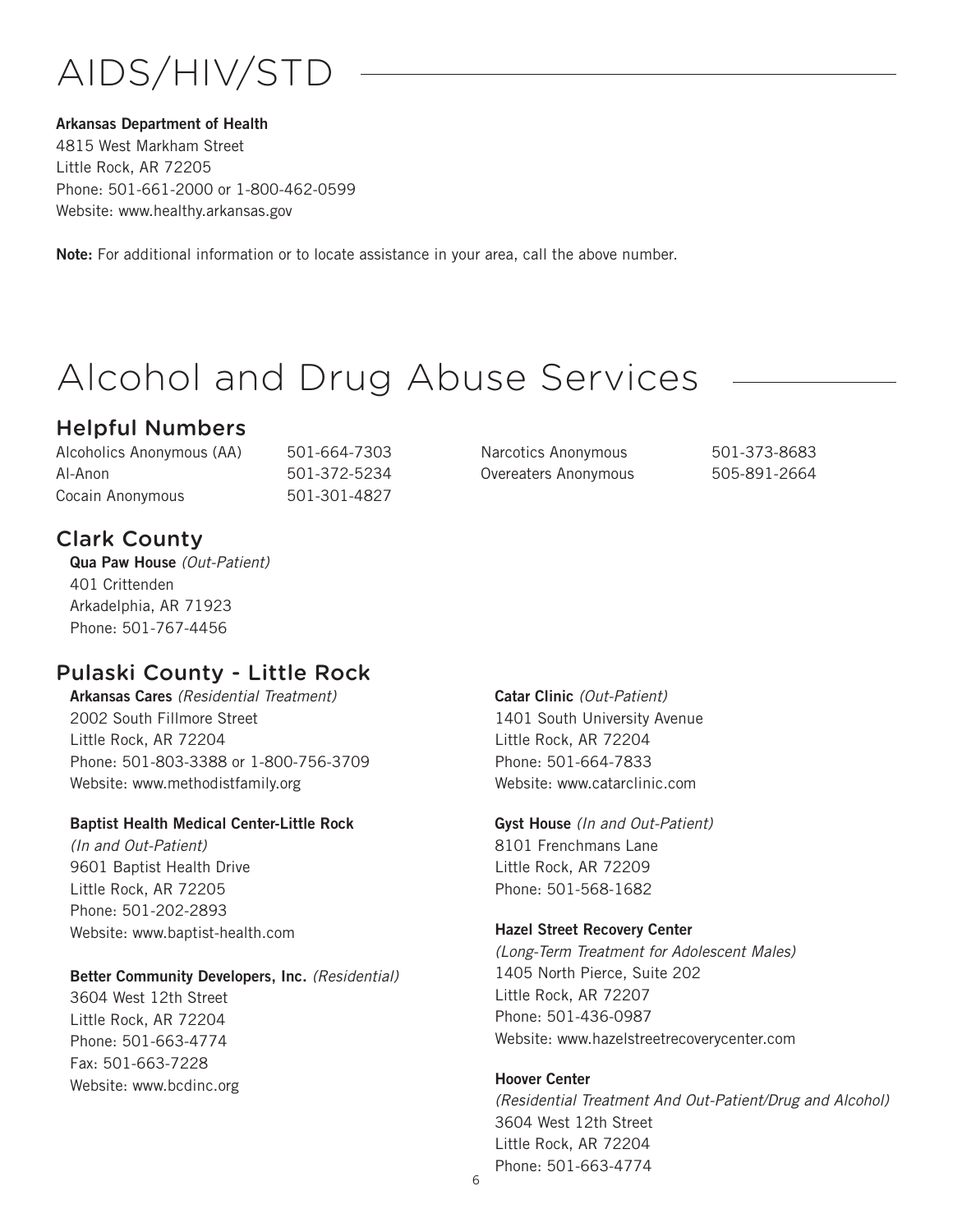#### Little Rock Community Mental Health Center, Inc.

1000 North University Avenue, Suite 200 in Evergreen Place Little Rock, AR 72207 Phone: 501-686-9300 Fax: 501-686-9618 Website: www.lrcmhc.com

#### MADD of Central Arkansas

2300 Andover Court, Suite 500 Little Rock, AR 72227 Phone: 501-246-8810 Email: ar.state@madd.org Website: www.madd.org

#### Pinnacle Pointe Behavioral HealthCare System

*(In and Out-Patient)* 11501 Financial Centre Parkway Little Rock, AR 72211 Phone: 501-223-3322 Or 1-800-880-3322 Website: www.pinnaclepointehospital.com

#### Safe Harbor Church of Little Rock

4800 Springer Boulevard Little Rock, AR 72206 Phone: 501-347-5399 Fax: 501-375-0143

## Pulaski County – North Little Rock

The BridgeWay Hospital *(In and Out-Patient)* 21 Bridgeway Road North Little Rock, AR 72113 Phone: 501-771-1500 or 1-800-245-0011 Website: www.thebridgeway.com

#### Family Services Agency, Inc.

Counseling & Education Program *(Out-Patient)* 628 West Broadway, Suite 300 North Little Rock, AR 72114 Phone: 501-372-4242 Website: www.helpingfamiliesfirst.org

### Saline County

Counseling Clinic, Inc. 307 East Sevier Street Benton, AR 72015 Phone: 501-776-4224 Fax: 501-776-0411 Website: www.counselingclinicinc.org Serenity Park *(Residential/Aftercare)* 2801 West Roosevest Little Rock, AR 72204 Phone: 402-817-2534 or 1-866-699-7627 Website: www.serenitypark.org

Sober Living, Inc. *(Residential Rehab/Transitional Living)* 4201 Barrow Road Little Rock, AR 72204 Phone: 501-438-0392 or 1-888-590-4556

#### St. Vincent Behavioral Health *(Alcohol Detox)*

6101 St. Vincent Circle Little Rock, AR 72205 Phone: 501-552-5777 or 1-800-272-7374 Website: www.stvincenthealth.com

#### Step Up Support Center *(Out-Patient)*

9010 Hilaro Springs Road Little Rock, AR 72209 Phone: 501-565-1333 Fax: 501-565-1653

#### UAMS Substance Abuse Treatment Clinic

4301 West Markham, Slot 835 Little Rock, AR 72205 Phone: 501-526-8400 or 1-800-610-4673

#### Recovery Centers of Arkansas, Inc. – North

*(Residential Treatment/Drug and Alcohol)* 1201 River Road North Little Rock, AR 72114 Phone: 501-372-4611 Fax: 501-372-1801 Website: www.rcofa.org

#### Rivendell Behavioral Health Services *(In and Out-Patient)*

100 Rivendell Drive Benton, AR 72019 Phone: 501-316-1255 1-800-264-5640 Website: www.rivendellofarkansas.com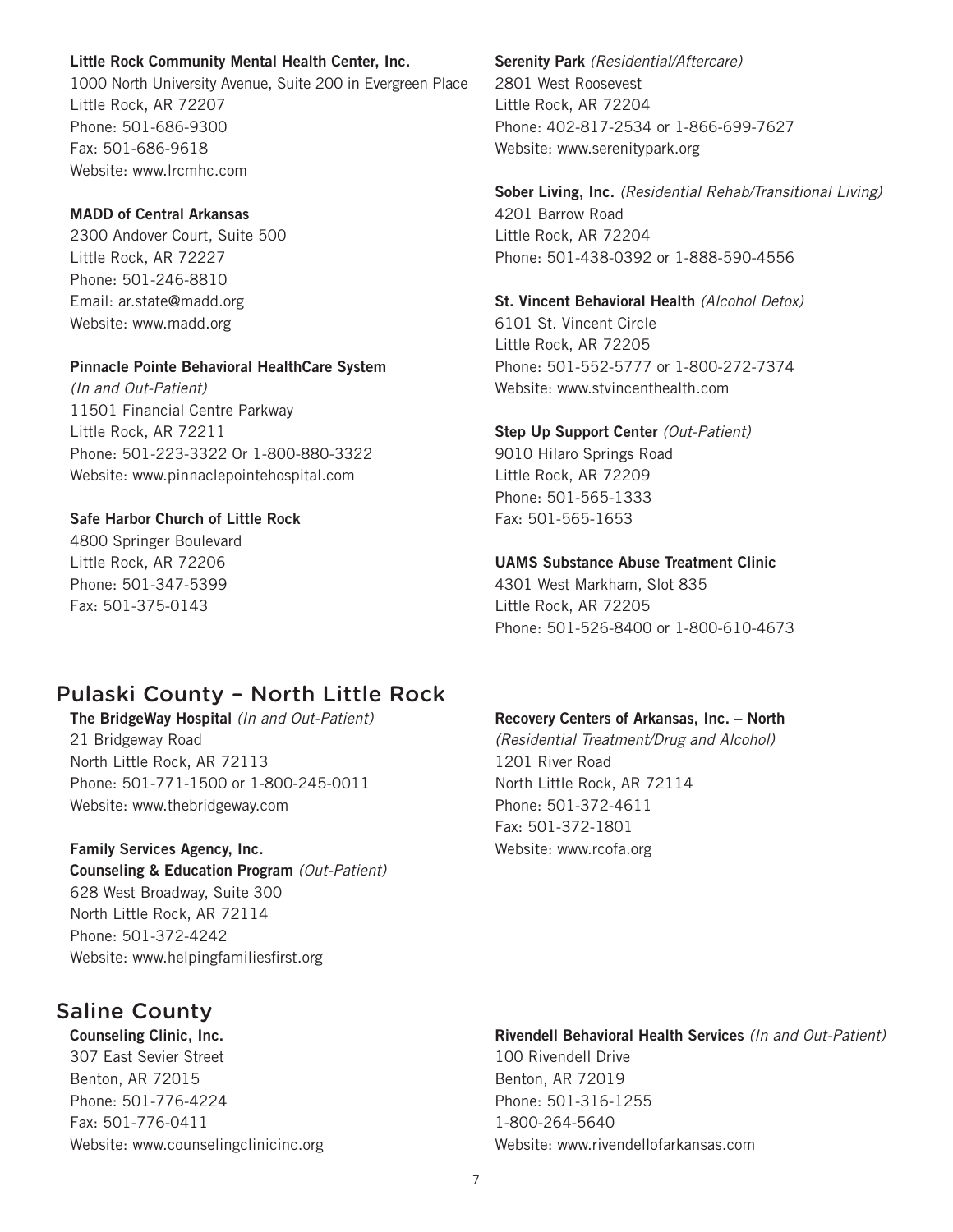## American Red Cross

#### Your Red Cross Chapter: American Red Cross of Greater Arkansas

401 South Monroe Little Rock, AR 72205 Phone: 501-748-1000 Fax: 501-666-5060 Email: careyc@arkansasredcross.org Website: www.redcross.org/local/arkansas

#### Your Blood Services Region Greater Ozarks – Arkansas Blood Region

401 South Monroe Little Rock, AR 72205 Phone: 501-614-4410 Fax: 501-614-4408 Email: rileybar@usa.redcross.org Website: www.http://chapters.redcross.org/ar/greaterozarksregion/

#### American Red Cross Blood Services Greater Ozarks-Arkansas Region

Serving Arkansas, Southwest Missouri, and Memphis, Tennessee www.redcrossblood.org/greaterozarks

> To donate blood or plasma, call 1-800-GIVELIFE (1-800-448-3543). For bone marrow donation, visit http://www.marrow.org. To schedule a blood donation online, visit http://www.givelife.org.

If you are 17 years of age or older, weigh at least 110 pounds, are in good general health, and have not donated within the past 56 days, you are eligible to donate blood.

If you're unsure about whether you are eligible to give blood at this time, call 1-800-GIVE-LIFE to find out if you can give the Gift of Life.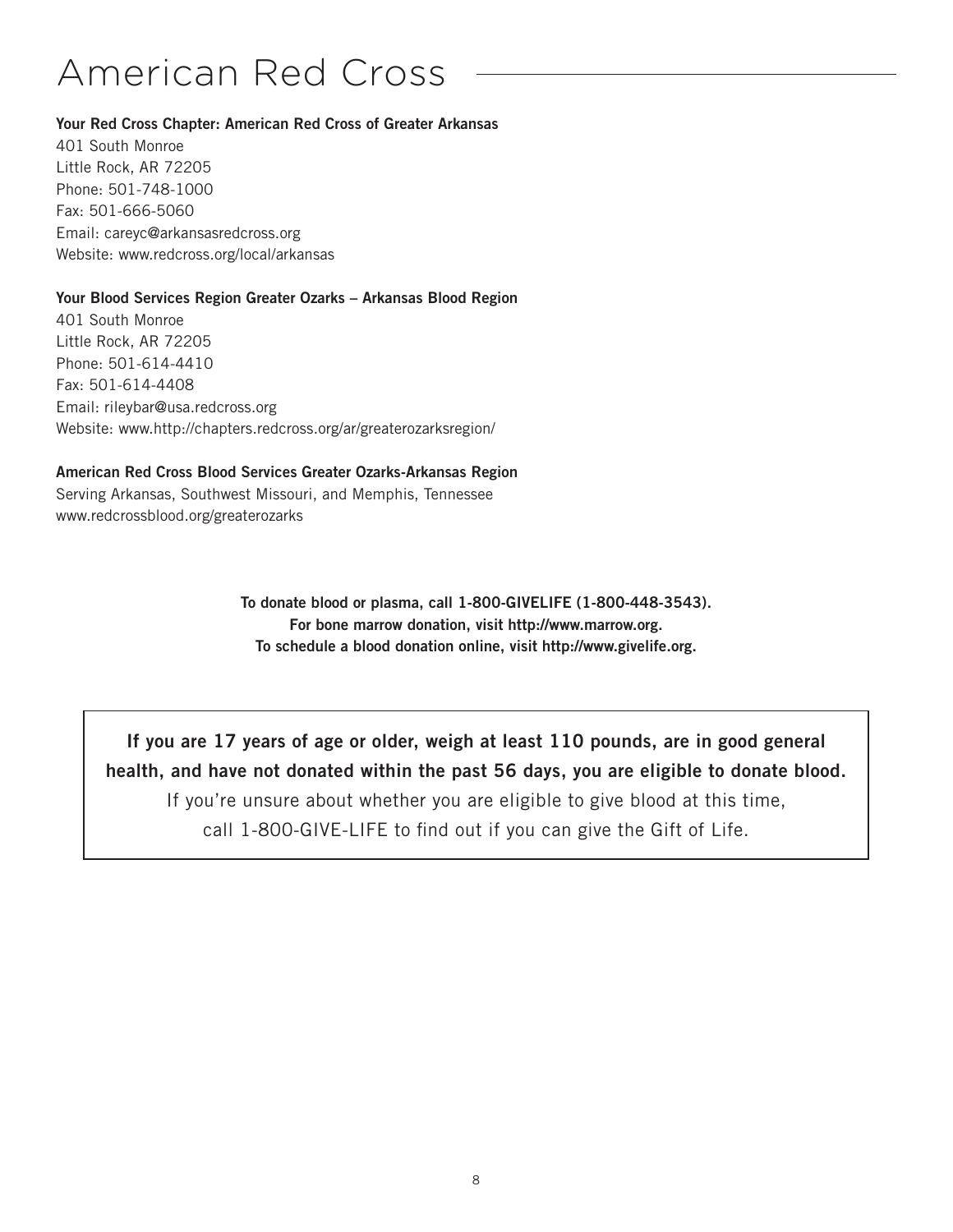## American Red Cross Arkansas Blood Donation Centers

Call in advance to make an appointment.

### Baxter County

Mountain Home

1041 Highland Circle, Suite 22 Mountain Home AR, 72653 Phone: 1-800-733-2767

## Craighead County

Jonesboro 1904 Grant Street, Suite A Jonesboro, AR 72401 Phone: 1-800-733-2767

## Jefferson County

Pine Bluff 1602 West 42nd Pine Bluff, AR 71603 Phone: 1-800-733-2767

## Pope County

Russellville 1608 West Main Street Russellville, AR 72801 Phone: 1-800-733-2767

## Pulaski County

Little Rock Lowry Blood Center 401 Sound Monroe Next to Ray Winder Field Little Rock, AR 72205 Phone: 501-614-4400 or 501-614-4545

#### North Little Rock

Vali-Hi Shopping Center 4548 John F Kennedy Boulevard North Little Rock, AR 72118 Phone: 1-800-733-2767

## Washington County

**Tontitown** 250 Industrial Circle East Springdale, AR 72762 Phone: 1-800-733-2767

## White County

**Searcy** White County Medical Center – Doctor's Pavilion 1120 South Main Street Searcy, AR 72143 Phone: 1-800-733-2767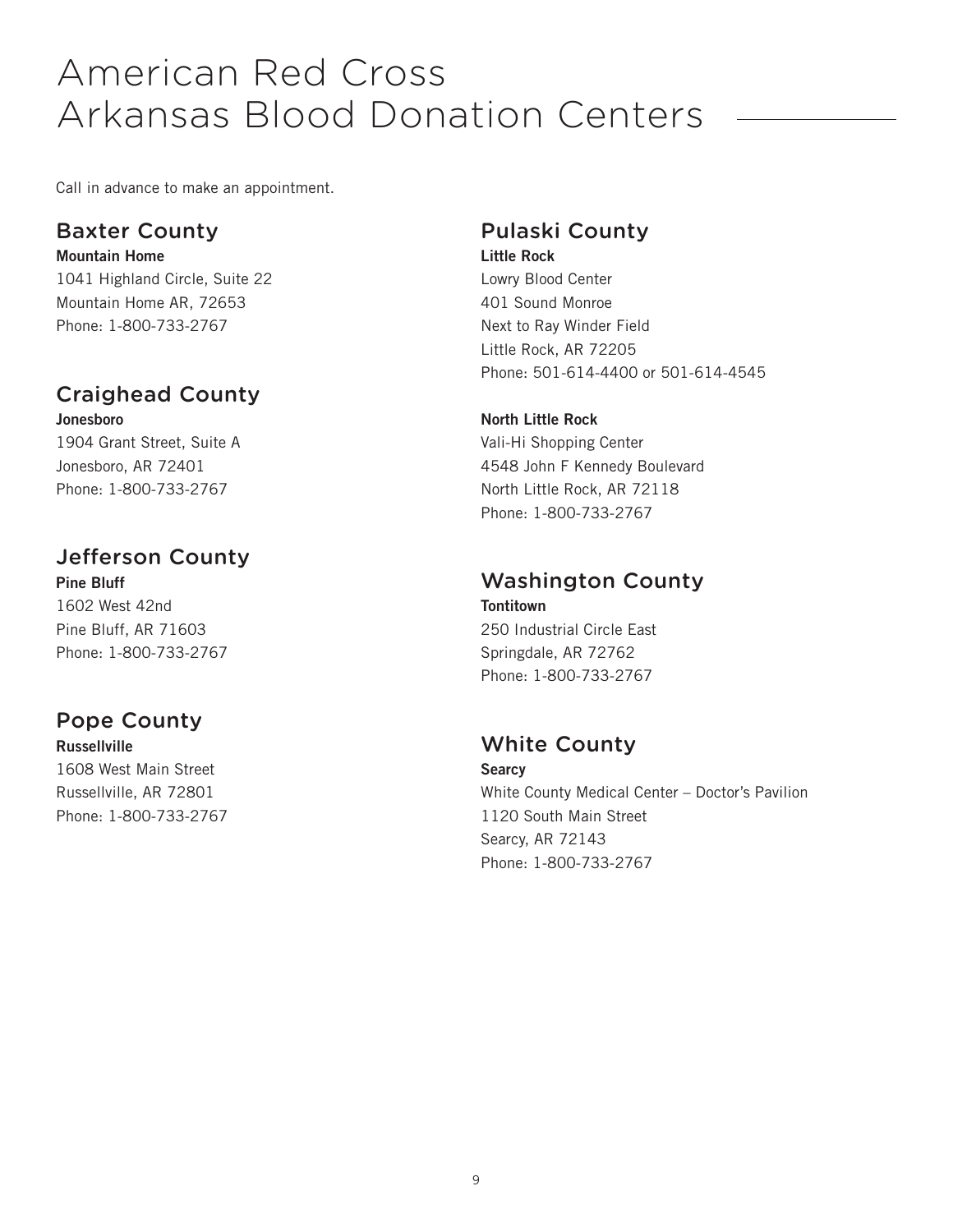## Arkansas Area on Aging (AAA)

## Region I

#### AAA of Northwest Arkansas

*Counties Served: Baxter, Benton, Boone, Carroll, Madison, Marion, Newton, Searcy, and Washington*

Northwest AR AAA 1510 Rock Springs Road, P.O. Box 1795 Harrison, AR 72601 Phone: 870-741-1144 Toll free: 1-800-432-9721 TDD: 870-741-1346 Website: www.aaanwar.org

### Region II

#### AAA of White River

*Counties Served: Cleburne, Fulton, Independence, Izard, Jackson, Sharp, Stone, Van Buren, White, and Woodruff*

White River AR AAA 3998 Harrison Street, P.O. Box 2637 Batesville, AR 72503 Phone: 870-612-3000 Toll free and TDD: 1-800-382-3205 Website: www.wraaa.com

## Region III

#### AAA of East Arkansas

*Counties Served: Clay, Craighead, Crittenden, Cross, Greene, Lawrence, Lee, Mississippi, Phillips, Poinsett, Randolph, and St. Francis*

East AR AAA 2005 E. Highland Drive, PO Box 5035 Jonesboro, AR 72403 Phone: 870-972-5980 Toll free: 1-800-467-3278 Website: www.e4aonline.com

## Region IV

#### AAA of Southeast Arkansas

*Counties Served: Arkansas, Ashley, Bradley, Chicot, Cleveland, Desha, Drew, Grant, Jefferson, and Lincoln*

Southest AR AAA 709 E. 8th, PO Box 8569 Pine Bluff, AR 71611 Phone: 870-543-6300 Toll free and TDD: 1-800-264-3260 Website: www.aaasea.org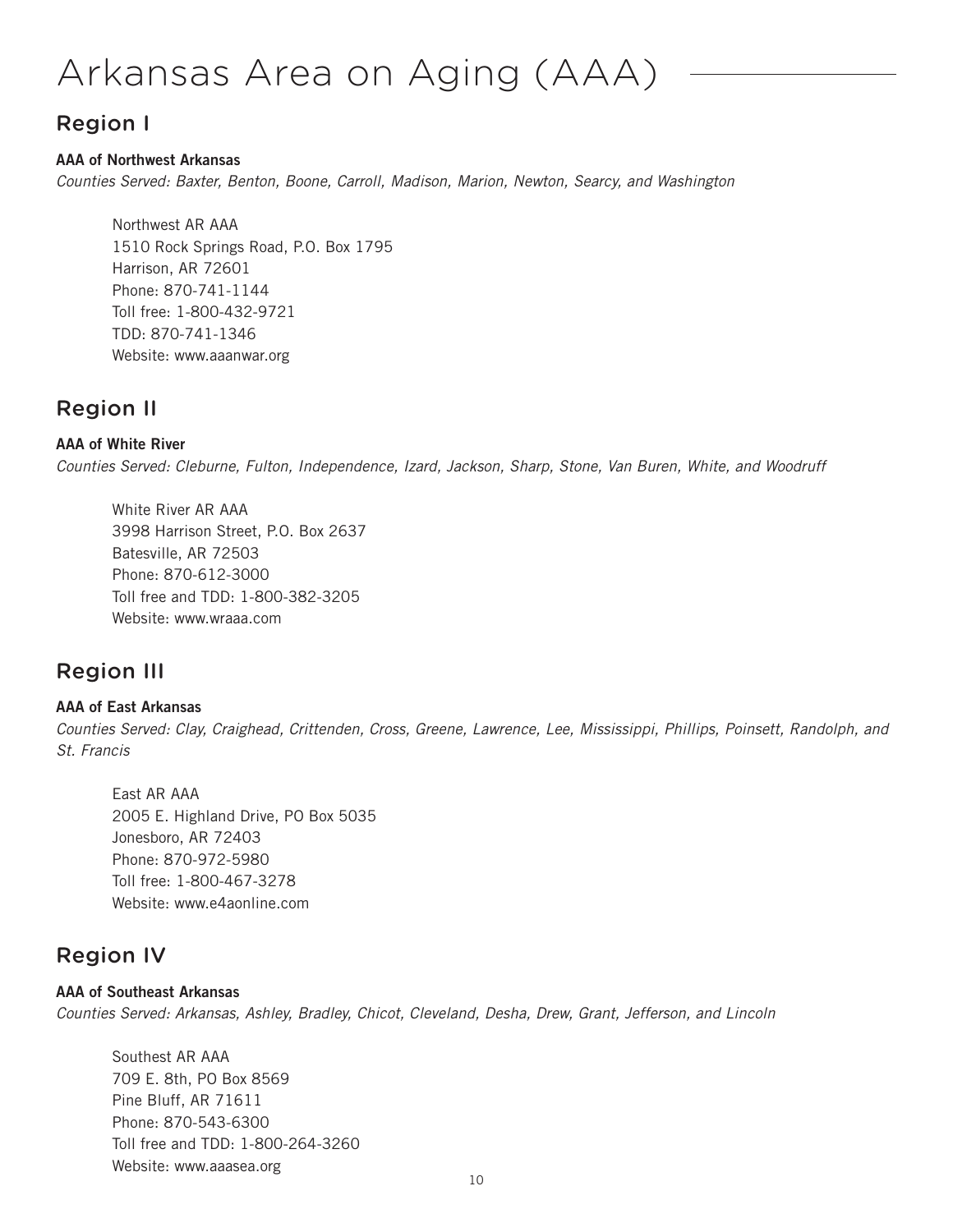## Region V

AAA of Central Arkansas *Counties Served: Faulkner, Lonoke, Monroe, Prairie, Pulaski, and Saline*

> Central AR AAA 706 West 4th Street, P.O. Box 5988 North Little Rock, AR 72119 Phone: 501-372-5300 Fax: 501-688-7437 Toll free and TDD: 1-800-482-6359 Website: www.carelink.org

### Region VI

#### AAA of West Central Arkansas

*Counties Served: Clark, Conway, Garland, Hot Spring, Johnson, Montgomery, Perry, Pike, Pope, and Yell*

West Central AR AAA 905 West Grand Avenue Hot Springs, AR 71913 Phone and TDD: 501-321-2811 Toll free: 1-800-467-2170 Hot Springs Fax: 501-321-2650 Russelville Fax: 501-967-2401 Website: www.seniorspecialists.org

### Region VII

#### AAA of Southwest Arkansas

*Counties Served: Calhoun, Columbia, Dallas, Hempstead, Howard, Lafayette, Little River, Miller, Nevada, Ouachita, Sevier, and Union*

Southwest AR AAA 600 Columbia County Rd 11 E, PO Box 1863 Magnolia, AR 71754-1863 Phone: 870-234-7410 Toll free and TDD: 1-800-272-2127 Website: www.agewithdignity.com

## Region VIII

AAA of Western Arkansas *Counties Served: Crawford, Franklin, Logan, Polk, Scott and Sebastian*

> Western AR AAA 524 Garrison, P.O. Box 1724 Fort Smith, AR 72902 Phone: 479-783-4500 Toll free and TDD: 1-800-320-6667 Website: www.agingwest.org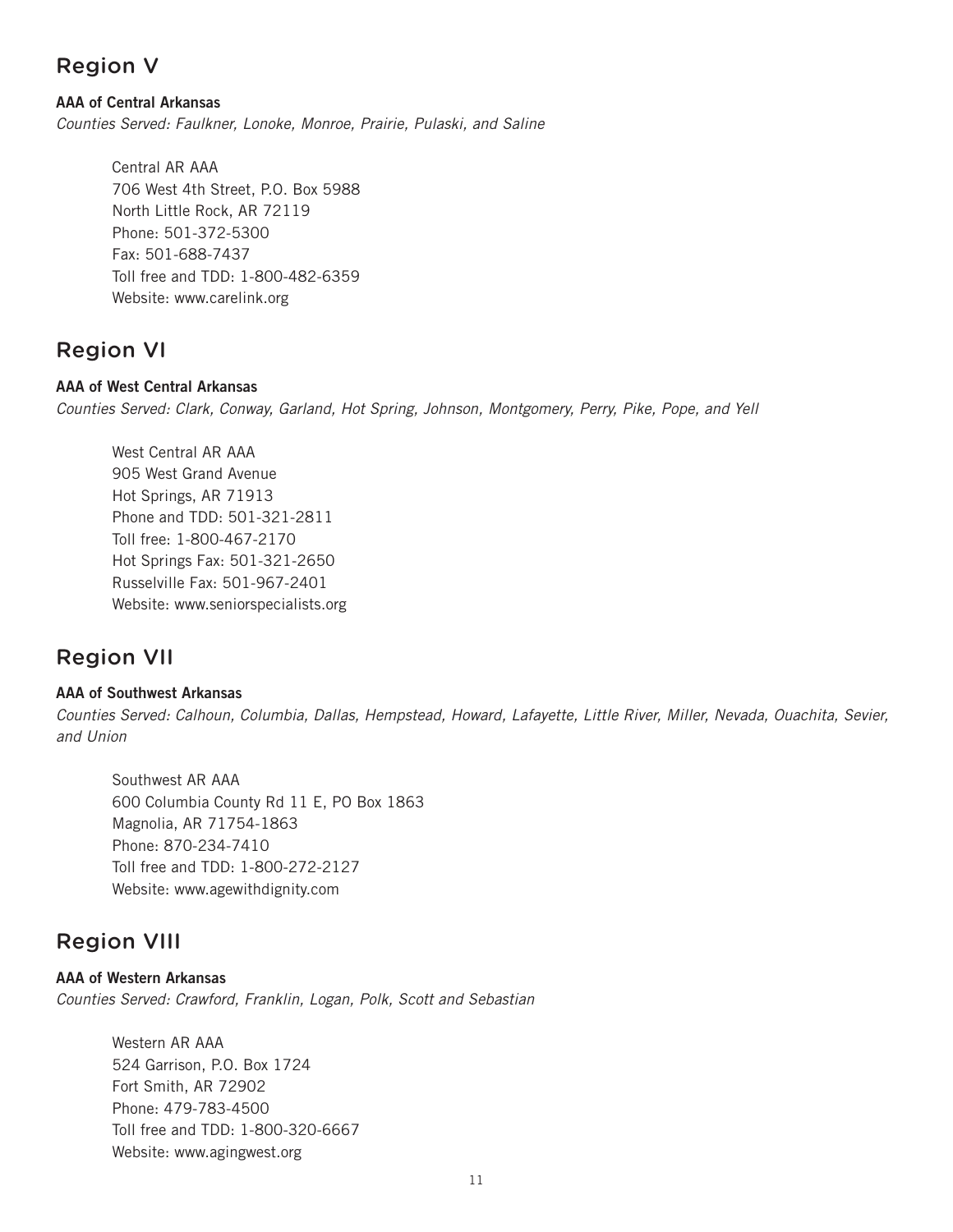## Aging Services

A number of services are available to individuals through a variety of funding sources. These sources include funding under the Older Americans Act, state general revenue, dedicated state taxes, Medicaid, and individual and community donations.

The following services are available through the Area Agencies on Aging (AAA). Eligibility for these services is determined by those offices. In most cases, clients must be 60 or older (unless otherwise identified).

Priority consideration is given to applicants in greatest economic and social need. A co-payment is not required from individuals who receive these services; however, clients are encouraged to donate if they are able.

Eligibility and payment criteria may change as state and federal regulations are amended or renewed. For the most current information, consult the local AAA or call the Division of Aging and Adult Services.

Not every service is available in every region, and a service available within one region may be available in every location.

#### Aging Services include the following:

- Adult Day Care
- Adult Protective Services
- Chore/Home Maker Services
- Client Representation (assistance with application process)
- Congregate Meals
- Home Delievered Meals
- Information and Referral
- Long-Term Care Ombudsman Program
- Material Aid
- Personal Care Services
- Socialization
- Telephone Reassurance
- Transportation

Note: Call your local AAA to determine the actual services offered in your area. Each region is listed with their telephone numbers in this section, pages 10-11.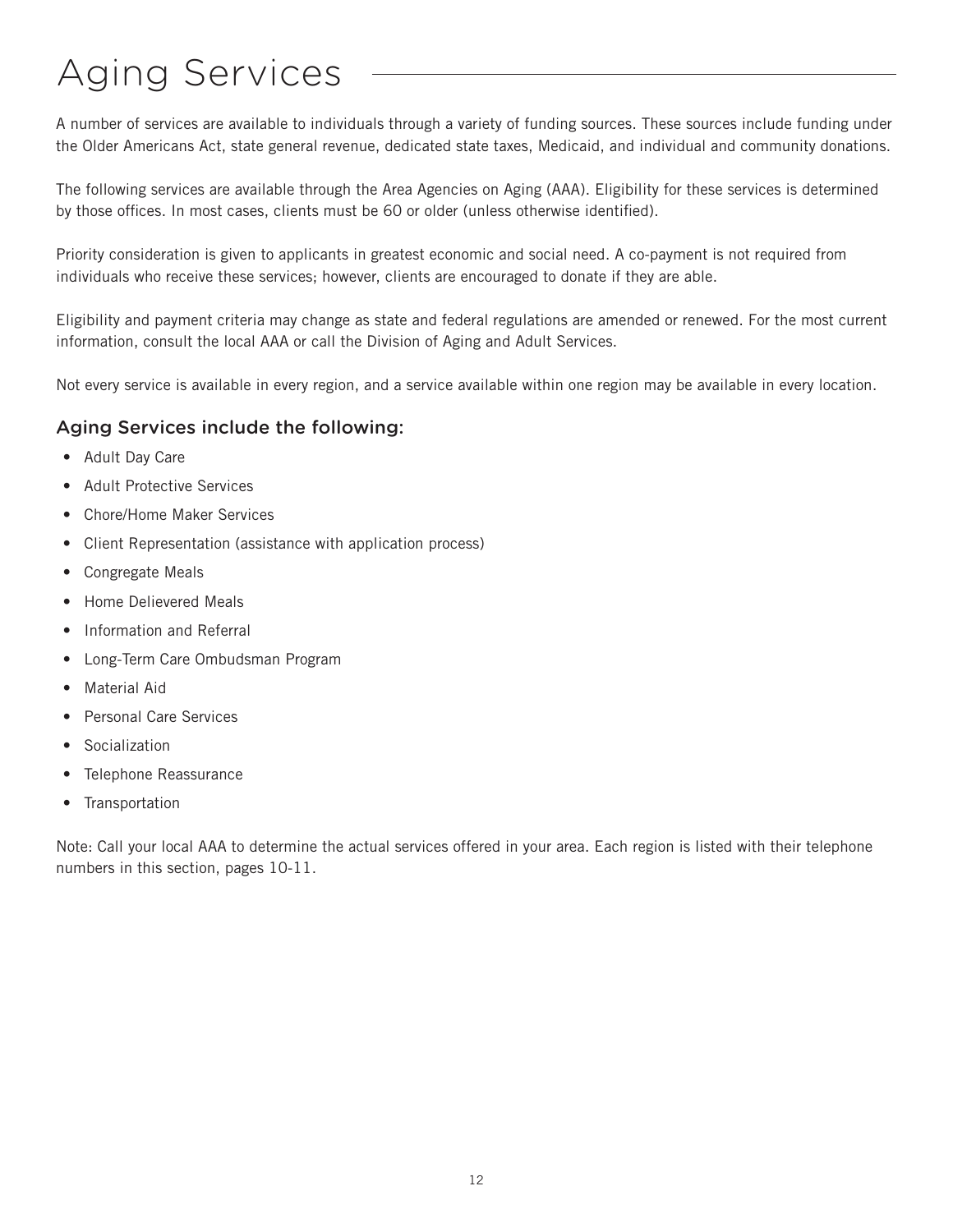Note: For support groups or for the foundation/association nearest you, please call the appropriate office below:

Alzheimer's Arkansas Central Arkansas Office Phone: 501-224-0021 Website: www.alark.org

American Amputee Foundation Central Arkansas Office Phone: 501-835-9290 Website: www.americanamputee.org

American Association of Kidney Patients Phone: 1-800-749-2257 Website: www.aakp.org

American Cancer Society Phone: 501-603-5200 or 1-800-227-2345 Website: www.cancer.org

American Chronic Pain Association Phone: 1-800-533-3231 Website: www.theacpa.org

American Diabetes Association Central Arkansas Office: 501-221-7444 Phone: 1-800-342-2383 Professional Member: 1-800-232-3472 or 703-549-1500 New Membership: 1-800-806-7801 Website: www.diabetes.org

American Heart Association Central Arkansas Office Phone: 501-375-9148 or1-800-242-8721 Website: www.americanheart.org

American Lung Association of Arkansas Central Arkansas Office Phone: 501-975-0758 Website: www.lung.org

American Parkinson's Disease Association (APDA) AR Chapter National Office: 1-800-223-2732

or 1-800-345-6621 ext. 3990 Website: www.apdaparkinson.org Amotropic Lateral Sclerosis *(Lou Gehrig's Disease)* National: 1-800-782-4747 Arkansas Chapter: 479-621-8700 Website: www.alsa.org

Arkansas Epilepsy Foundation National Office: 1-800-332-1000 Phone: 501-227-5061 Website: www.epilepsyfoundation.org

Arkansas Spinal Cord Commission Phone: 1-800-459-1517 Website: www.spinalcord.ar.gov

Arthritis Foundation National Office: 1-404-872-7100 Phone: 501-664-7242 Website: www.arthritis.org/arkansas/

Crohn's Disease and Colitis Foundation of American Phone: 1-800-783-8008 Website: www.chrohnscolitisfoundation.org

Depression and Bipolar Support Alliance Phone: 1-800-826-3632 Crisis Line: 1-800-273-8255 Website: www.dbsalliance.org

American Liver Foundation Phone: 1-800-223-0179 Website: www.liverfoundation.org

Lupus Foundation of America Arkansas Chapter Phone: 501-525-9380 or 1-800-294-8878 Website: www.lupus-arkansas.com

Muscular Dystrophy Association Arkansas Chapter: 501-227-7098 National Office: 1-800-572-1717 Website: www.mda.org

Myasthenia Gravis Foundation of Arkansas Central Arkansas Office: 501-753-5974 National Office: 1-800-541-5454 Website: www.myashtenia.org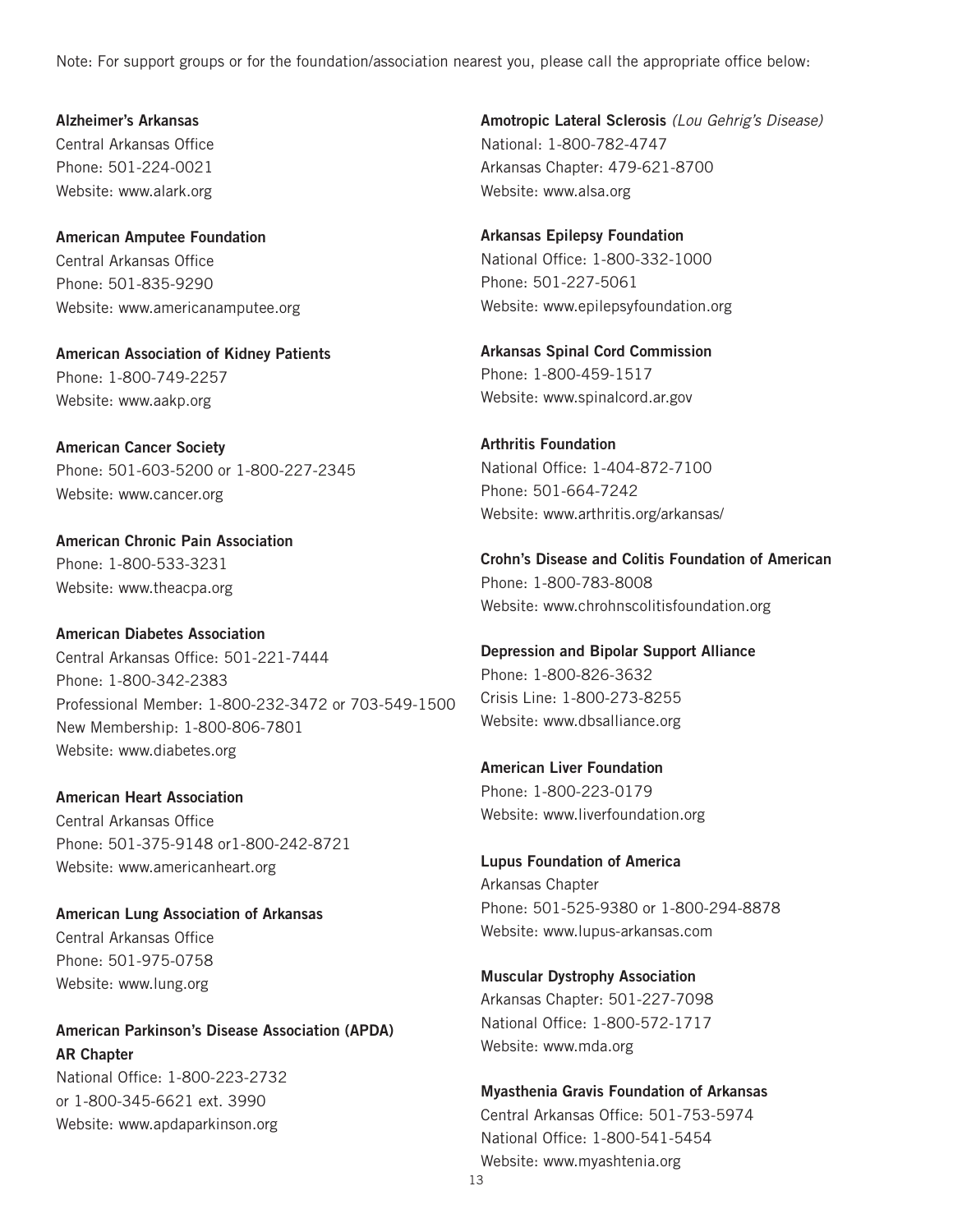#### American Speech-Language Hearing Association

Members: 1-800-498-2071 Non-Members: 1-800-638-8255 Website: www.asha.org

#### National Kidney Foundation Central Arkansas Office

Phone: 1-800-622-9010 Patient Help Line: 1-855-653-2273 Membership: 1-888-564-6653 Website: www.kidney.org

#### National Consortium of Breast Centers, Inc.

Phone: 1-574-267-8058 Website: www.breastcare.org E-mail: ncbc@breastcare.org

#### National Multiple Sclerosis Society Arkansas Chapter

Phone: 501-663-8104 or 1-800-FIGHT MS (1-800-344-4867) Website: www.nationalmssociety.org/chapters/arr

### National Osteoporosis Foundation

Phone: 1-800-231-4222 E-mail: info@nof.org Website: www.nof.org

#### Susan G. Komen for the Cure Arkansas

904 Autumn Road, Suite 500 Little Rock, AR 72211 Phone: 501-202-4399 South West Regional Office: 903-791-9585 Helpline: 1-877-GO KOMEN (1-877-465-6636) Website: www.komenarkansas.org

#### Tourette's Syndrome Association

Phone: 1-888-4-TOURET Website: www.tourette.org

#### YWCA Encore Plus

Breast and Cervical Cancer Program Phone: 1-202-467-0801 Website: www.ywca.org E-mail: Info@ywca.org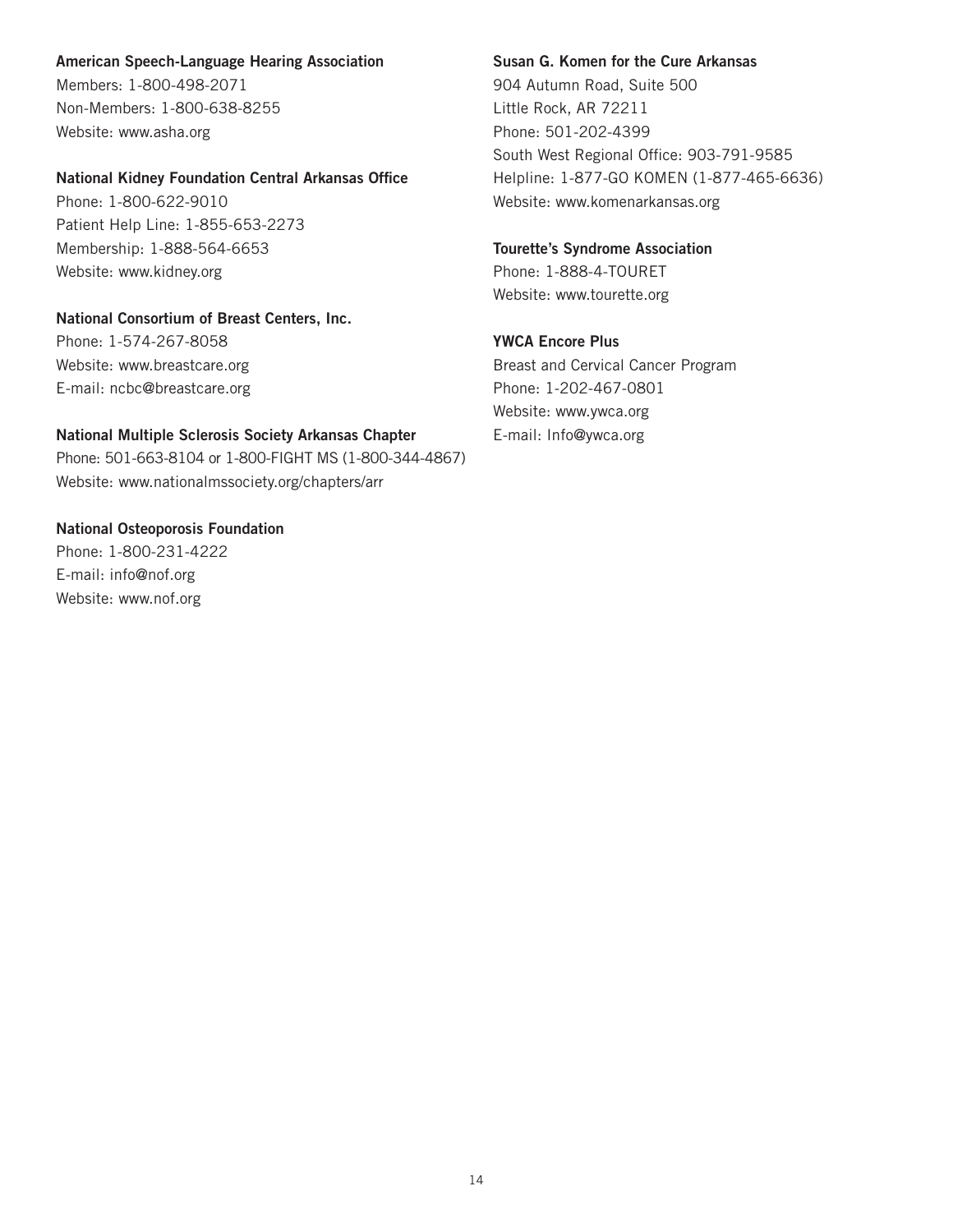## Cancer Resources

Baptist Health HealthLine Phone: 501-227-8478 or 1-888-227-8478 Website: www.baptist-health.com

Baptist Health Medical Center – Little Rock Women's Resource Center Phone: 501-202-7386 Website: www.baptist-health.com

American Cancer Society Patient Services Statewide: 1-800-227-2345 Pulaski County: 501-664-3480 Website: www.cancer.org

AMC Cancer Information and Counseling Line Phone: 1-800-525-3777

Arkansas Cancer Research University of AR Medical System Phone: 501-686-8300 or 1-800-942-8267 Website: www.cancer.wams.edu

Cancer Information Service University of Iowa Phone: 1-800-237-1225 Website: www.uihc.org/cancer-information-service

National Cancer Institute Cancer Information Service Phone: 1-800-422-6237 Website: www.cancer.gov

New Outlook: The Women's Cancer Recovery Center St. Vincent Hospital Phone: 501-552-3900 or 1-800-446-7341 Website: www.stvincenthealth.com/newoutlook

United Way First Call for Help Phone: 501-376-4567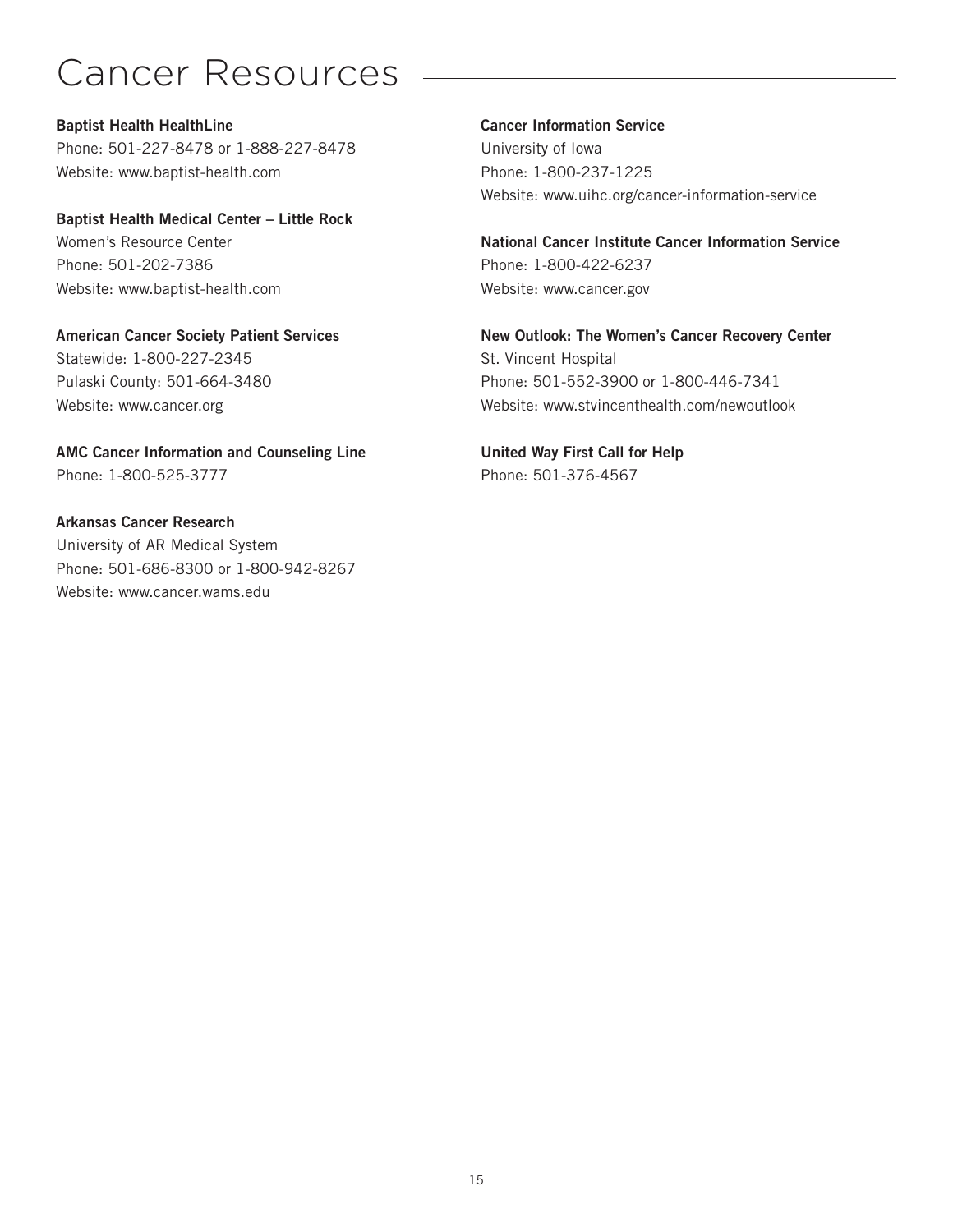## Central Arkansas Radiation Therapy Institute (CARTI)

#### Pulaski County

#### Administrative Contact Information Central Arkansas Radiation Therapy Institute

P.O. Box 55050 Little Rock, AR 72215 Phone: 501-906-3000 or 1-855-552-2784 Website: www.CARTI.com

#### Facility Contact Information CARTI/Baptist

9500 Kanis Road Little Rock, AR 72205 Phone: 501-312-1733 or 1-800-322-9311 Fax: 501-312-1798 Website: www.CARTI.com

#### CARTI/NLR

3401 Springhill Drive, Suite 130 North Little Rock, AR 72117 Phone: 501-955-2227 or 1-800-342-2863 Fax: 501-955-2883 Website: www.CARTI.com

## Faulkner County

CARTI/Conway

2605 College Avenue Conway, AR 72034 Phone: 501-329-4741 or 1-800-390-5134 Fax: 501-513-9643

#### Baxter County

#### CARTI/Mountain Home

622 Hospital Drive Mountain Home, AR 72653 Phone: 870-424-2200 or 1-800-955-2278 Fax: 870-424-2992 Website: www.CARTI.com

## White County

CARTI/Searcy 405 Rodgers Drive Searcy, AR 72143 Phone: 501-268-7870 or 1-800-242-3362 Fax: 501-268-5814 Website: www.CARTI.com

#### CARTI/St. Vincent

4 St. Vincent Circle Little Rock, AR 72205 Phone: 501-664-8573 or 1-800-482-8561 Fax: 501-664-7459 Website: www.CARTI.com

#### CARTI/UAMS

4130 Shuffield Drive Little Rock, AR 72205 Phone: 501-664-4568 or 1-800-371-7996 Fax: 501-603-9573 Website: www.CARTI.com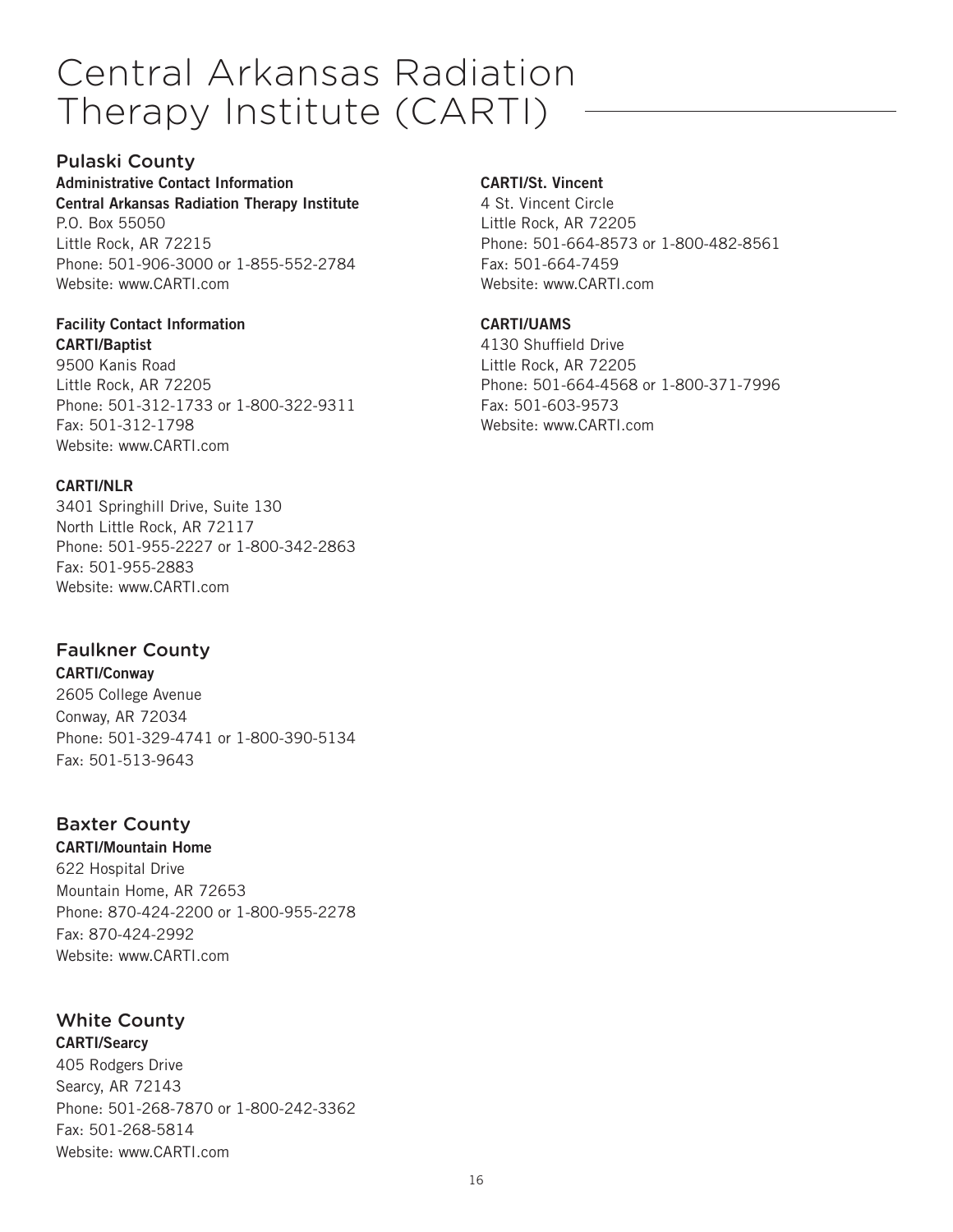## Child & Adolescent Resources

### Center for Health Advancement:

| A. Child and Adolescent Health, LR | 501-280-4780 |
|------------------------------------|--------------|
| B. WIC.LR                          | 501-280-3100 |
| C. Immunizations, LR               | 501-225-7468 |
| D. AIDS/STD, LR                    | 501-661-2408 |
| E. Center for Health Protection    | 501-661-2243 |

Statewide: 1-800-275-1131 or call your local county health department. Website: www.healthyarkansas.com

## Department of Human Services for:

- A. Economic services
- B. Medical service if client already has Medicaid, access the Medicaid caseworker
- C. Client assistance

Little Rock: 501-682-9200 or call your local county DHS office Website: www.state.ar.us/dhs

## Division of Children and Family Services (DCFS) for:

- A. Residential Care
- B. Foster Care
- C. Adoptions (lists of agencies available with DCFS)
- D. Family support

Little Rock: 501-682-8462 or call your local county DCFS office. Website: www.humanservices.arkansas.gov/dcfs/

### Help is available through:

- A. Local Community Mental Health Centers
- B. Family Service Agency: 501-372-4242
- C. Private licensed mental health professionals
- D. Myler Boys Recovery, Inc. / Adolescent Counseling Programs (ages 13-25) Central AR: 501-519-0199

## Local County Juvenile Court for:

Family In Need of Services (FINS) petition 3001 West Roosevelt Road, #2 Little Rock, AR 72204 Phone: 501-340-6700 Website: www.pulaskicounty.net/pulaski-county-juvenile-circuit-court/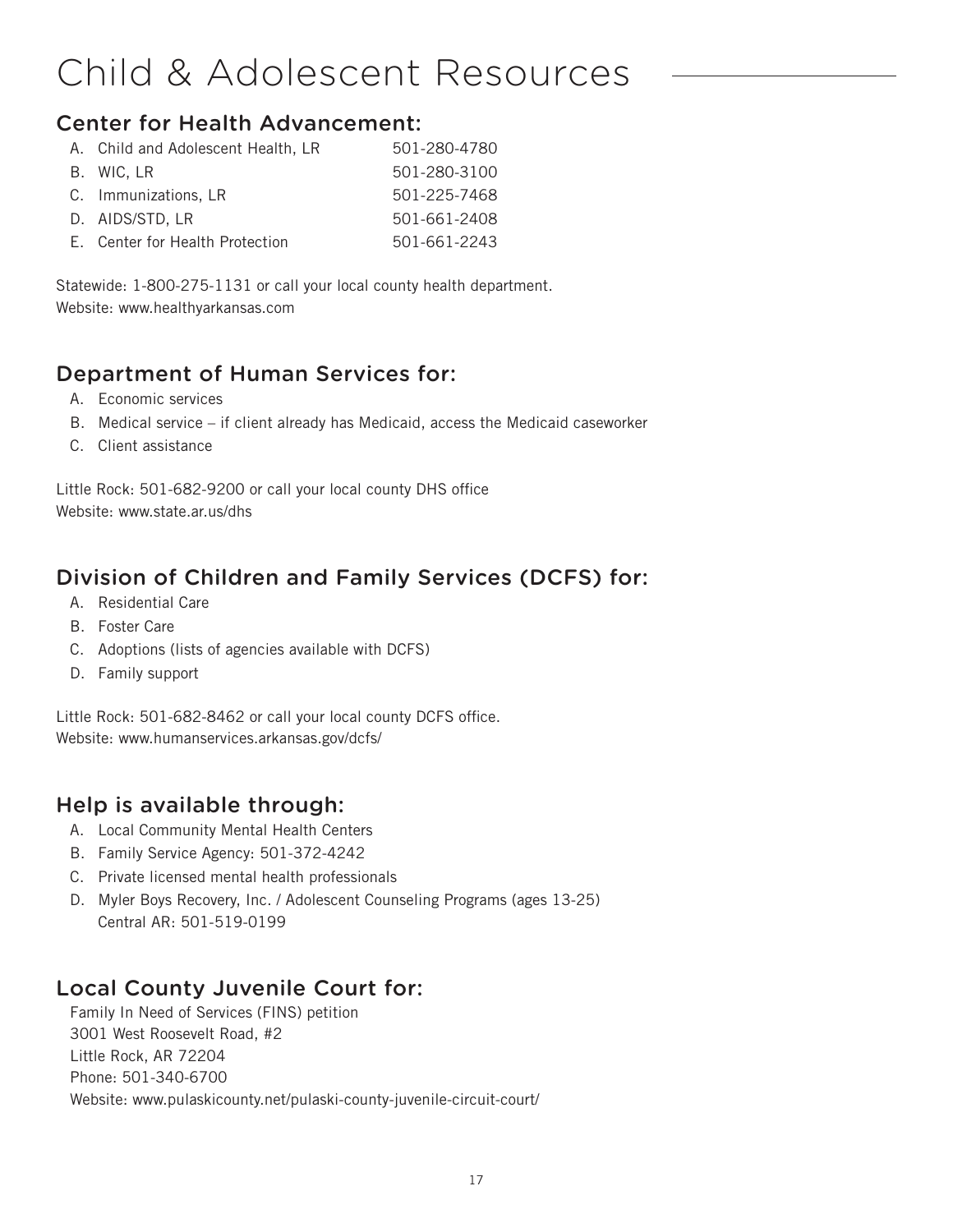## Community Action Programs

#### Community Action Programs (CAP) provide the following services:

- Commodities (certain foods such as cheese, honey, etc.)
- Home Energy Assistance Program (HEAP)
- Home Weatherization

### Arkansas River Valley Area Council, Inc. (ARVAC)

612 North 5th Street Dardanelle, AR 72834 Phone: 479-229-4861 Counties served: Conway, Franklin, Johnson, Logan, Perry, Polk, Pope, Scott, and Yell

#### Central Arkansas Development Council (CADC)

P.O. Box 580 321 Edison Avenue Benton, AR 72018 Phone: 501-315-1121 Counties served: Clark, Hot Spring, Montgomery, Pike, and Saline Website: www.cadconline.net/counties

#### Central Arkansas Development Council (CADC)

PO Box 580 321 Edison Avenue Benton, AR 72018 Phone: 501-315-1121 Counties served: Lonoke and Pulaski Website: www.cadconline.net/counties

#### Community Action Program for Central Arkansas, Inc. (CAPCA)

707 Robins St, #118 Conway, AR 72032 Phone: 501-329-3891 Counties served: Cleburne, Faulkner, and White Website: www.capcainc.org

Note: If the county in which you live is not listed above, call your local AAA for a listing.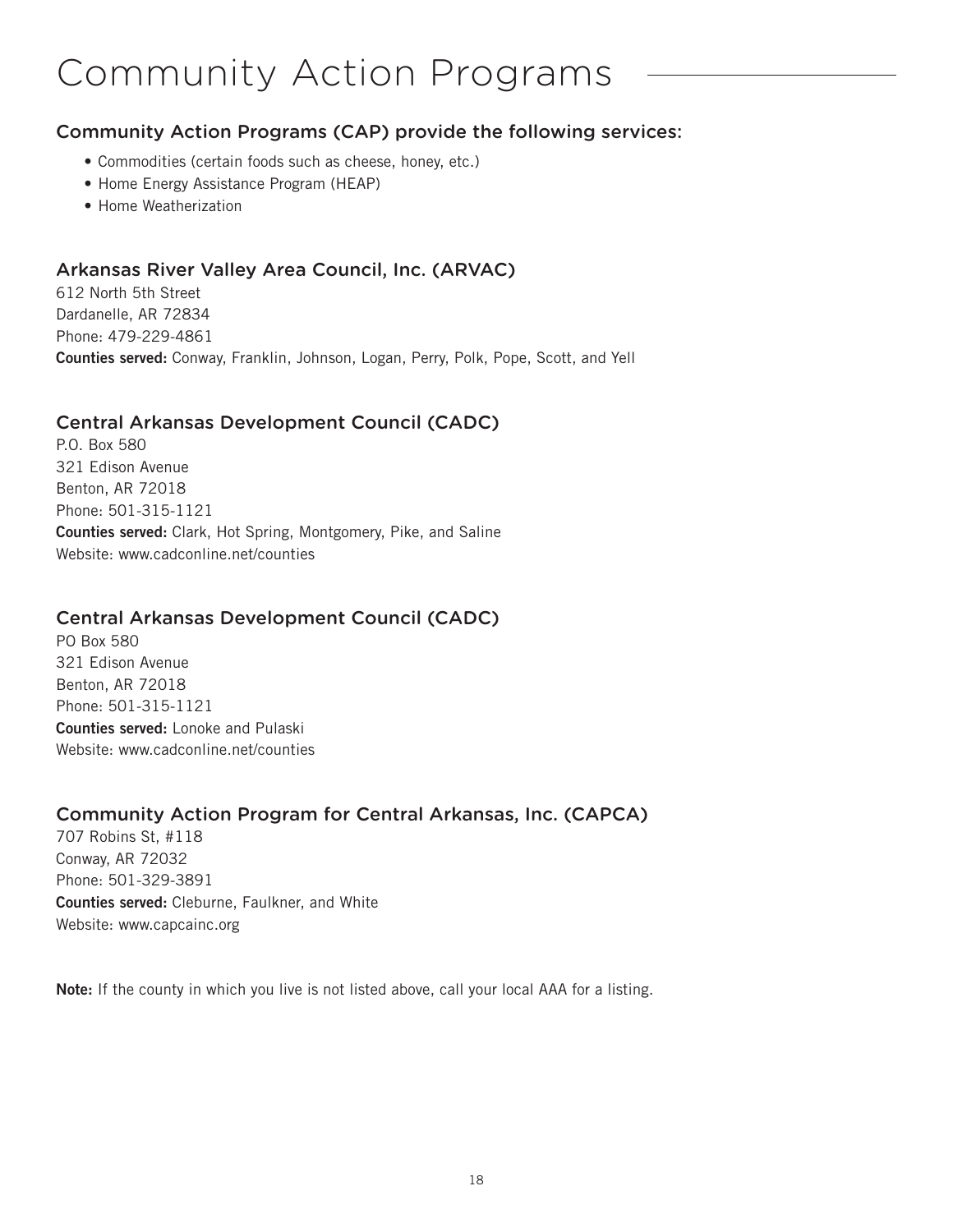## Community Clinics and Wellness Centers

Little Rock area clinics accepting uninsured and/or underinsured.

#### Arkansas Health Care Access Foundation, Inc.

P.O. Box 56248 Little Rock, AR 72215 Phone: 501-221-3033 or 1-800-950-8233

Note: This service does not take walk-in patients. Your local DHS office must first approve you before participating in this service. Please call you local DHS office for more information. See page 27 in this document for your local DHS telephone number.

#### Harmony Health Clinic

201 East Roosevelt Road Little Rock, AR 72206 Phone: 501-875-4400 Clinic Hours: 9:00am - 3:00pm Appointments only

#### Jefferson Comprehensive Care System, Inc.

4206 Frazier Pike Little Rock, AR 72215 Phone: 501-490-2440 Clinic Hours: Monday, Thursday, and Friday, 8:00am - 6:30pm, Tuesday, 8:00am - 7:00pm, Wednesday, 8:00am - 12:00pm Walk-ins Welcome

#### Open Hands Clinic

1225 Dr. Martin Luther King Drive Little Rock, AR 72202 Phone: 501-244-2121 Clinic Hours: Monday - Friday, 8:00am - 5:00pm Serving Little Rock's homeless

#### Shepherd's Hope Neighborhood Health

2404 Tyler Street Little Rock, AR 72204 Phone: 501-244-2121 Clinic Hours: Weekly 5:30pm - 9:00pm on varying Thursday Closed: Holidays and any 5th Tuesday or Thursday Women's Nights for Gynecology: 2nd and 4th Tuesday of every month Dental Clinic: Tuesday, 5:30pm - 8:30pm Appointment only Medical Services are free but a contribution of \$5 is asked is required

#### St. Francis House Clinic

2701 South Elm Street Little Rock, AR 72204 Clinic Hours: 8:30am - 4:00pm Phone: 501-664-5036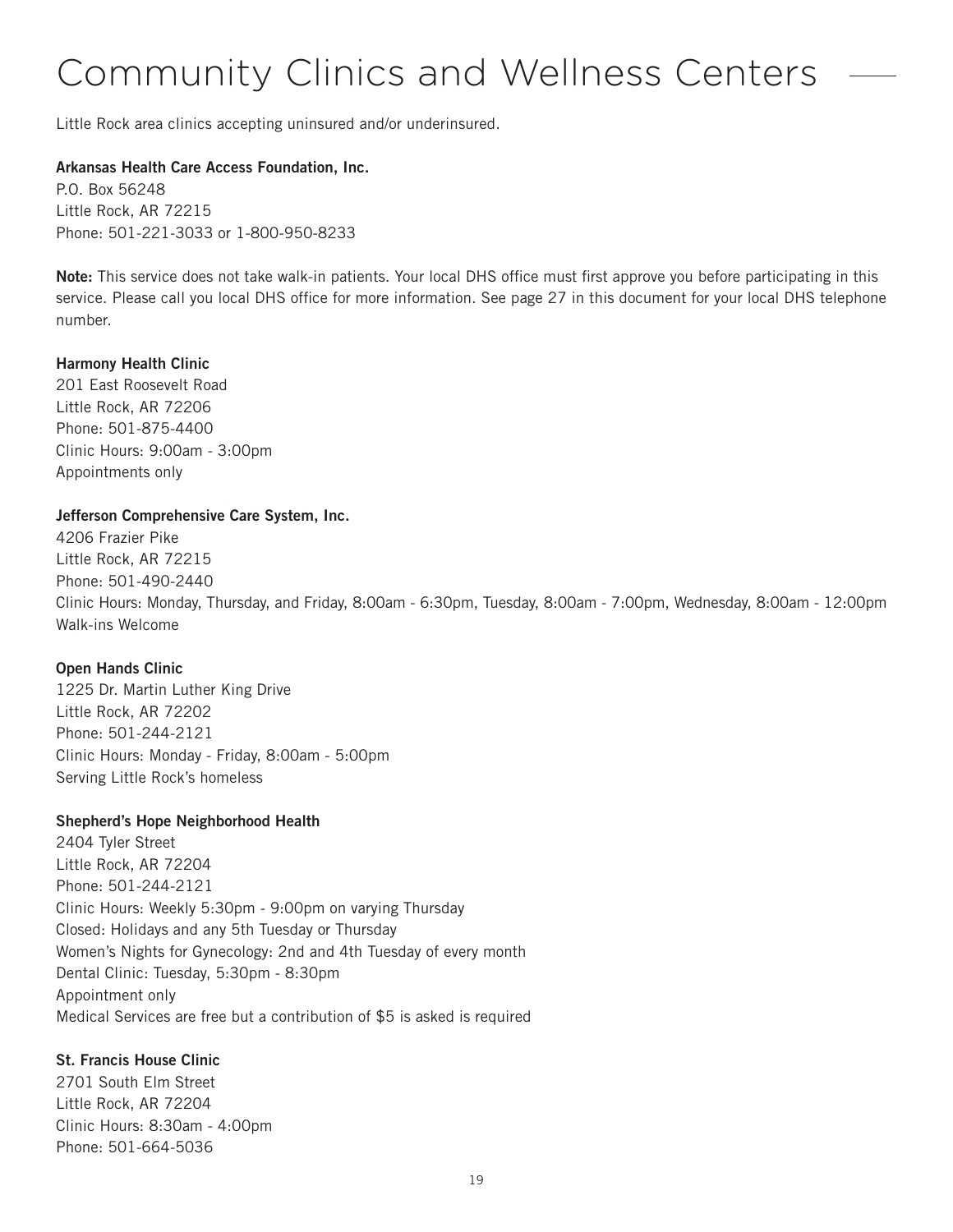## Conway Area Wellness Centers

New Hope Baptist Church

1232 Watkins Street Conway, AR 72034 Hours: 1st Tuesday 4:30pm - 6:30pm

## Little Rock Area Wellness Centers

Dunbar Community Center 1001 West 16th Street Little Rock, AR 72202 Hours: 3rd Friday of every month, 9:00am - 11:00am

East Little Rock Senior Center 2500 East 6th Street Little Rock, AR 72202 Hours: 3rd Wednesday of every month, 9:30am - 11:30am

First Presbyterian Church – Stewpot 800 Scott Street Little Rock, AR 72201 Hours: Friday, 12:00pm - 2:00pm

Jim Dailey Fitness and Aquatic Center 300 South Monroe Street Little Rock, AR 72205 Hours: 1st Monday of every month, 9:00am - 11:00am

Liberty Hill Missionary Baptist Church 1215 South Schiller Street Little Rock, AR 72204 Hours: 2nd Monday of every month, 3:00pm - 6:00pm

Mosaic Church of Central Arkansas 6420 Colonol Glenn Road Little Rock, AR 72204 Hours: 1st Tuesday of every month, 2:00pm - 4:00pm

Saint Mark Baptist Church Education Center 5722 West 12th Street Little Rock, AR 72204 Hours: 2nd Tuesday, 3:00pm - 6:00pm

Second Baptist Church - Downtown 2nd Place Building 721 Cumberland St. Little Rock, AR 72202 Hours: 2nd Monday of every month, 9:00am - 11:00am

Southwest Community Center 6401 Baseline Road Little Rock, AR 72209 Hours: 2nd Thursday of every month, 9:30am - 11:30am

St. John Missionary Baptist Church 2501 South Main Street Little Rock, AR 72206 Hours: Wednesday 3:00pm - 6:00pm

Stephens Community Center 3720 West 18th Street Little Rock, AR 72204 Hours: 4th Thursday of every month, 10:30am - 12:30pm

The Centre at University Park 6401 West 12th Street Little Rock, AR 72204 Hours: 1st Tuesday in January and October 10:00am - 12:00pm

West Central Community Center 4521 John Barrow Road Little Rock, AR 72204 Hours: 2nd Monday of every month, 9:30am - 11:30am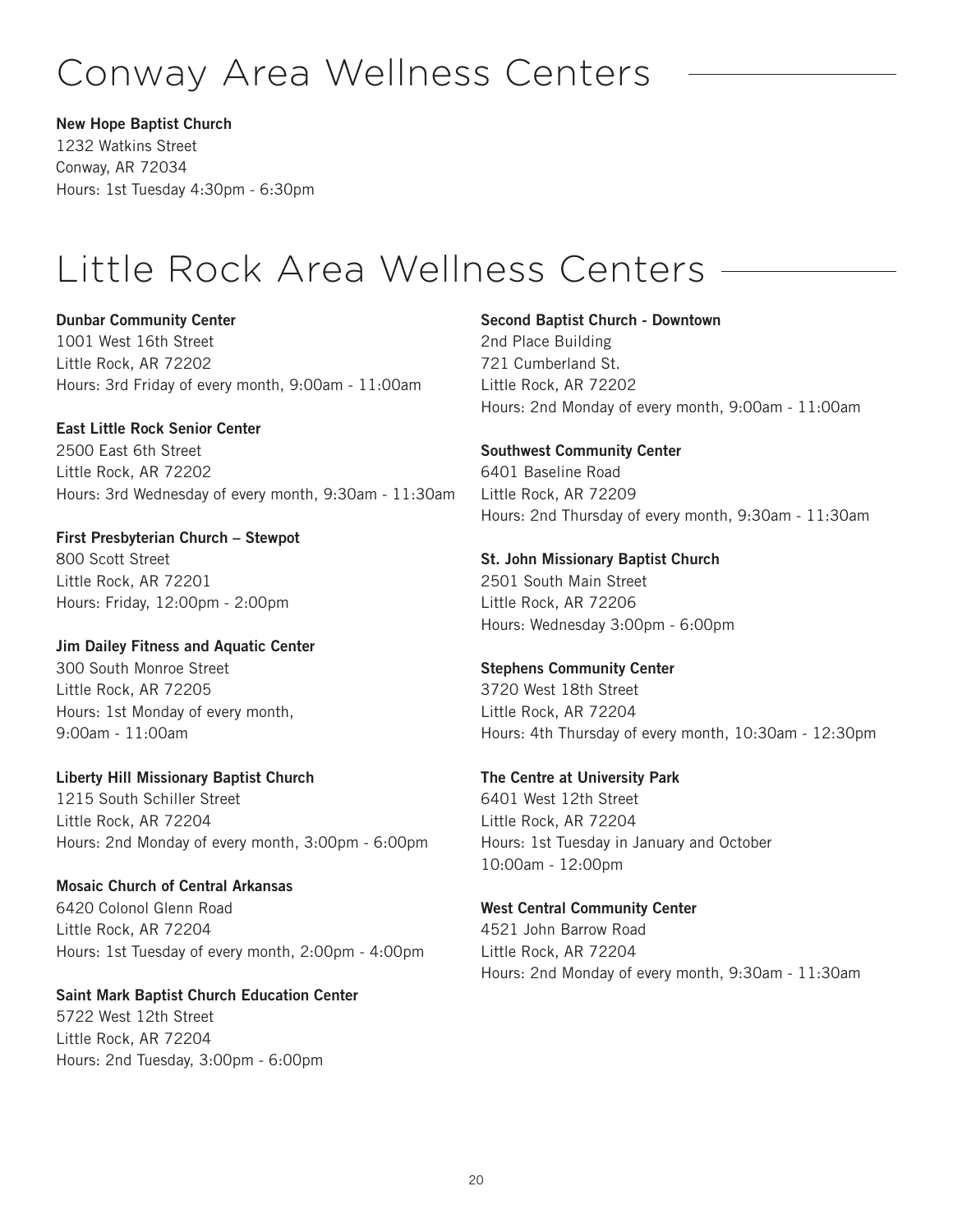## North Little Rock Area Wellness Centers

Bryant Senior Activity Center

6401 Boone Road #3 (Bishop Park) Bryant, AR 72022 Hours: 2nd Wednesday of every month, 9:00am - 11:00am

Cabot Senior Citizen's Center 600 North Grant Street Cabot, AR 72023 Hours: Monday, 9:00am - 11:00am

First Assembly of God 4501 Burrow Drive North Little Rock, AR 72116 Hours: 3rd Thursday of every month, 10:00am - 12:00pm

#### Heaven's Loft Wellness Center

518 West 26th Street North Little Rock, AR 72114 Hours: Wednesday, 10:00am - 2:00pm

#### Park Hill Baptist Church

201 East C Street North Little Rock, AR 72116 Hours: 1st Thursday of every month, 9:00am - 11:00am

### Patrick Henry Hays Senior Citizen Center

401 West Pershing North Little Rock, AR 72114 Hours: Tuesday, 9:00am - 12:00pm

#### Sherwood Community Center 2301 Thornhill Drive

Sherwood, AR 72120 Hours: Wednesday, 9am - 11:00am

#### Ward Wellness Center

405 Hickory (City Hall) Ward, AR 72176 Hours: Quarterly on Tuesday, 11:00am -12:30pm

## Consumer Credit Counseling Services (CCCS)

Consumer Credit Counseling Service is a private, nonprofit community service that provides money management assistance to individuals and families, assisting them in arranging mutually acceptable debt repayment plans with their creditors. CCCS counselors will help you plan a monthly budget that fits your needs and suggest methods to improve money, management and spending habits.

For more information on CCCS counseling or to schedule an appointment, call the office closest to your home or place of work.

#### North Little Rock Administrative Office

628 West Broadway, Suite 102 North Little Rock, AR 72114 P.O. Box 16615 Little Rock, AR 72231-6615 Phone: 501-753-0202 Fax: 501-812-4309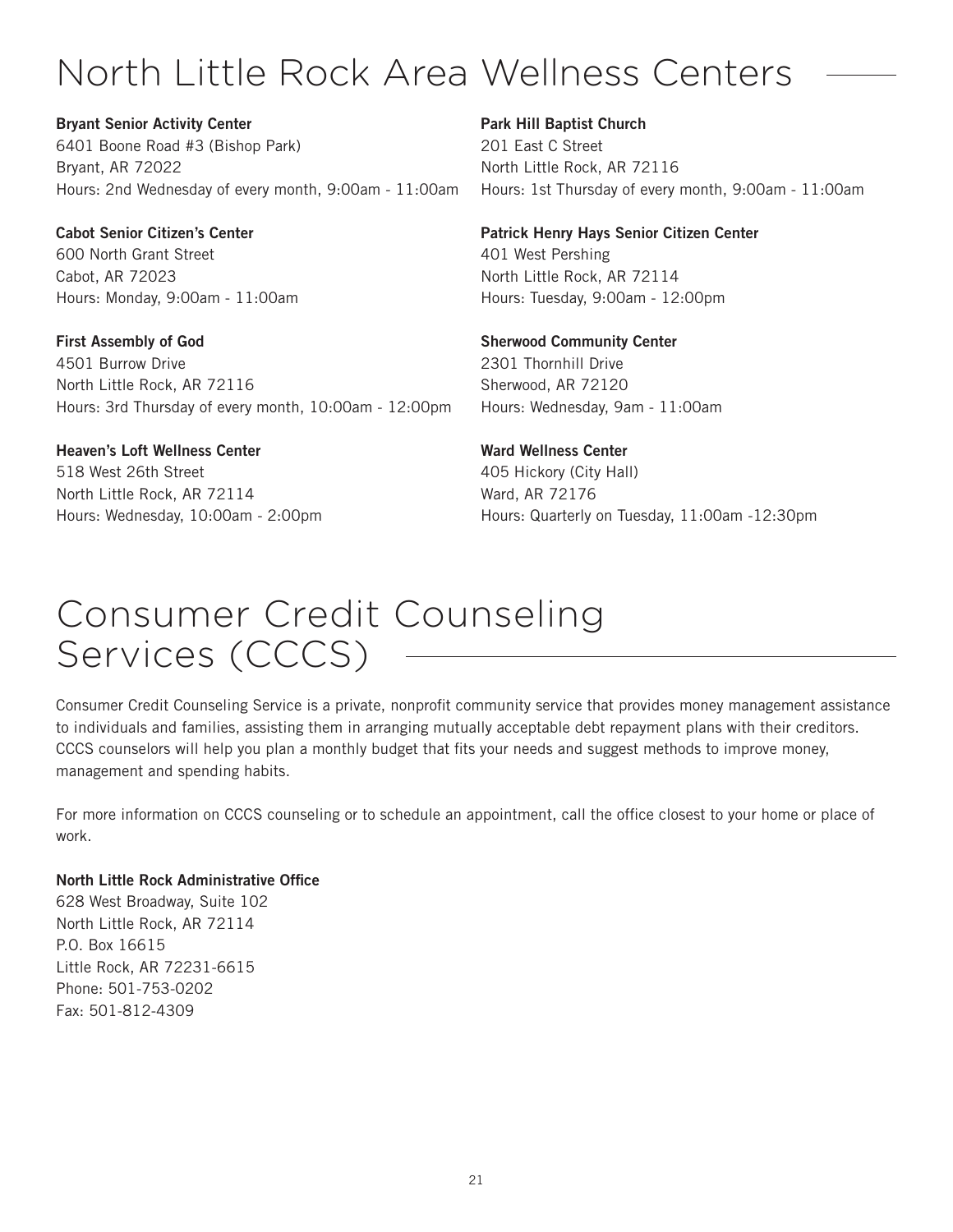## Counseling Services

#### Professional Counseling Associates

2nd and Depot, Lonoke, 501-676-3151 405 North 2nd, Cabot, 501-843-3503 109 North Hazen, Hazen, 870-255-3527 7800 Highway 107, Sherwood, 501-835-4174 4353 Stockton, North Little Rock, 501-955-7600 1109 Burman, Jacksonville, 501-982-7515 9110 Geyer Springs, Little Rock, 501-568-4298

Administration: 3601 Richards Road, North Little Rock, 501-221-1843 Website: www.pca-ar.org

## Clark County

Arkadelphia Community Counseling Center 201 North 26th Arkadelphia, AR 71923 Phone: 870-246-4123 Emergency: 1-800-264-2410 Fax: 870-246-4184 Website: www.communitycounselingservices.org Dr. Bill Viser OBU Arkadelphia, AR Phone: 870-245-5524 E-mail: viserw@obu.edu

### Cleburne County

Health Resources of Arkansas Heber Springs, AR Phone: 501-362-7595

#### Private Counseling Center

Sandra Williams, LCSW Children, Adolescents, Adults, Couples, or Families 2237 Highway 25B Heber Springs, AR 72543

### Lonoke County

Family Counseling & Recovery Centers Substance and Alcohol Recovery, Out-Patient 105 South 3rd Street Cabot, AR 72023 Phone: 501-843-1595

## Pulaski County - Jacksonville

Professional Counseling Associates 1109 Burman Jacksonville, AR 72076 Phone: 501-982-7515 Website: www.pca-ar.org

## Pulaski County - Little Rock

Arkansas Psychiatric Clinic PA Adults, Children, Adolescents, and Seniors 28 Rahling Circle Little Rock, AR 72223 Phone: 501-448-0170

#### Family Counseling Center

Sherry Presley, MS, LPC, LMFT 510 West Main Street, #2 Heber Springs, AR 72543 Phone: 501-362-5525

#### Centers for Youth and Families

Youth and Families 6601 West 12th Little Rock, AR 72204 Website: www.youthandfamilies.org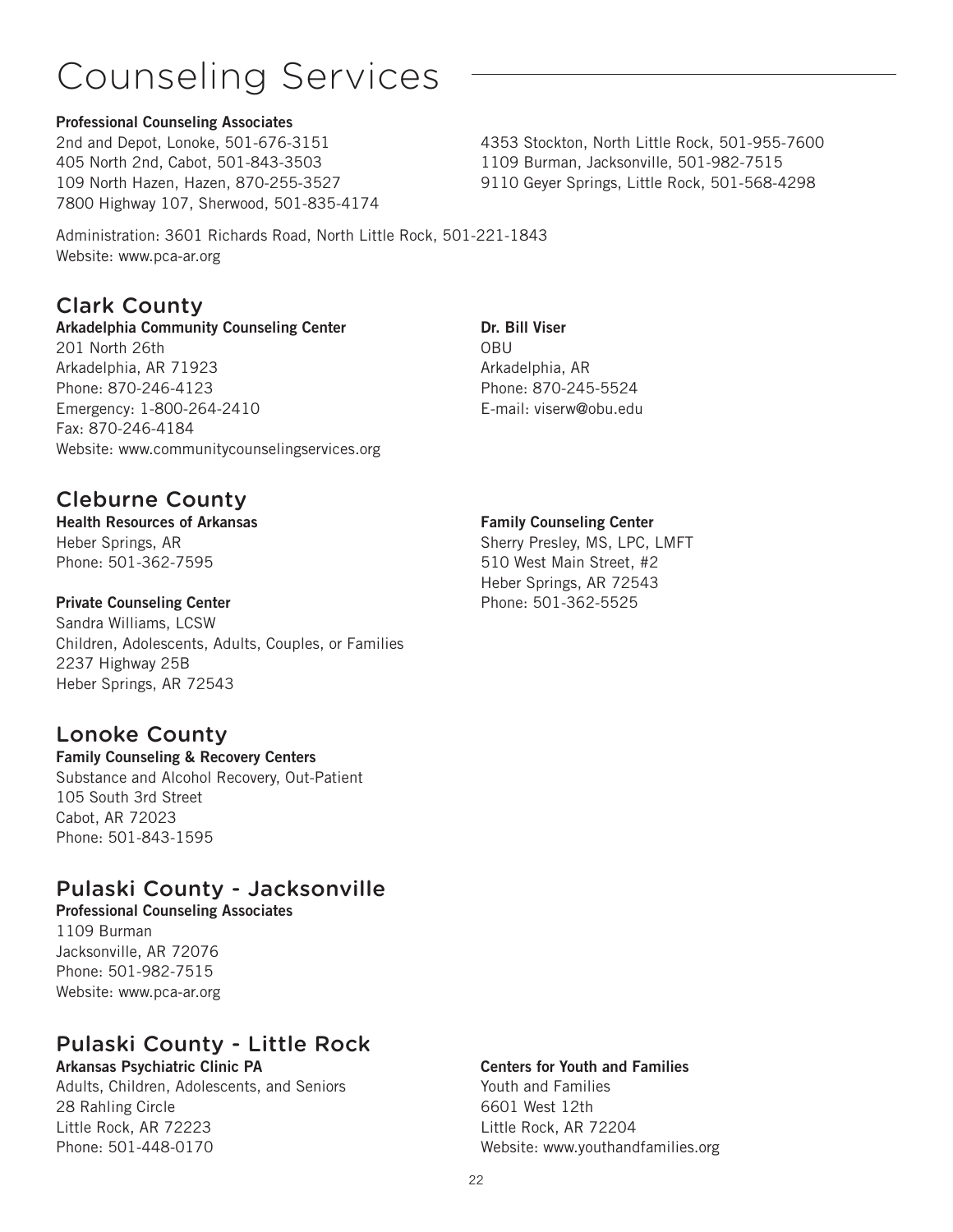#### Daily Bread Counseling Community Counseling, Brain Injury Specialty 15524 Chenal Parkway Little Rock, AR 72211 Phone: 501-847-2229

#### Family Counseling and Recovery Centers

Substance and Alcohol Recovery, Out-Patient 7509 Cantrell Road Little Rock, AR 72207

#### Len Lowman, LCSW, PA Counseling Services

Men's Groups, Sexual Addiction, Marital, Family, and Individuals 10810 Executive Center Drive, Suite 100 Little Rock, AR 72211 Phone: 501-605-2695

#### Methodist Family Health Counseling Clinic

Children and Families 1600 Aldersgate Road, Suite 100 Little Rock, AR 72205 Phone: 501-537-3991 or 501-803-3388

#### Napa Valley Counseling Services

12115 Hinson Road Little Rock, AR 72212 Phone: 501-224-0318 Website: www.napavalleycounseling.com

## Pulaski County - Maumelle

Hass Psychiatric Services, PA Christian Based Clinic Adults and Children 2001 Club Manor Drive Maumelle, AR 72113 Phone: 501-687-0488 Website: www.haaspsych.com

## Pulaski County - North Little Rock

Christian Center for Psychological Services Phone: 501-753-2465 Fax: 570-322-8430

#### Family Service Agency

Individual, Marital, Group, and Family 628 West Broadway, Suite 300 North Little Rock, AR 72114 Phone: 501-372-4242 Website: www.helpingfamiliesfirst.org

#### Cobb Ruthie – Professional Counseling Services

9110 Geyer Springs Road Little Rock, AR 72209 Phone: 501-568-4298

#### Psychological Care Center

Adult, Child, Marriage, and Substance Abuse 1301 Cumberland Little Rock, AR 72202 Phone: 501-376-2205 or 1-866-211-4520

#### Richard Miller, LCSW, LMFT, D.Min

Individual, Couples, Youth, and Families 21620 Highway 10 Little Rock, AR 72223 Phone: 501-580-2308

#### UAMS Phychiatry Research Institute

4301 West Markham Little Rock, AR 72205 Phone: 501-526-8100 Website: www.uams.edu

#### Youth Home, Inc.

Teens and Families 20400 Colonel Glenn Road Phone: 501-954-7470 10 Corporate Hill Drive, #330 Phone: 501-954-7470

#### Lakewood Behavioral Health Associates

Individual, Marital, Group, and Family 4020 Richards Road, Suite F North Little Rock, AR 72117 Phone: 501-753-1616 Website: www.lakewoodbehavioralhealth.com

#### Professional Counseling Associates

4354 Stockton North Little Rock, AR 72117 Phone: 501-955-7600 Website: www.pca-ar.org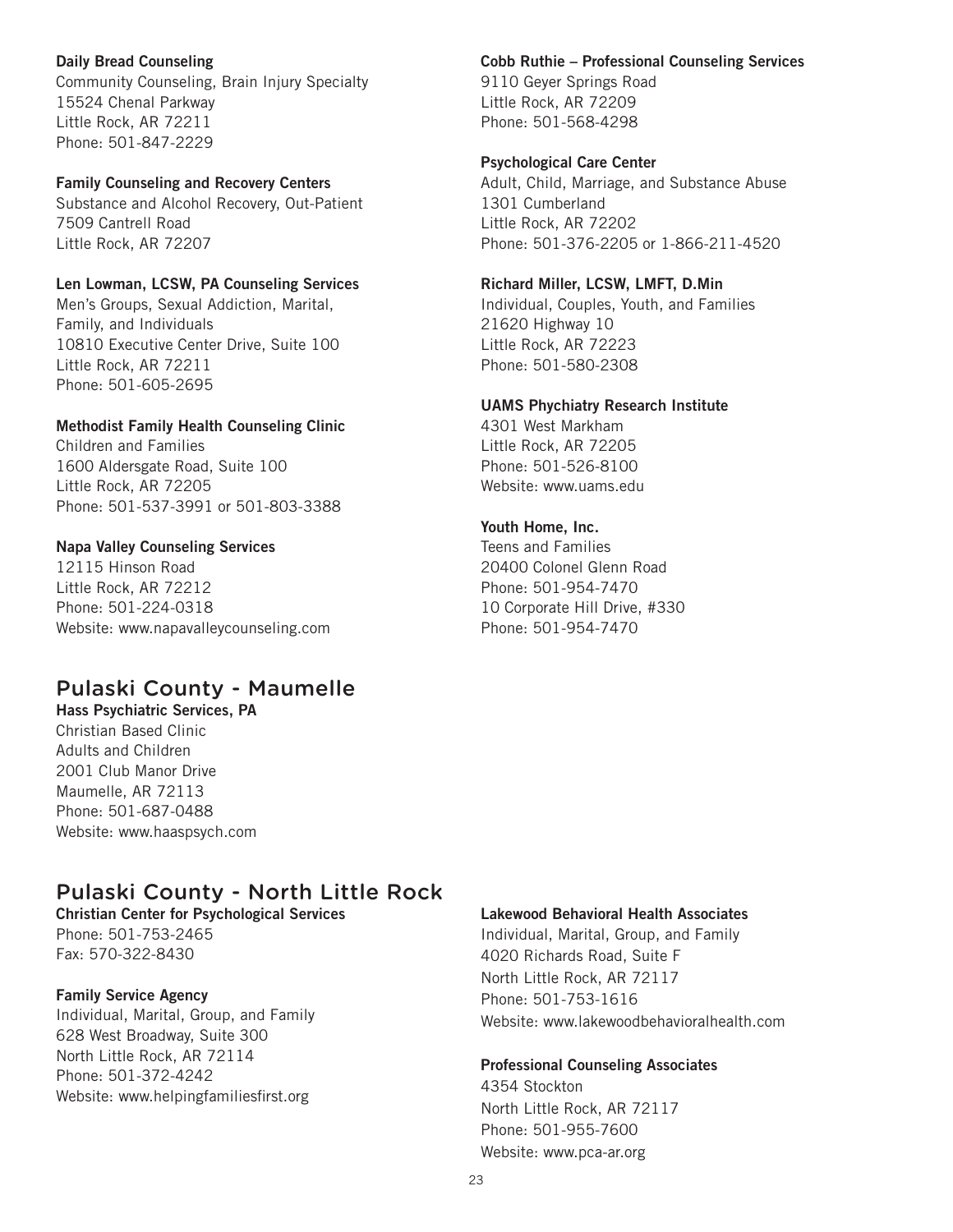### Saline County

Arkansas Counseling 109 West South Street Benton, AR 72015 Phone: 501-776-1191

#### Community Counseling

Brain Injury Specialist 200 North Market Street Benton, AR 72015 Phone: 501-847-2229 Website: www.dailybreadcounseling.com

#### Kenneth Joe Heard, LPC, CCMHC, NCC

Couples, Divorce Prevention and Recovery, Parent and Child 4717 Boone Road Benton, AR 72022 Phone: 501-847-0008

## Deaf & Hearing Impaired Services

#### Office for the Deaf and Hearing Impaired

District Manager: David McDonald 26 Corporate Hill Drive Little Rock, AR 72205 Phone: 501-324-9521 Website: www.arsinfar.org

#### Vocational Rehabilitation Services

Phone: 501-296-1600 or 1-800-330-6032 Website: www.ace.arkansas.gov

### Additional Resource

Hear Now Program Director: Joanita Stetter, MS.Ed 6700 Washington Avenue Eden Prairie, MN 55344 Phone: 1-800-648-HEAR (4327) Fax: 1-952-828-6946 www.nonprofir@starkey.com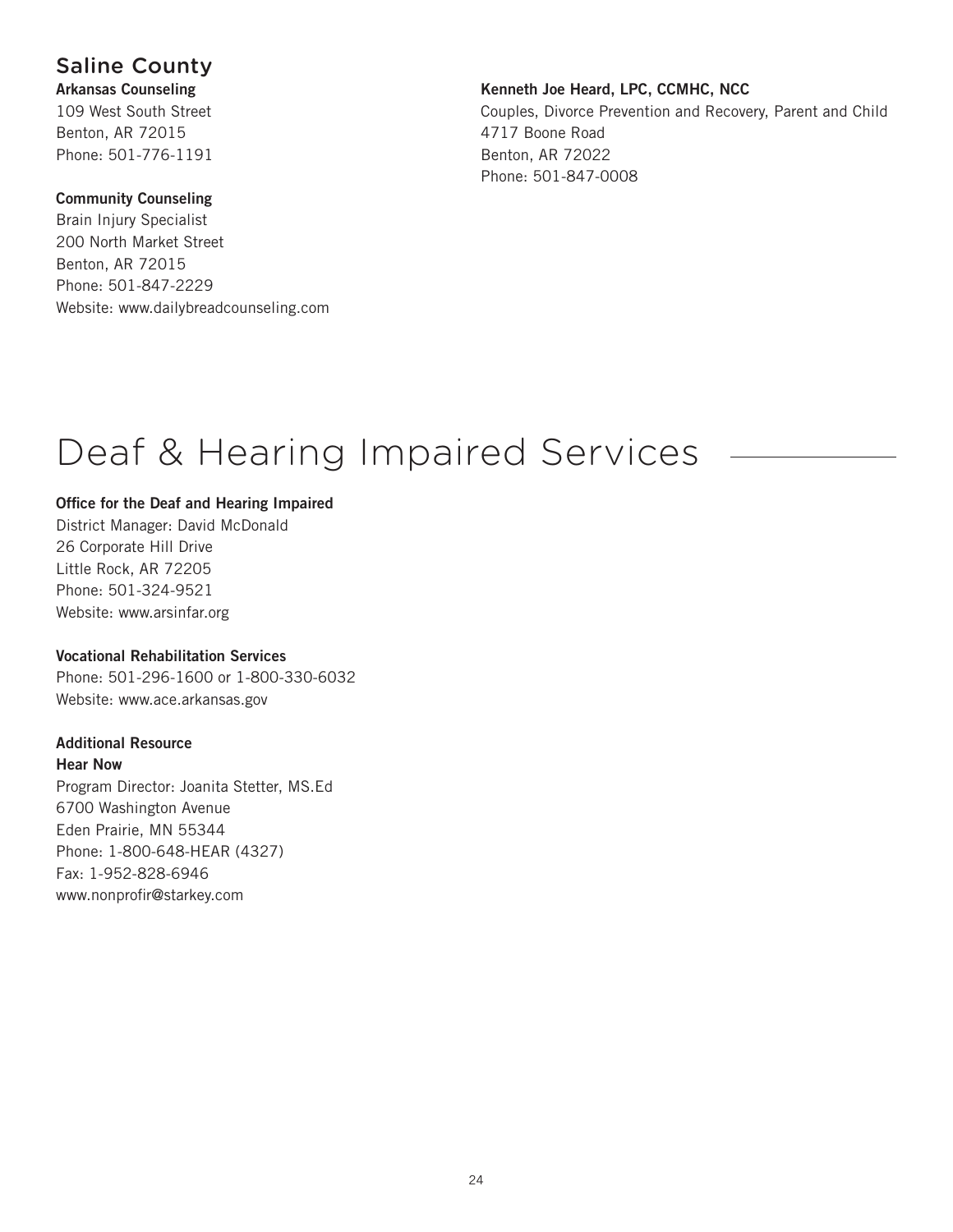## Dental Care

## Dental Care Providers

St. Vincent East End Clinic 2500 East 6th Street Little Rock, AR 72202 Phone: 501-552-4710

#### UAMS

Dental Hygiene School 4301 West Markham, Shoray Building Little Rock, AR 72205 Phone: 501-686-5733 Call for appointment

#### River City Ministries

1021 East Washington Avenue North Little Rock, AR 72114-5853 Phone: 501-376-6694 Dental Services offered (Must call Thursday morning at 10:00am to be placed on list) Call for appointment

## Dental Payment Assistance and Clinics

#### ARKids First A 500 President Clinton Avenue, Suite 400 Little Rock, AR 72201 Phone: 1-888-474-8275, Press Option 4, then Option 2 for ARKids Services: Medical and Dental; Offers low income families benefits.

#### Community Health Clinic-College Station

4206 Frazier Pike Little Rock, AR 72206 Phone: 501-490-2440 Services: Medical, Dental, Wellness, Others Sliding scale fee based on Income

#### Harmony Health

201 East Roosevelt Road Little Rock, AR 72206 Phone: 501-375-4400 Services: Health, RX Assistance, Dental, Eye Call for appointment

#### Little Rock Walk-In Clinic

802 North University Avenue Little Rock, AR 72205 Phone: 501-291-2322 Services: Health and Dental FREE to children that have NO insurance. ALL insurances accepted. Hours: Monday - Friday, 12:00pm - 8:00pm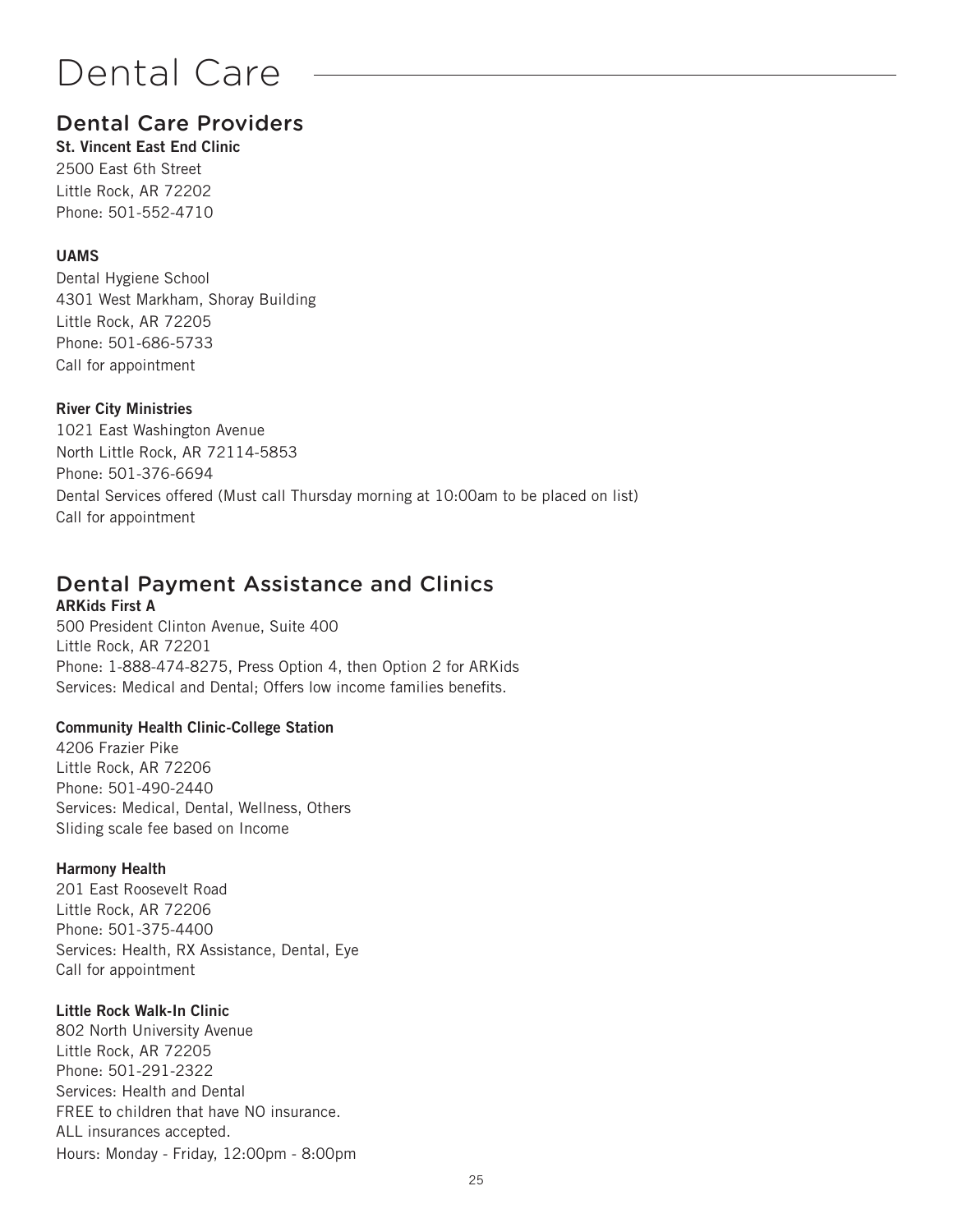#### Ocean Dental

3024 South University Avenue Little Rock, AR 72205 Phone: 501-565-0606 Services: Dental Based on income; Children and Young Adults (AR Kids) FREE to children that have NO insurance; Adults: \$50.00 Hours: Monday - Friday, 8:00am - 5:00pm

#### UAMS Hygiene Clinic

4301 West Markham Street, #609 Little Rock, AR 72205 Phone: 501-686-5733 or 501-686-5734 Services: Dental See Application for Cost/Qualifications Call to make appointment

#### Westside Medical Clinic

200 Aldersgate Road Little Rock, AR 72205 Phone: 501-664-0340 ext. 356 Services: Medical and Dental FREE to medically uninsured Others: Sliding scale fee for adult patients without full access to full health care in the basic family practice. Call to make appointment

Note: For Dental Services in your area, consult your yellow pages or call your local Area Agency on Aging (AAA). See pages 10-11 in this document for your local AAA.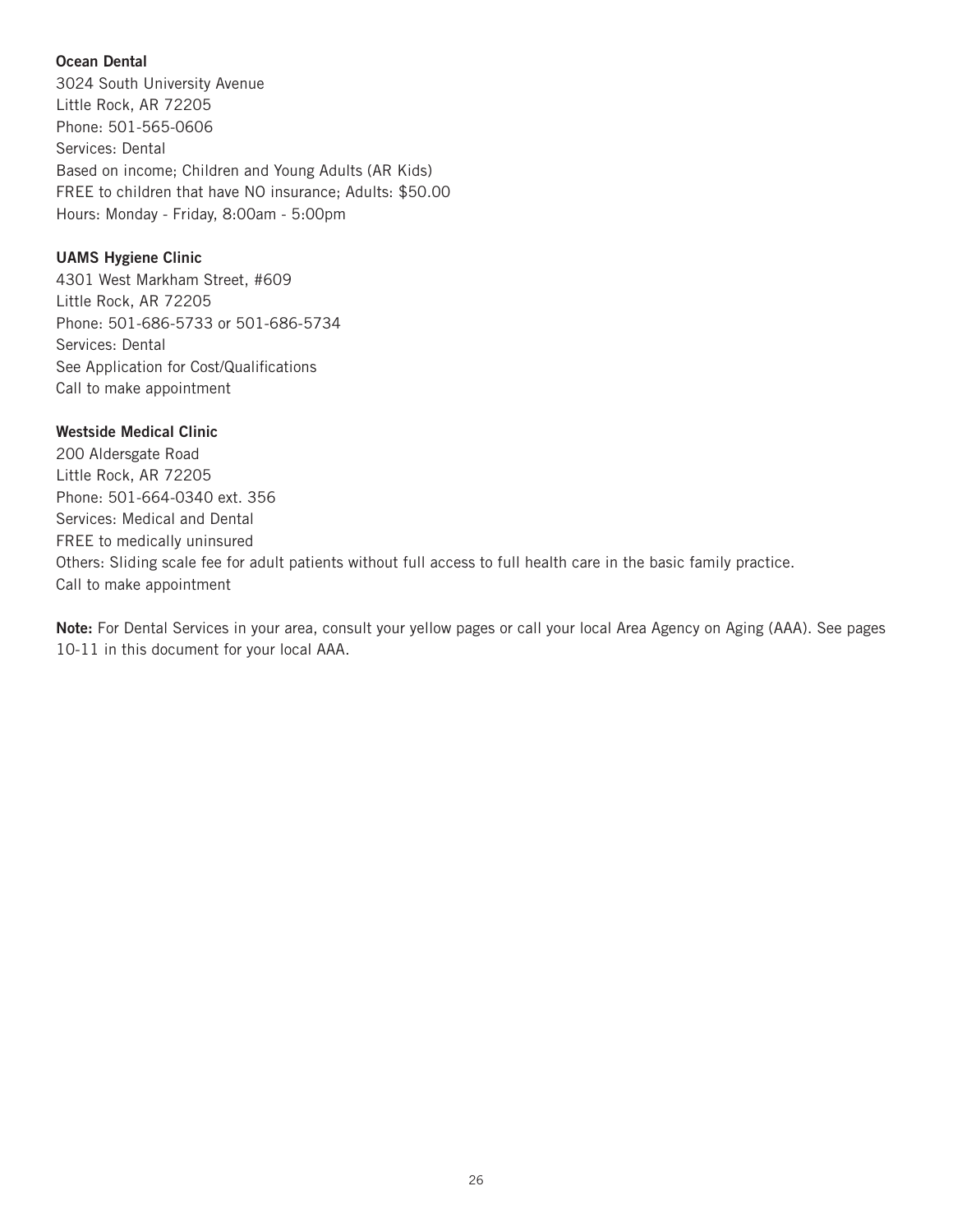## Department of Human Services

Website: www.arkansas.gov

#### DHS County Office Telephone List:

| Arkansas (DeWitt)    | 870-946-4519 | Hempstead                              | 870-777-8656 | Pike                   | 870-285-3111 |
|----------------------|--------------|----------------------------------------|--------------|------------------------|--------------|
| Arkansas (Stuttgart) | 870-673-3597 | Hot Spring                             | 501-332-2718 | Poinsett               | 870-578-5491 |
| Ashley               | 870-853-9816 | Howard                                 | 870-845-4334 | Polk                   | 479-394-3100 |
| <b>Baxter</b>        | 870-425-6011 | Independence                           | 870-698-1876 | Pope                   | 479-968-5596 |
| Benton               | 479-273-9011 | Izard                                  | 870-368-4318 | Prairie                | 870-998-2581 |
| Boone                | 870-741-6107 | Jackson                                | 870-523-9828 | Pulaski East (LR)      | 501-371-1300 |
| <b>Bradley</b>       | 870-226-5878 | Jefferson                              | 870-534-4200 | Pulaski Jacksonville   | 501-371-1200 |
| Calhoun              | 870-798-4201 | Johnson                                | 479-754-2355 | Pulaski North (NLR)    | 501-682-0100 |
| Carroll              | 870-423-3351 | Lafayette                              | 870-921-4283 | Pulaski South (LR)     | 501-682-9200 |
| Chicot               | 870-265-3821 | Lawrence                               | 870-886-2408 | Pulaski Southwest (LR) | 501-371-1100 |
| Clark                | 870-246-9886 | Lee                                    | 870-295-2597 | Randolph               | 870-892-4475 |
| Clay                 | 870-598-2282 | Lincoln                                | 870-628-4105 | Saline (Benton)        | 501-315-1600 |
| Cleburne             | 501-362-3298 | Little River                           | 870-898-5155 | Saline (Bryant)        | 501-847-6056 |
| Cleveland            | 870-325-6218 | Logan (Paris)                          | 479-963-2783 | Scott                  | 479-637-4141 |
| Columbia             | 870-234-4190 | Logan (Booneville)                     | 479-675-3091 | Searcy                 | 870-448-3153 |
| Conway               | 501-354-2418 | Lonoke                                 | 501-676-5643 | Sebastian              | 479-782-4555 |
| Craighead            | 870-972-1732 | Madison                                | 479-738-2161 | Sevier                 | 870-642-2623 |
| Crawford             | 479-474-7595 | Marion                                 | 870-449-4058 | Sharp                  | 870-856-1053 |
| Crittenden           | 870-732-5170 | Miller                                 | 870-773-0563 | St. Francis            | 870-633-1242 |
| Cross                | 870-238-8553 | Mississippi (Blytheville) 870-763-7093 |              | Stone                  | 870-269-4321 |
| Dallas               | 870-352-5115 | Mississippi (Osceola)                  | 870-563-5234 | Union                  | 870-862-6631 |
| Desha                | 870-222-4414 | Monroe (Clarendon)                     | 870-747-3329 | Van Buren              | 501-745-4192 |
| Drew                 | 870-367-6835 | Monroe (Brinkley)                      | 870-734-1445 | Washington             | 479-521-1270 |
| Faulkner             | 501-730-9900 | Montgomery                             | 870-867-3184 | Washington             | 479-442-4029 |
| Franklin             | 479-667-2379 | Nevada                                 | 870-887-6626 | White                  | 501-268-8696 |
| Fulton               | 870-895-3309 | Newton                                 | 870-446-2237 | Woodruff               | 870-347-2537 |
| Garland              | 501-321-2583 | Ouachita                               | 870-836-8166 | Yell                   | 479-495-2723 |
| Grant                | 870-942-5151 | Perry                                  | 501-889-5105 |                        |              |
| Greene               | 870-236-8723 | Phillips                               | 870-338-8391 |                        |              |

#### Department of Human Services – Division of Aging and Adult Services

P.O. Box 1437/Slot S530 Little Rock, AR 72203-1437 Phone: 501-682-2441 Fax: 501-682-8155

Note: For information regarding availability of services in any county, please contact the AAA county office or AAA information number listed for that county. For the AAA that serves your county, please refer to pages 10-11 in this document.

Note: Most 800 numbers listed under the regional AAAs are in-state Watts only; if you are calling from out-of-state please contact the AAA office number as the Watts numbers are often for in-state calls only.

Note: For access to the DHS Division of Aging and Adult Services Directory of Aging Programs go to www.state.ar.us/dhs/aging/agedrcty.html or call the above number to have one mailed to your home.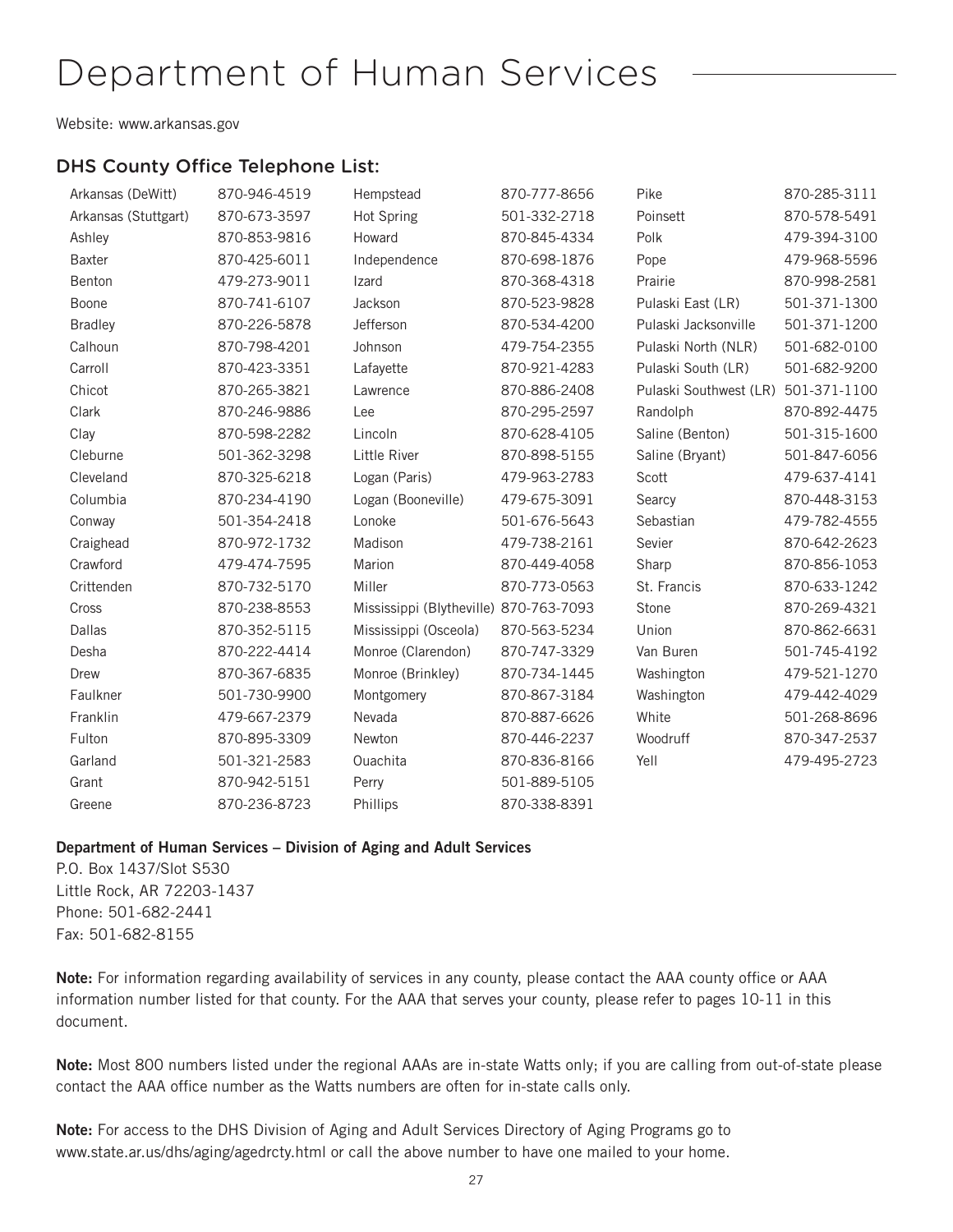## Food Resource & Food Stamps

Supplemental Nutrition Assistance Program (SNAP) (formerly Food Stamp Program) Call your county Department of Human Services office to apply for Food Stamp Assistance. Statewide office listings are on previous page (page 27), or www.state.ar.us/dhs.

Note: For a Soup Kitchen in your area, call your local Area Agency on Aging (AAA). See pages 10-11 in this document for your local AAA office.

## Soup Kitchens – Little Rock Area

Stewpot First Presbyterian Church 800 Scott Street Little Rock, AR 72201 Phone: 501-372-1804 Hours: Monday - Friday, 12:00pm - 1:00pm River City Ministry

1021 East Washington Avenue North Little Rock, AR 72114-5853 Phone: 1-501-376-6694 Hours: Sunday, 9:00am, Closed on holidays

#### Stone Soup

Quapaw Quarter United Methodist Church 1601 South Louisiana Street Little Rock, AR 72206 Phone: 501-375-1600 Hours: Sunday, 3:00pm Food Hours: 1st and 3rd Tuesday of every month, 1:00pm - 3:00pm, Closed in August Pet Food Hours: 3rd Tuesday of the month, 1:00pm - 3:00pm

## Soup Kitchens – Heber Springs Area

Food Pantry 2016 Highway 25B Heber Springs, AR 72543 Phone: 501-362-8486

Hours: Monday, Wednesday, and Friday, 1:00pm - 3:00pm

### Food Pantry - Little Rock Area

CarePack Express Meals from CareLink Eat Healthy-Stay Healthy, 5 Complimentary Meals To Order: Phone: 501-372-5300 Fax: 501-688-7443 E-mail: info@care-link.org Available free of charge to any patient 60 years old and older upon hospital discharge. A complimentary pack of 5 meals will be delivered to homes in Little Rock, North Little Rock, and Maumelle.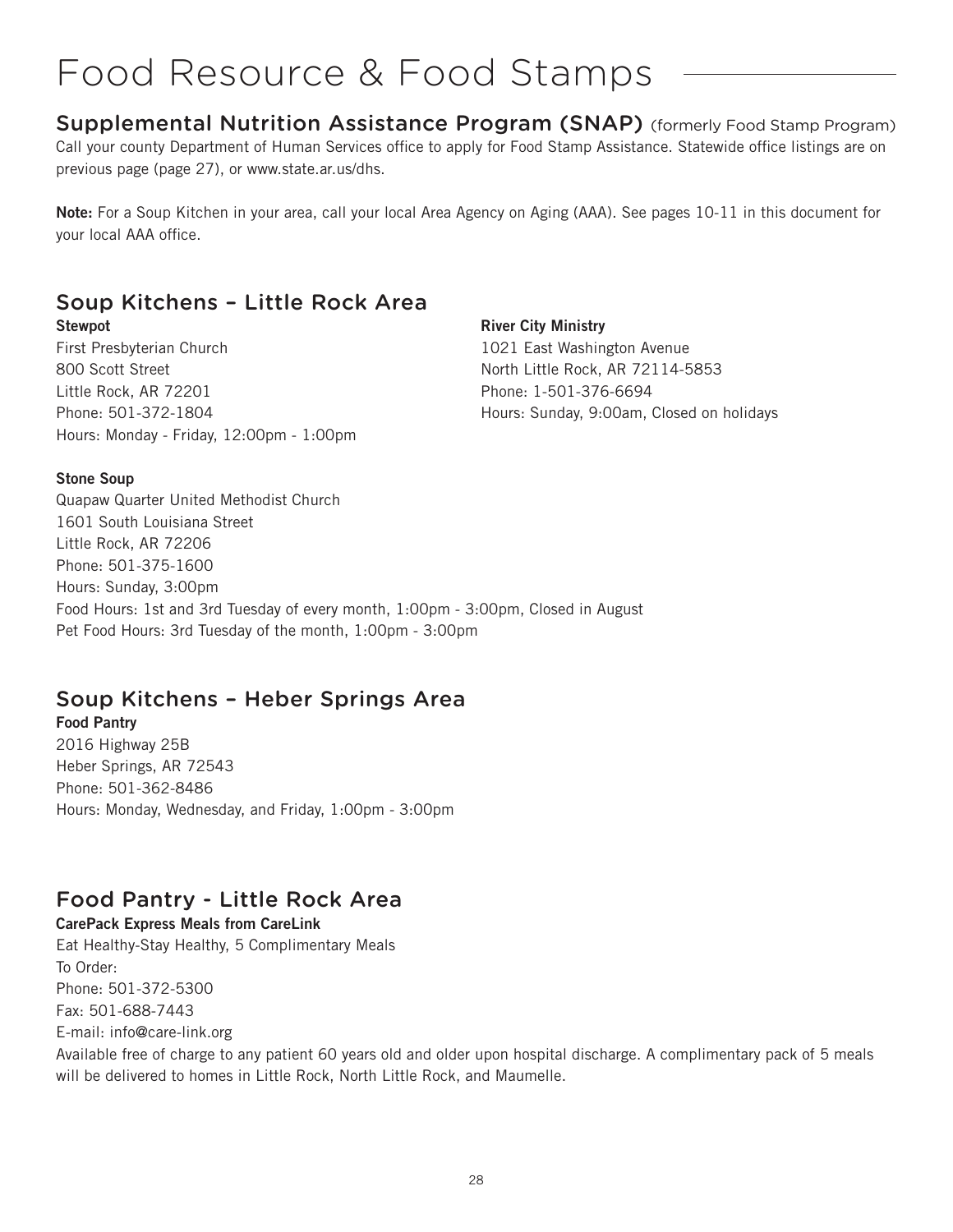### Little Rock Food Pantries

Arkansas Food Bank

4301 West 65th Street Little Rock, AR 72209 Phone: 501-565-8121

#### Arkansas Rice Depot

4301 West 65th Street Little Rock, AR 72209 Phone: 501-565-8855

#### Saint Francis House

2701 South Elm Street Little Rock, AR 72204 Phone: 501-664-5035 Hours: Monday - Friday, 8:30am - 5:00pm

#### Saint Andrew United Methodist Church

4600 Baseline Road Little Rock, AR 72209 Phone: 501-862-1891 Driver's license or photo ID required Hours: 1st, 3rd, and 5th Friday of every month, 10:00am - 11:30am

#### Quapaw United Methodist Church

1601 South Louisiana Street Little Rock, AR 72209 Phone: 501-375-1600 Driver's license or photo ID required Hours: 1st and 3rd Tuesday of every month, 1:00pm - 3:00pm

#### Promise Land Ministries

8923 Sunset Lane Road Little Rock, AR 72209 Driver's license or photo ID required Hours: Monday - Friday, 10:00am - 2:00pm

#### Otter Creek Assembly

9415 Stagecoach Road Little Rock, AR 72209 Phone: 501-455-0946 Hours: Monday, 6:00pm - 7:00pm

#### New Hope Community Outreach

1851 Howard Street Little Rock, AR 72202 Phone: 501-376-2164 Driver's license or photo ID required Hours: 4:00pm - 8:00pm

#### Mosaic Church of Central Arkansas

6420 Colonel Glenn Road Little Rock, AR 72204 Phone: 501-562-3336 Hours: Tuesday, 2:00pm - 6:00pm

#### Mount Calvary Missionary Baptist

1901 Simpson Road Little Rock, AR 72206 Phone: 501-374-8157

#### Mount Carmel Pentecostal Church

4600 West 23rd Street Little Rock, AR 72204 501-666-5832 Driver's license or photo ID required

#### Mount Zion Baptist Church

908 Cross Street Little Rock, AR 72202 Phone: 501-374-5832 Hours: Wednesday, 11:00am - 12:00pm Saturday, 11:00am - 1:00pm

#### MLK Heritage and Enrichment, Inc.

3012 Martin Luther King Drive Little Rock, AR 72206 Phone: 501-244-0217 Hours: Tuesday, 10:00am - 2:00pm

#### Mercy Ministries

1900 Nichols Road Little Rock, AR 72205 Phone: 501-225-8500 Hours: 1st and 4th Sunday of every month 10:00am - 1:00pm

#### Little Rock Church

10701 West Baseline Road Little Rock, AR 72209 Phone: 501-455-0900 Hours: 2nd and 4th Monday of every month, 6:00pm - 7:30pm; call for an appointment

#### Little Rock Compassion Center

3618 West Roosevelt Little Rock, AR 72204 Phone: 501-296-9114 Hours: Thursday, 1:00pm - 5:00pm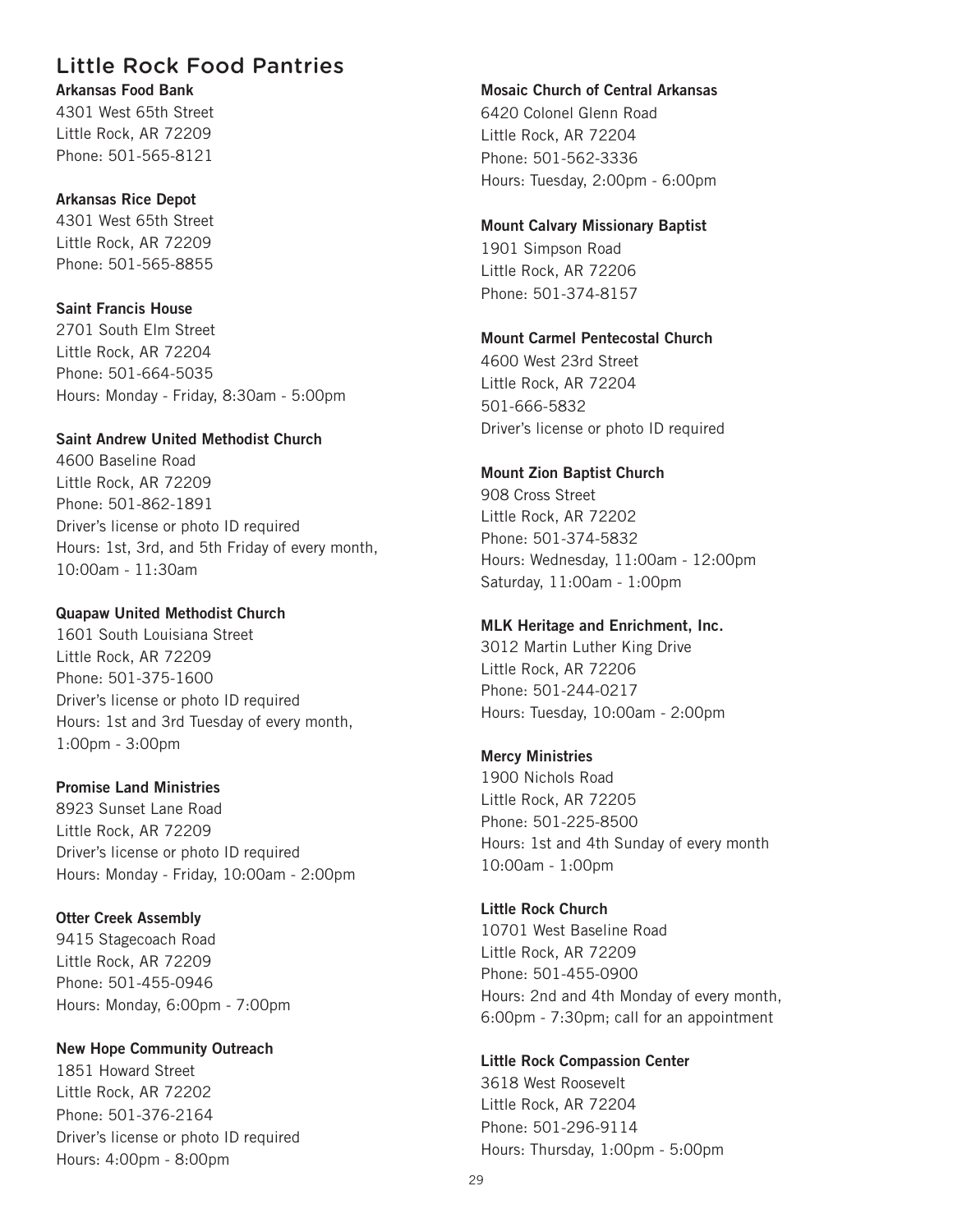#### Love/Healing Waters

14036 Sardis Road Little Rock, AR 72201 Phone: 501-416-5455 Driver's license or photo ID required Hours: 8:00am - 4:30pm

Life Unlimited Christian Fellowship 7001 Colonel Glenn Road Little Rock, AR 72214 Phone: 501-568-3600 Hours: Monday and Thursday, 9:00am - 3:00pm

Lifeline Baptist Church 7601 Baseline Road Little Rock, AR 72209 Phone: 501-565-3469 Hours: Thursday, 9:30am - 10:30am

Lewis Street Church of Christ 2716 Lewis Street Little Rock, AR 72204 Phone: 501-666-2074

#### Lakeshore Drive Baptist Church

21 Lakeshore Drive Little Rock, AR 72204 Phone: 501-565-5536 Hours: 2nd and 4th Tuesday of every month 10:00am - 2:00pm

#### Ironton Baptist Church

14718 Ironton Cutoff Little Rock, AR 72206 Phone: 501-888-2693

#### Jackson Memorial Church of God in Christ

5515 Brown Street Little Rock, AR 72206 Phone: 501-897-1194 Birth certificate required Hours: Friday, 6:30pm - 7:30pm Saturday, 12:00pm - 2:00pm

Immanuel Baptist Church of Little Rock 501 North Shackleford Road Little Rock, AR 72211 Driver's license or photo ID and proof of income required Hours: Tuesday, 10:00am - 2:00pm

#### Immanuel Outreach Church

1123 Welch Street Little Rock, AR 72202 Phone: 501-541-3605 Driver's license or photo ID and proof of income required Hours: Saturday, 11:00am - 1:00pm

#### Immanuel Baptist Church

10500 West Markham Street Little Rock, AR 72211 Phone: 501-376-3071 Proof of residency required Hours: Tuesday 10:00am - 2:00pm

#### Holy Temple

1322 Pulaski Street Little Rock, AR 72202 Phone: 501-375-5804 Hours: Tuesday and Thursday, 6:00pm - 8:30pm

#### His Love Food Pantry

9701 West Markham Street Little Rock, AR 72205 501-376-3071 Driver's license or photo ID required Hours: Tuesday 1:30pm - 4:00pm

#### Helping Hands Little Rock

1601 Marshall Street Little Rock, AR 72216 Phone: 501-372-4388 Driver's license or photo ID and Social Security card required Hours: Monday and Thursday, 9:00am - 1:00pm

#### Greater Grace Baptist Church

8819 Lew Drive Little Rock, AR 72209 Phone: 501-565-3579 Driver's license or photo ID required

#### Greater Second Care Center

5615 Geyer Springs Road Little Rock, AR 72209 Phone: 501-569-9054 Hours: Tuesday and Thursday, 10:00am - 12:00pm

#### Greater South Temple Cogic

2623 South Arch Street Little Rock, AR 72206 Phone: 501-374-7101 Hours: 2nd and 4th Friday of every month, 4:00am - 6:30pm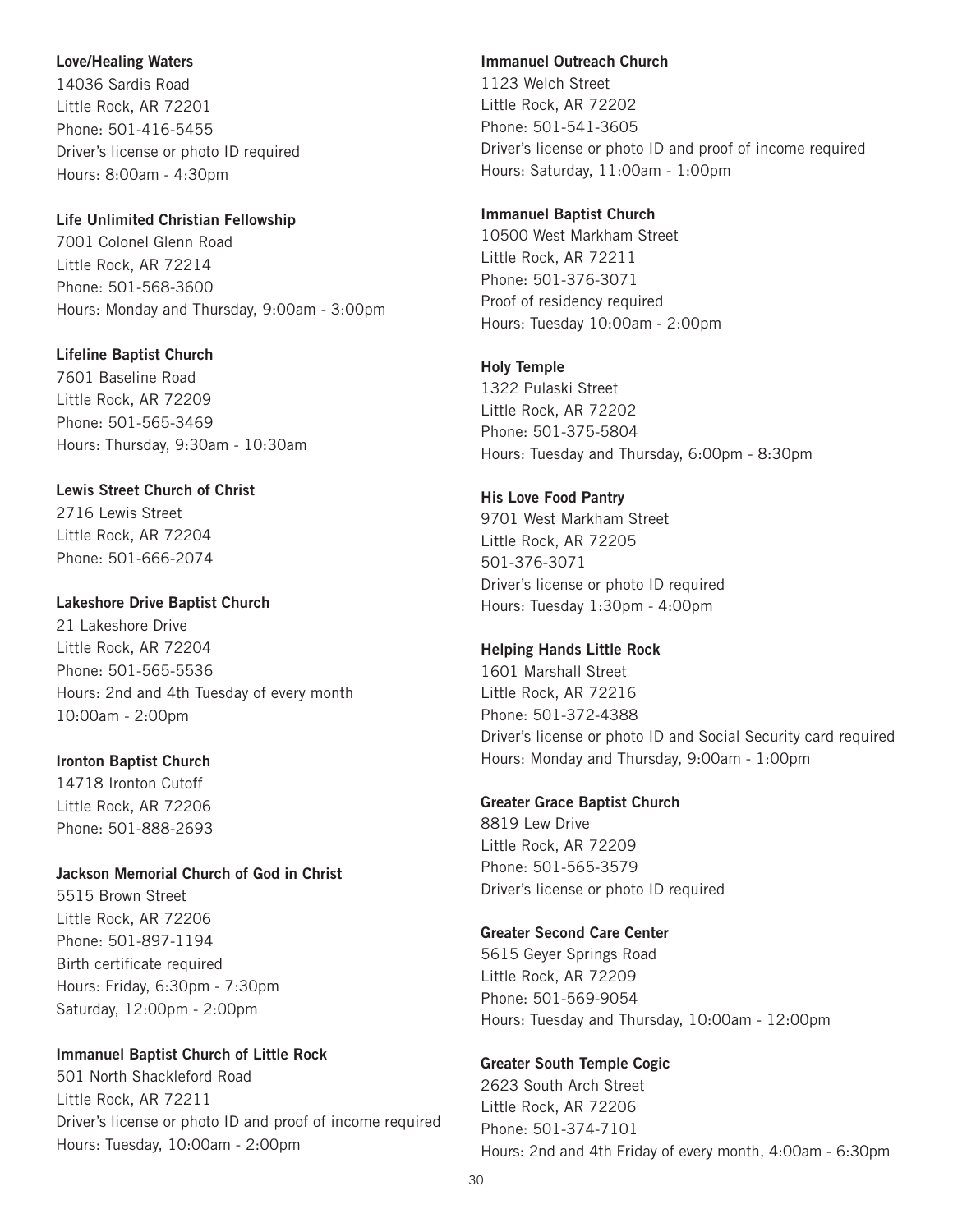#### Greater Trinity Church of God in Christ

2400 Wright Avenue Little Rock, AR 72202 Phone: 501-375-4336 Hours: Wednesday, 6:00pm - 8:00pm Sunday, 3:00pm - 4:00pm

#### Geyer Springs United Methodist Church

5500 Geyer Springs Road Little Rock, AR 72209 Phone: 501-565-3175 Driver's License or photo ID required Hours: 1st and 3rd Thursday of every month 9:00am - 12:00pm

#### Gaines House

1702 South Gaines Street Little Rock, AR 72206 Phone: 501-376-4015 Driver's license or photo ID and proof of income required

#### First Baptist Church – Little Rock

901 Calhoun Little Rock, AR 72203 Phone: 501-374-5882 Driver's license of photo ID required Hours: Wednesday, 6:30pm - 8:30pm

#### First Christian and Faith Lutheran

1500 North Mississippi Street Little Rock, AR 72207 Phone: 501-225-5656 Driver's license or photo ID and Social Security card required Hours: Friday, 10:30am - 12:00pm

#### Evangelist Temple Church of God in Christ

5121 Baseline Road Little Rock, AR 72209 Hours: Wednesday, 5:30am - 7:00pm Saturday, 11:00am - 1:00pm

#### Crystal Hill Baptist Church

18823 Crystal Valley Road Little Rock, AR 72210 Phone: 501-455-0669 Hours: Monday - Friday, 8:00am - 4:30pm

#### Christ Temple Outreach Center 1923 South Arch Street Little Rock, AR 72206 Phone: 501-376-1664 Driver's license or photo ID and proof of income required Hours: Monday - Friday, 9:00am - 3:30pm Tuesday - Thursday, 10:00am - 2:00pm

#### Capitol City Free Will Baptist Church

6724 West 32nd Street Little Rock, AR 72204 Phone: 501-562-7158 Hours: 2nd Wednesday of every month

#### Bullock Temple

1513 South Park Street Little Rock, AR 72202 Phone: 501-375-1581 Driver's license or photo ID required

#### A Child's Place Preschool

3920 Woodland Heights Road Little Rock, AR 72212 Phone: 501-227-3600 Hours: Monday and Friday, 8:00am - 4:30pm

#### Airport Church of Christ

8501 Fourche Dam Pike Little Rock, AR 72206 Phone: 501-490-9800 Hours: Wednesday and Thursday 10:00am - 2:00pm

#### Church at Rock Creek

1150 West 36th Street Little Rock, AR 72211 Phone: 501-490-8684 Photo ID, proof of income, and verification of children living in home required Hours: Monday - Friday, 1:00pm - 4:00pm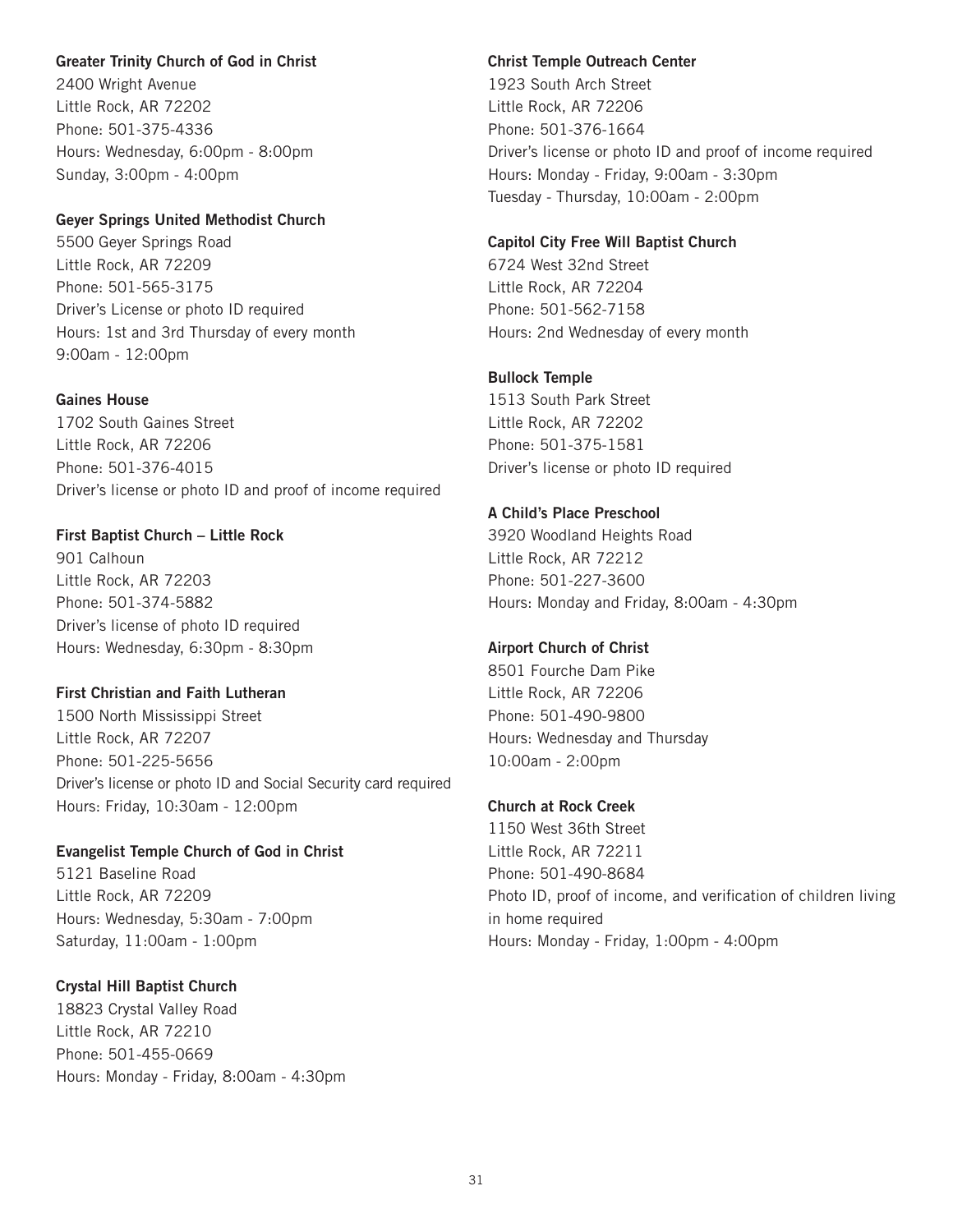## Cabot Food Pantries

Mountain Springs Baptist Church 15669 Highway 5 Cabot, AR 72023 Phone: 501-847-7132

#### Loaves and Fishes

899 West Myrtle Street Cabot, AR 72023 Hours: Monday, 6:30pm - 8:00pm

#### **FirstCare**

406 West Pine Street Cabot, AR 72023 Phone: 501-941-7893 Hours: Monday and Thursday, 10:00am - 2:00pm Tuesday, 5:00pm - 7:00pm

#### Cabot Church of Christ

500 North 2nd Street Cabot, AR 72023 Phone: 501-843-3541

#### Serves residents of Lonoke County Photo ID with current address or utility bill with current address required Must meet low-income requirements Hours: 2nd and 4th Tuesday of every month 9:00am - 12:00pm

#### Cabot United Methodist Church

2003 South Pine Street Cabot, AR 72023 Phone: 501-843-3541 Serves residents of Lonoke County Hours: Tuesday and Thursday, 9:00am - 2:30pm

#### Briarwood Baptist Church – Cabot

1872 Willie Ray Drive Cabot, AR 72023 Phone: 501-941-4551 Hours: 2nd and 4th Monday of every month 9:00am - 11:00am 3rd Wednesday of every month, 8:00pm

## North Little Rock, Jacksonville, Sherwood, and Lonoke Food Pantries

### North Little Rock

River City Ministries 1021 East Washington Avenue North Little Rock, AR 72114 Phone: 501-376-6694

#### Park Hill Christian Church

4400 John F. Kennedy Boulevard North Little Rock, AR 72116 Phone: 501-753-1109 Driver's license or photo ID and Social Security card required Hours: Tuesday, 10:00am - 12:00pm

#### Perfecting New Full Gospel Baptist

1224 Franklin Street North Little Rock, AR 72114 Phone: 501-372-9000 Driver's license or photo ID required

#### McCabe Chapel United Methodist

1523 North Pine Street North Little Rock, AR 72114 Phone: 501-375-8078

#### Lynchview Baptist Church

800 Page Mill Road North Little Rock, AR 72117 Phone: 501-945-7157 Driver's license or photo ID required Hours: Monday, 5:30pm - 7:00pm

#### Levy United Methodist Church

701 West 47th Street North Little Rock, AR 72118 Phone: 501-753-6041

#### Hope Ministry Alliance

14423 Smalling Road North Little Rock, AR 72118 Phone: 501-851-1515 Driver's license or photo ID required Hours: Monday and Friday, 10:00am - 12:00pm

#### Harvest Interde Ministry

1423 Moss Street North Little Rock, AR 72117 Phone: 501-374-2955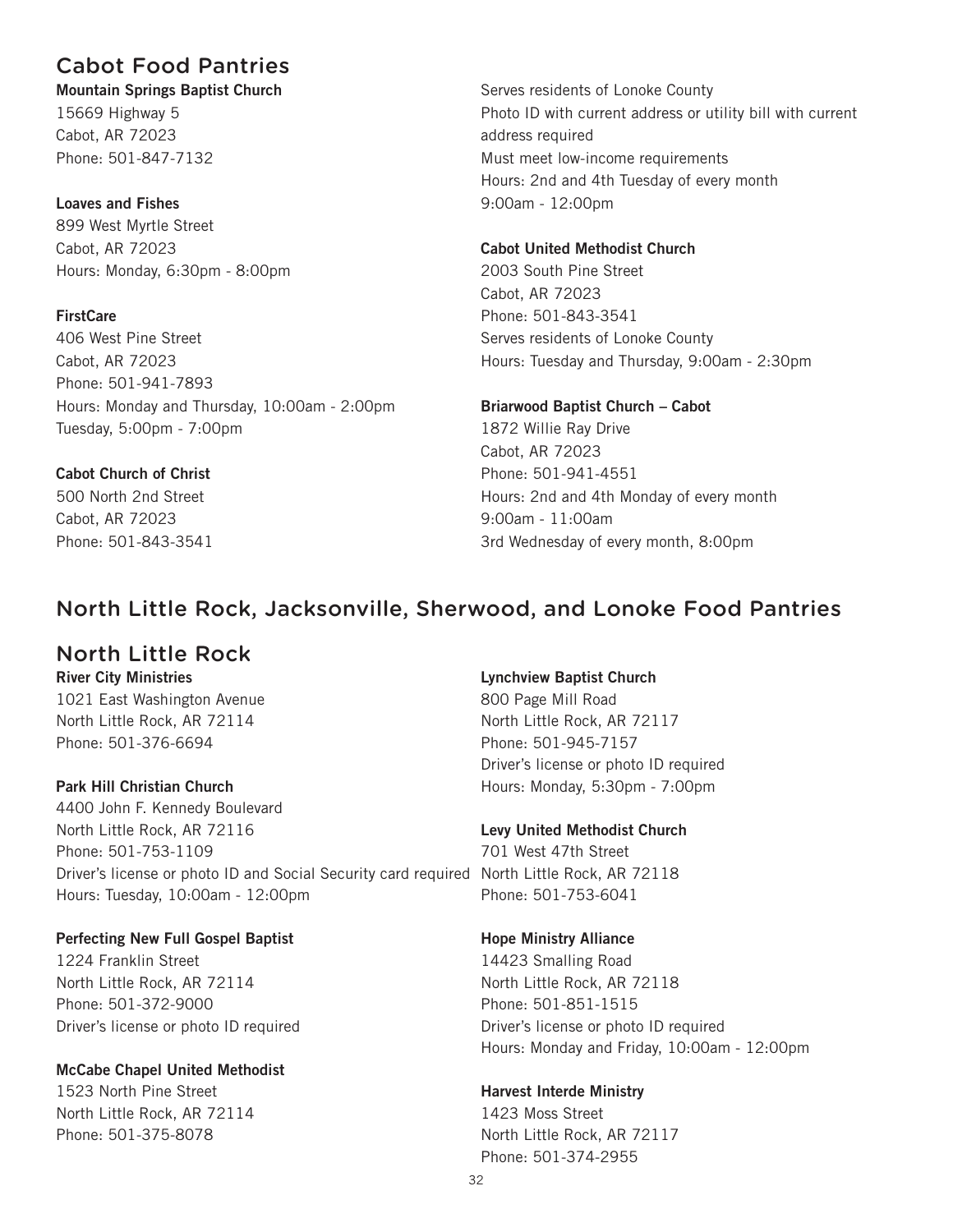#### First Pentecostal Church of Jesus Christ

1401 Calvary Road North Little Rock, AR 72116 Phone: 501-758-3090 Hours: Friday, 1:00pm - 5:00pm

#### Gardner Memorial United Methodist Church – The Benefit Bank

1723 Schaer Street North Little Rock, AR 72114 Phone: 501-374-9520 Driver's license or photo ID, Social Security card, and referral letter on agency letterhead (such as DHS, United Way, or River City Ministry) stating you are in need of food and how many adults and children are living in the household required Hours: Monday and Thursday, 1:00pm - 3:00pm

#### First Baptist Church – Raven Ministry

3015 Main Street North Little Rock, AR 72114 Phone: 501-758-1525 Driver's license or photo ID required Hours: Monday - Friday, 10:00am –6:00pm

#### Divine Truth Ministry

510 East 49th Street North Little Rock, AR 72117 Phone: 501-945-4250 Driver's license or photo ID required Hours: Monday - Friday, 8:00am - 5:00pm

#### Firm Foundation Ministries

2200 East Broadway Street North Little Rock, AR 72117 Phone: 501-945-7412 Driver's license or photo ID required Hours: Monday - Friday, 9:00am - 2:00pm

### Jacksonville

Fishnet Missions 213 Marshall Road Jacksonville, AR 72076 Phone: 501--241-1211 Driver's license or photo ID required Hours: Tuesday and Thursday, 9:00am - 10:30am

#### Eastgate Fishing Center

1900 Pine Street North Little Rock, AR 72114 Phone: 501-812-0776 Driver's license or photo ID required Hours: Monday - Friday, 9:00am - 2:00pm

#### Crystal Hill Assembly of God

6722 Mountain Pine Road North Little Rock, AR 72118 Phone: 501-758-6541 Driver's license or photo ID required Hours: Monday, Wednesday, and Friday, 9:00am - 12:00pm

#### Calvary Baptist Church

5025 Lynch Drive North Little Rock, AR 72117 Phone: 501-945-4174 Serves Rose City area Hours: 2nd and 4th Tuesday of every month, 1:00PM - 4:00pm

#### Amboy Community Food Pantry

100 Auburn Drive North Little Rock, AR 72118 Phone: 501-753-2777 Serves North Little Rock residents Driver's license or photo ID and proof of residency required Hours: Monday - Friday, 8:00am - 4:30pm

#### Potluck – Food Rescue for Arkansas

621 West Broadway North Little Rock, AR 72114 Phone: 501-371-0303 Serves state of Arkansas Kids Pantry serves only Pulaski County Hours: Monday - Friday, 8:00am - 4:30pm

#### First Church of the Nazarene – Jacksonville 1506 North Loop Road Jacksonville, AR 72076 Phone: 501-982-5271 Driver's license or photo ID required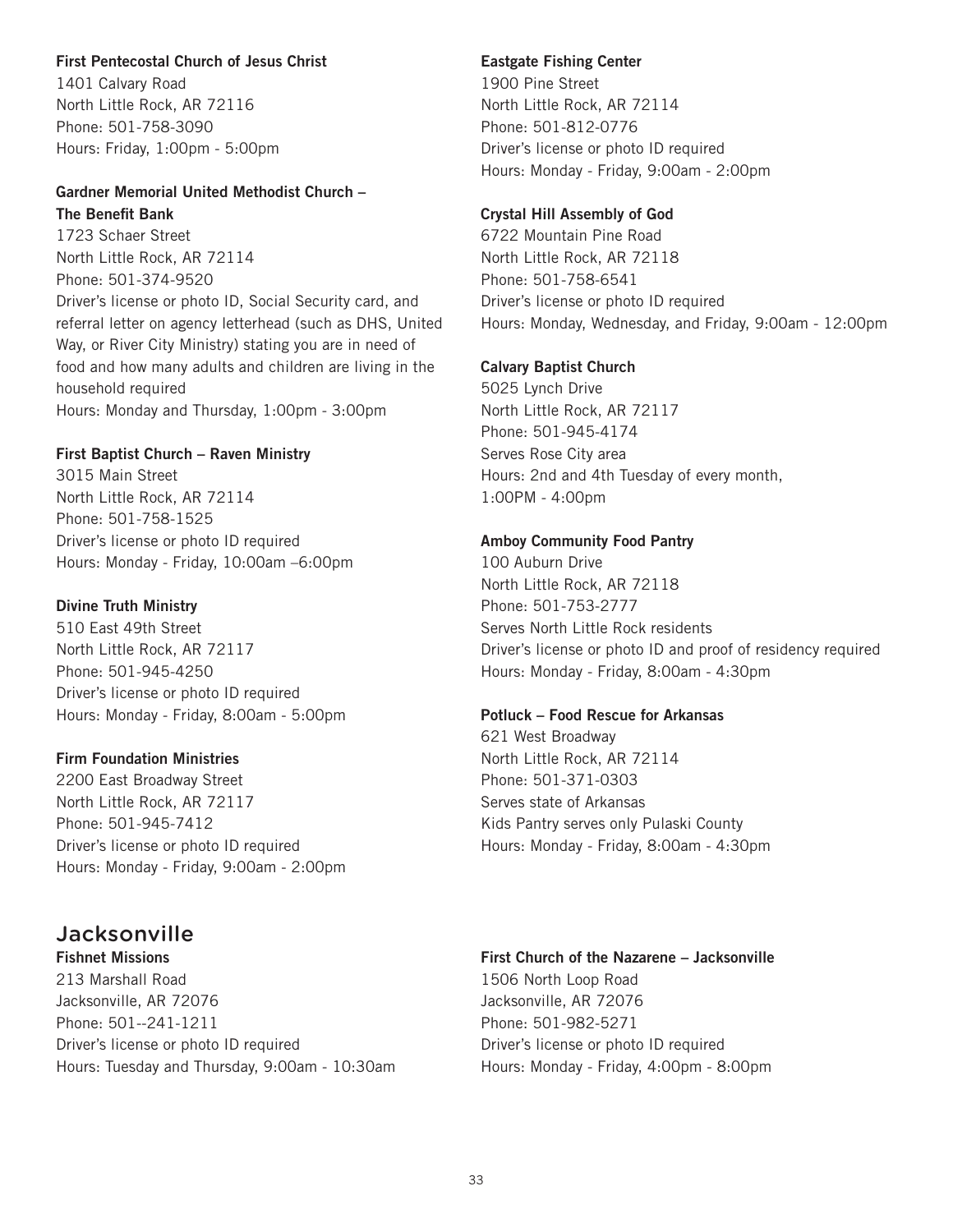#### Jacksonville Care Channel

201 North Elm Street Jacksonville, AR 72076 Phone: 501-982-4647 Driver's license or photo ID required Hours: Monday, Wednesday, and Friday, 10:00am - 1:30pm

### Sherwood

New Zion Temple Cogic 8228 Hills Road Sherwood, AR 72120 Phone: 501-834-8054 Driver's license or photo ID and proof of income required Hours: Monday, Wednesday, and Friday, 7:00pm Sunday, 10:00am

#### First Christian Church Food Pantry

2803 East Kiehl Avenue Sherwood, AR 72120 Phone: 501-835-5505 Driver's license or photo ID required Hours: 10:30am - 12:00pm

### Lonoke

Lonoke Count Care 316 Jacuzzi Lane Lonoke, AR 72086 Phone: 501-676-8999 Hours: Monday and Thursday: 9:00am - 3:00pm Friday, 9:00am - 12:00pm

#### Brownsville Baptist Church – Lonoke

Highway 31 North and Watson Lane Lonoke, AR 72086 Phone: 501-676-2460

#### Central Baptist Church of North Little Rock Food Pantry

8103 Carnegie Drive Sherwood, AR 72120 Phone: 501-771-1125 Hours: Wednesday, 3:30pm - 5:30pm

#### Fellowship Christian Church

903 Coulter Road Sherwood, AR 72120 Phone: 501-833-2627 Driver's license or photo ID required Hours: Wednesday, 6:15pm Sunday, 12:30pm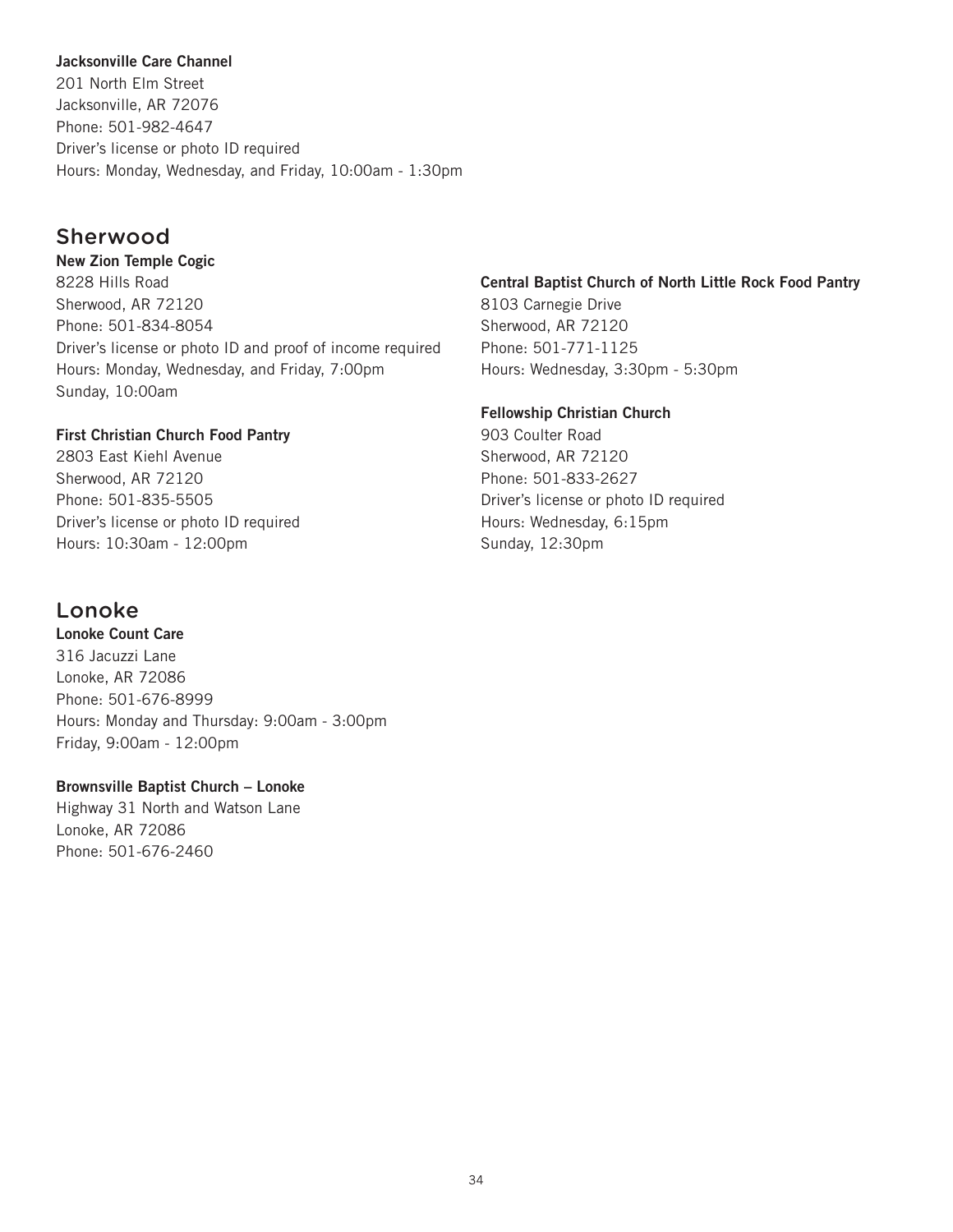## Angel Food Ministries of Pulaski County, Arkansas

This program provides lower priced groceries. Families can possibly save up to 50% on their food and groceries. All the food and groceries provided are high quality and can include fresh fruits, frozen food, meats, breads, vegetables, and more. There is no cost to sign up, and the program is run by the non-profits in Little Rock and Pulaski referenced below. Some of the locations may also have a food bank or other assistance offered.

#### Hope Lutheran Church

1904 McArthur Drive Jacksonville, AR 72076 Phone: 501-982-1333

#### Military Road Baptist Church

2101 Old Military Road Jacksonville, AR 72076 Phone: 501-985-8198

#### Central Church of Christ

23 West 6th Street Little Rock, AR 72201 Phone: 501-374-2039

#### Hebron Baptist Church

18715 Kanis Road Little Rock, AR 72223 Phone: 501-568-7711

#### Cedar Heights Baptist Church

14502 Cedar Heights Road North Little Rock, AR 72118 Phone: 501-351-1180

#### Toltec Baptist Church

1139 Toltec Road Scott, AR 72142 Phone: 501-961-2009

#### Lighthouse Christian Fellowship

5508 MacArthur Drive North Little Rock, AR 72118 Phone: 501-772-1584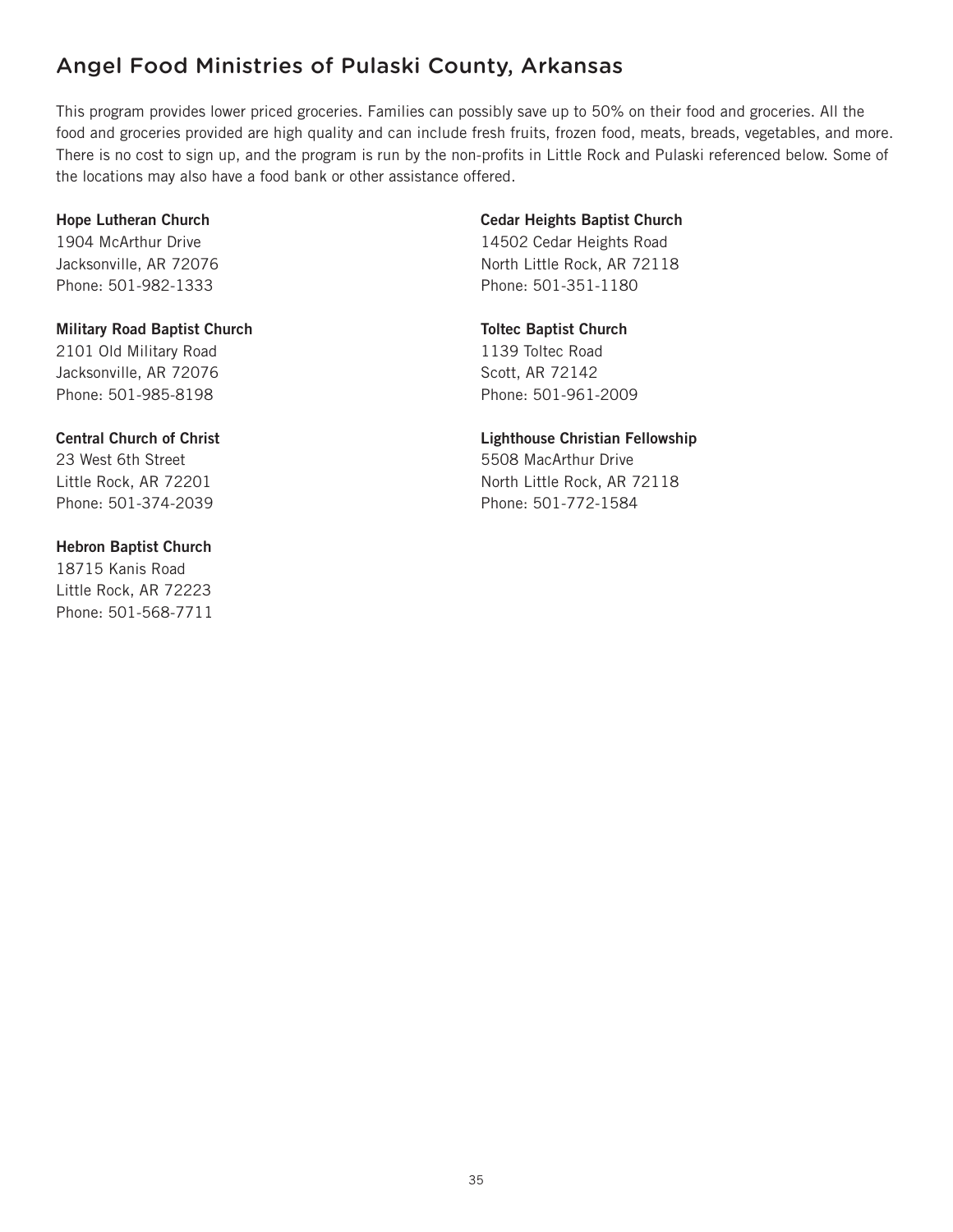## Government Client Assistance

#### Arkansas Department of Human Services (DHS)

Customer Service: 501-682-8233 Toll Free: 1-800-482-8988 TDD: 501-682-8820 Website: www.state.ar.us/dhs

#### DHS, Division of Aging and Adult Services

P.O. Box 14737/Slot 530 New Donaghey Building – 7th and Main Little Rock, AR 72203-2441 Phone: 501-682-2441 or 501-682-2443 Website: www.state.ar.us/dhs/aging

#### Adult Protective Services Office

Phone: 1-800-482-8049 Note: For more information about abuse and neglect see page 4 in this document.

Note: Most area hospitals have a dedicated DHS employee on staff to assist with applications. See a complete list of DHS County Offices on page 27 of this document.

#### Medicaid

Customer Service, Medicaid Service Info: 1-800-482-5431 Customer Service, Eligibility and Enrollment: 1-800-482-8988 Providers Information: 1-800-457-4454 Central Office: 501-682-8292 Eligibility Office: 501-682-8259 Website: www.accessarkansas.org/dhs/webpolicy/index.htm Note: See a complete list of DHS County Offices on page 27 of this document.

#### **Medicare**

Social Security: 1-800-772-1213 National Medicare Hotline: 1-800-Medicare (663-4227) Phone: 1-800-325-0778 Website: www.medicare.gov Note: For more information about Medicare see page 49 in this document.

#### Social Security

Social Security Hotline: 1-800-772-1213 Phone: 1-800-288-7185 Little Rock Office – 700 West Capitol: 1-866-593-0933 North Little Rock Office – 8000 John F. Kennedy Boulevard: 1-877-512-3854 Website: www.ssa.gov Note: For more complete listings see page 61 in this document.

#### Veterans Administration

Benefits and Claims Assistance: 1-800-827-1000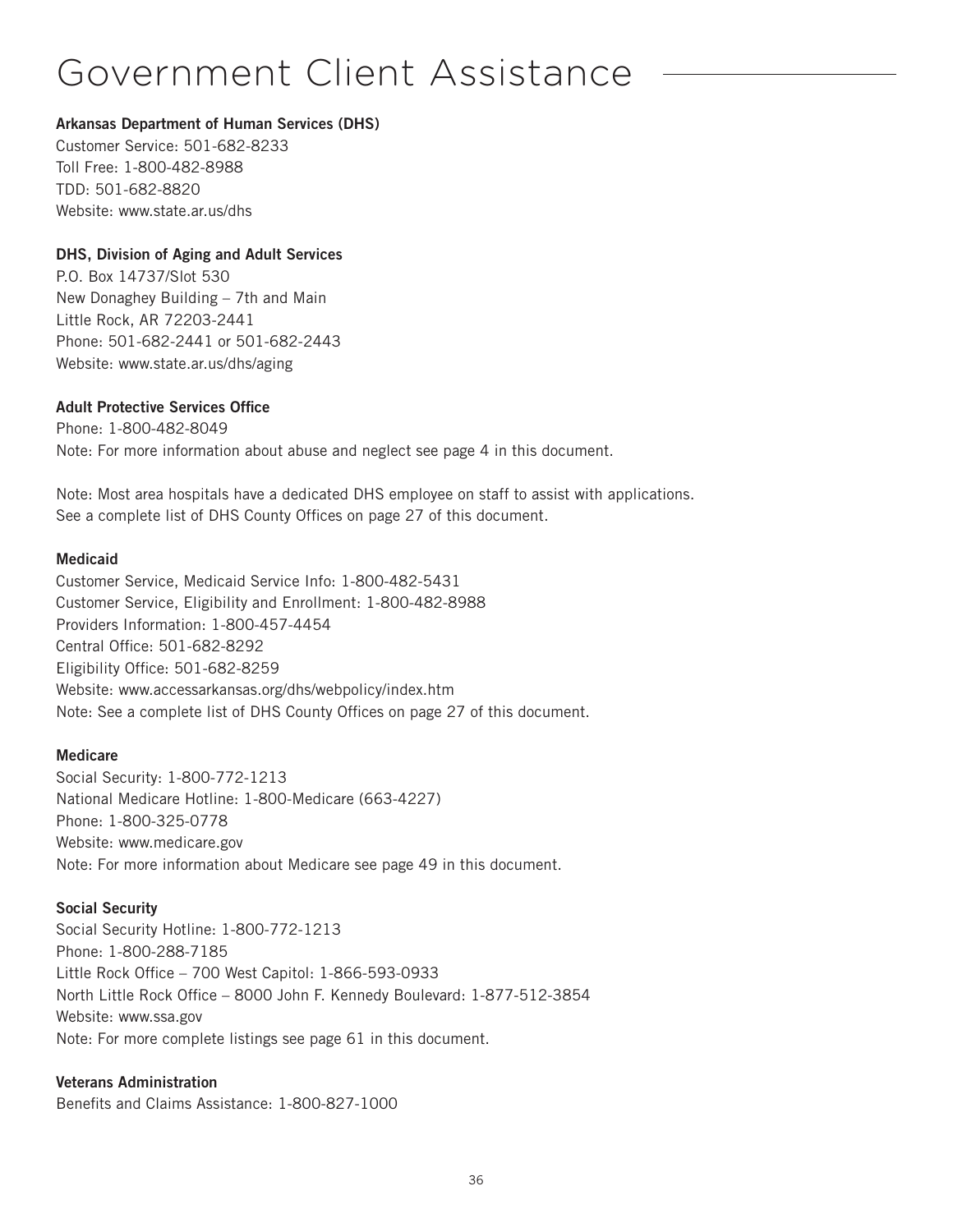## Guardianship – Power of Attorney Living Will – Last Will and Testament

### Guardianship

Guardianship is a legal procedure whereby a Probate Court appoints a "guardian" to act on behalf of an "incapacitated person" or ward. An incapacitated person is one who is impaired by reason of a disability. Such a disability may be mental or physical illness, drug or alcohol dependence, or being a minor. The person is considered incapacitated when they lack the ability to make essential decisions concerning their health or safety, or to manage their property.

Any person may file a petition for the appointment of himself or some other qualified person of an incapacitated person. The petition must include, among other things, the name and address of the incapacitated person and of the person seeking the appointment, the nature of the incapacity, a description of the property owned by the incapacitated person and its value, the reason the appointment is sought, the type and scope of guardianship requested, and the interest of the petitioner in the appointment. An evaluation of the incapacitated person by a doctor or other qualified professional will be required by the Court prior to the determination of incapacity.

There are two basic types of guardianship:

- Guardianship of the person
- Guardianship of the estate

The court may appoint a guardian to serve in either or both capacities and may limit the powers and duties of the guardian, depending on the circumstances.

The guardian of the person is appointed by the Court to oversee the care and maintenance of the incapacitated person. This type of guardianship is particularly useful when a person is unable to make decisions concerning health care due to a disabling disease.

A guardian of the estate is appointed by the Court to protect and preserve an incapacitated person's property, to invest it, and to use it for the benefit of the incapacitated person. In this guardianship, the guardian must make periodic accountings to the Court for all assets and how these assets are used. Likewise, the Court may require that the guardian give a bond to assure the affairs of the incapacitated person are properly administered.

Arkansas law also provides for the appointment of a "temporary" guardian in certain instances. Such a guardian may be appointed when there is imminent danger to the life or health of an incapacitated person or where his/her property is subject to loss, damage, or waste due to the person's incapacity. A temporary guardianship is short duration, no more than 90 days.

### Power of Attorney

A Durable Power of Attorney is a legal document that gives another person, the attorney-in-fact, the right to do certain things for the maker, or principal of the Power of Attorney. A Power of Attorney can be tailored to meet the needs of the individual. It can be written to encompass a broad array of areas, or it can be limited to cover certain acts. This is an important distinction between a General and a Durable Power of Attorney that should be kept in mind. A General Power of Attorney can only be used when the principal is competent. A Durable Power of Attorney is needed in order for the attorney-in-fact to act for an incapacitated person. It is important that the principal knows this distinction and that he/she chooses the one that best meets their current or future needs. Another important item to keep in mind is that the principal must be competent when they sign the Power of Attorney. They must understand the nature and extent of the power of attorney when they sign the document.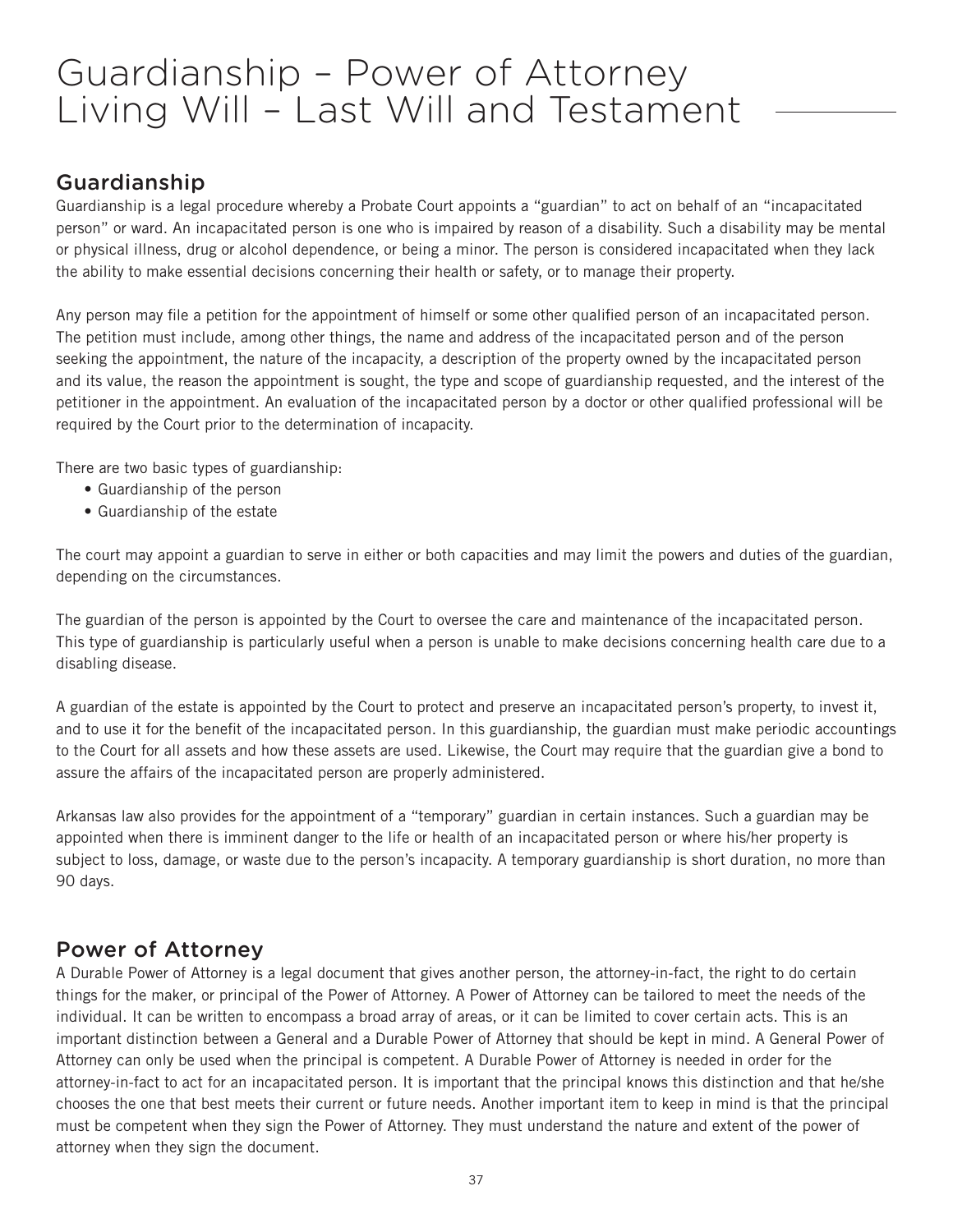The Health Care Power of Attorney is a separate power of attorney that specifically addresses medical issues. A Durable Power of Attorney can be drafted to encompass medical issues; however, medical professionals may be hesitant to honor the attorney-in-fact's instructions. They often feel more comfortable honoring those instructions when the attorney-in-fact presents a Health Care Power of Attorney. If the principal foresees needing another individual to make health care decisions for him/her, it would be beneficial to execute a separate Health Care Power of Attorney.

## Living Will

A Living Will reflects an individual's desire as to the termination of life-prolonging treatment or medical procedure when they have been diagnosed as terminally ill or permanently unconscious. This document is known as an "advance health care directive". The Living Will is a legally enforceable method of ensuring his/her wishes are honored in certain situations. If a person becomes unable to understand or unable to communicate with his/her doctors, the Living Will becomes active. A person may also designate a person to make specific treatment decisions as they arise. It is always a good idea to make sure that your primary physician maintains a copy of this document in your medical records.

## Last Will and Testament

Every one of legal age that has assets, such as a house or a savings account, should have a will. A well-drafted will ensures that a person's wishes, regarding their personal and real property, will be carried out at the time of their death. This can help alleviate many worries for all parties involved. With or without a will, an estate will most likely be probated. However, if a person dies without a will, the Court process will be much more involved and time consuming. It is also recommended that married couples not have a joint will, but rather that each spouse have his or her own will. Joint wills tend to complicate matters and delay the process. Will should also be reviewed at least every two years to ensure that no major changes need to be made, such as death of a beneficiary. It is also important that the person tell at least one person where they keep their will so that they will be able to locate the original: a copy of a will is typically non-binding in a Court of Law.

Note: For more information about these terms, contact your attorney, or call the following: Arkansas Legal Services Programs Statewide Helpline: 1-800-9-LAW AID (1-800-952-9243) Website: arlegalservices.org or www.arkansasfindalawyer.com.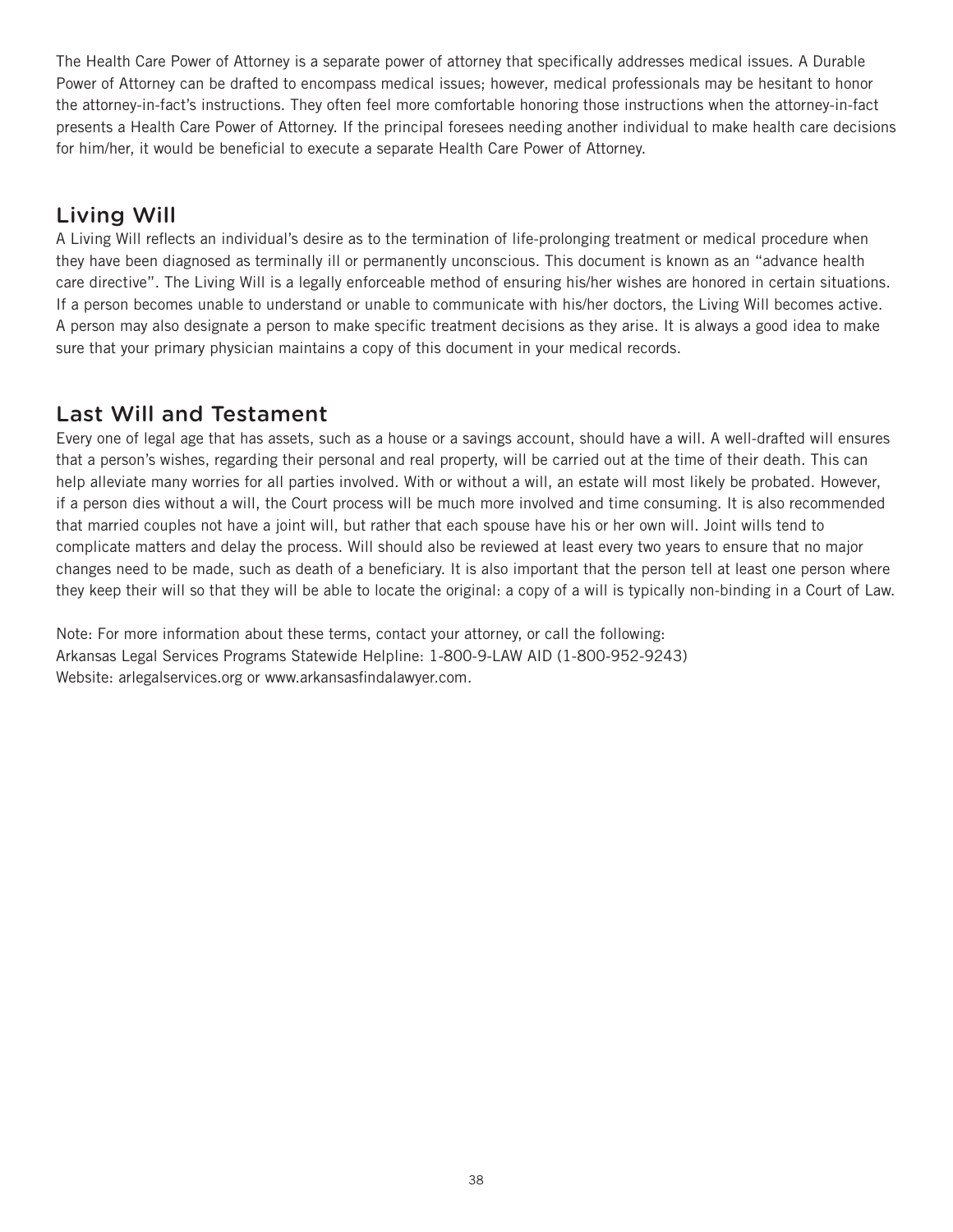## Home Care Services (Private Pay)

#### CareLink – Central Arkansas Area Agency on Aging

P.O. Box 5988 North Little Rock, AR 72119-5988 Phone: 501-372-5300 or 1-800-482-6359 2 hour minimum Website: www.care-link.org

#### Elder Independence

Serving all Central Arkansas 5200 Highway 5 North, Suite 1 Bryant, AR 72022 Phone: 501-847-6102 or 1-888-201-2959 Website: www.elderindependence.com E-mail: info@elderindependence.com

#### Home Care Professionals

Serving all Central Arkansas P.O. Box 96 Sheridan, AR 72150 6 - 24 hours, 7 days a week Phone: 1-800-780-4009

#### Home Helpers

Serving Faulkner, Garland, Pulaski, Saline, and White counties 8 Shackleford Plaza, Suite 101 Little Rock, AR 72211 Phone: 501-663-3900 Website: homehelpers.com E-mail: s.sellers@homehelpers.cc

#### Arkansas Department of Health in-Home Services

3915 West 8th Street, 3rd Floor Little Rock, AR 72204 Phone: 501-280-3386 or 1-800-527-5302

#### Home Instead Senior Care

3809 McCain Park Drive, Suite 100 North Little Rock, AR 72116 Phone: 501-758-7340 or 1-866-758-7340 Minimum 4 hours per day, maximum one day; Minimum number of days requirement Website: homeinstead.com

#### Home Instead Senior Care – Searcy Office

305 East Race Avenue Searcy, AR 72143 Phone: 501-305-4472 or 1-866-758-7340 Website: homeinstead.com

#### Jacksonville Senior Center

100 Victory Circle Jacksonville, AR 72076 Phone: 501-982-7531 No personal care

#### Julia In-Home Care

23 Timber Lane Trail Conway, AR 72032 Phone: 501-327-5045

Quality Senior Care 8641 Steel Bridge Road Benton, AR 72015 Phone: 1-866-531-0695 or 1-866-653-9337

#### St. Vincent Home Care 1 Executive Center Court, Suite 110 Little Rock, AR 72211 Phone: 501-664-2313 or 1-800-467-2313

Superior Senior Care 900 North University Avenue, Suite 5 Little Rock, AR 72207 Phone: 501-224-7117 or 1-800-338-5892 Website: www.superiorseniorcare.com

#### Visiting Angels of Central Arkansas

American's Choice in Homecare 1429 Merrill Drive, Suite 4 Little Rock, AR 72211 Phone: 501-225-5100 Website: www.visitingangels.com E-mail: mmartin@visitingangles.com

Note: For Home Care providers in your area, call your AAA. See pages 10-11 of this document for your local AAA.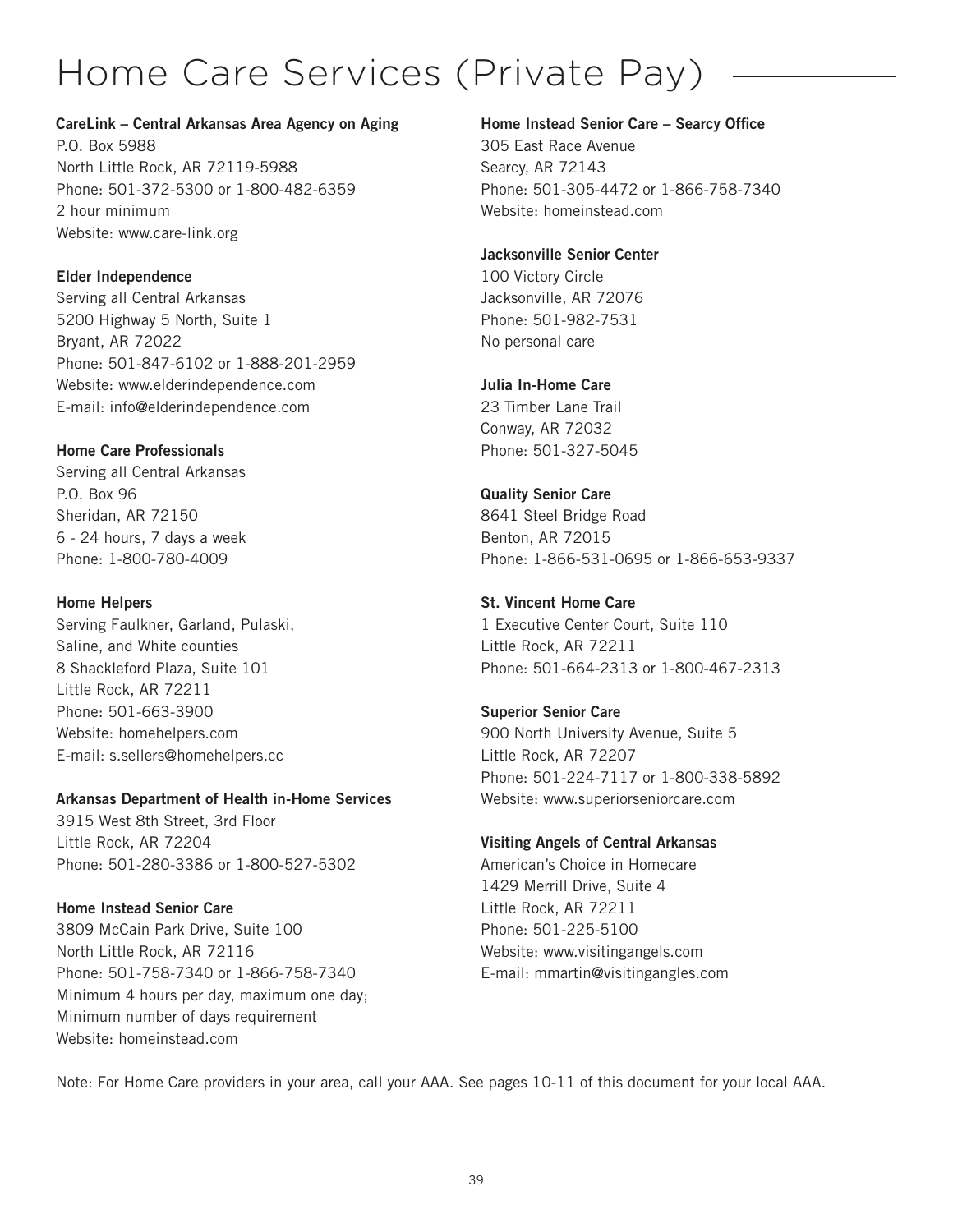## Home Health Care

Please check with your Primary Care Physician for this service. In order to obtain Home Health Care service, a patient must be referred to the appropriate agency by their Primary Care Physician.

| <b>Agency Name</b>                                           | <b>Phone Number</b>                            | <b>Medicare Provider</b> |
|--------------------------------------------------------------|------------------------------------------------|--------------------------|
| Amedisys - Batesville                                        | 870-793-1483                                   | Yes                      |
| Amedisys - Mountain View                                     | 870-269-2993                                   | Yes                      |
| Amedisys - Searcy                                            | 501-268-2292                                   | Yes                      |
| Amedisys - Van Buren                                         | 479-474-4892                                   | Yes                      |
| Arkansas Department of Health-Little Rock                    | 1-800-482-5400                                 | Yes                      |
| Baptist Health Home Health Network<br>www.baptist-health.com | 501-202-7480<br>870-245-1040<br>1-800-304-9450 | Yes                      |
| Care IV Home Health                                          | 501-686-2400                                   | Yes                      |
| CareNetwork                                                  | 501-223-3333<br>1-800-467-1333                 | Yes                      |
| CareLink                                                     | 501-372-5300<br>1-800-482-6359                 | No                       |
| Clark County Home Health Care                                | 870-246-4078                                   | Yes                      |
| After Hours                                                  | 1-800-482-5400                                 | Yes                      |
| Conway Regional HomeCare Services                            | 501-329-9377                                   | Yes                      |
| Elite Home Health Services                                   | 501-223-3333<br>1-800-444-9756                 | Yes                      |
| Intrepid USA                                                 | 501-227-0689<br>1-800-815-5684                 | Yes                      |
| Nat. Park Medical Center Home Touch Health Care              | 1-800-248-6177                                 | Yes                      |
| Petit Jean Home Health                                       | 1-800-337-2599                                 | Yes                      |
| North Metro Home Health Agency                               | 1-501-982-6115                                 | Yes                      |
| Saline Memorial Hospital Home Health Agency                  | 1-501-776-6600                                 | Yes                      |
| St. Vincent Home Care                                        | 1-501-664-2313                                 | No                       |
| Visiting Nurse Association of Arkansas                       | 501-664-4933                                   | Yes                      |
| White County Medical Center Home Health                      | 501-279-2777<br>1-888-268-0414                 | Yes                      |
| Amedisys                                                     | 870-269-2993                                   | Yes                      |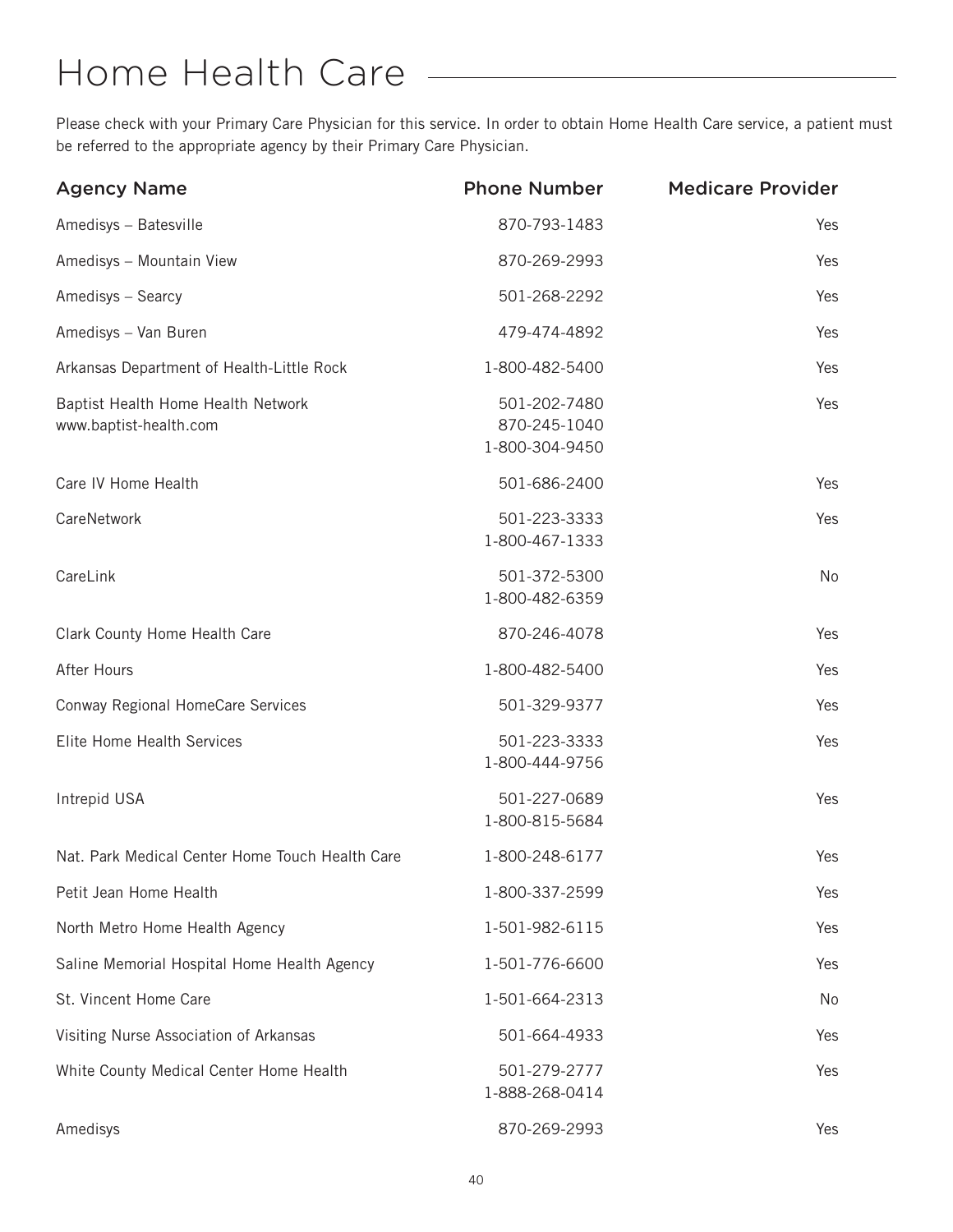## Hospice Providers

Note: Hospice services require an order from a physician.

#### Arkansas Hospice

Little Rock Phone: 501-748-3333 or 1-877-257-3400 Hot Springs Phone: 1-888-813-9992 Website: www.arkansashospice.com

#### Baptist Health – Hospice

Little Rock Phone: 501-202-7474 or 1-800-900-7474 Arkadelphia Phone: 870-245-1040 or 1-800-999-9801 Website: www.baptist-health.com

#### Clebourne County Hospice

Home Health Personal Care Phone: 501-362-4602 or 1-800-482-5400

#### Hospice Home Care, Inc.

Conway Phone: 501-336-9172 or 1-800-479-8233 Hot Springs Phone: 501-321-4014 or 1-800-479-0599 Little Rock Phone: 501-558-4100 or 1-800-479-2503

#### In-Patient Center Hospice Home Care

2200 South Bowman Road Little Rock, AR 72211 Phone: 501-221-3338 or 1-877-247-3400

#### Kaleidoscope Kids

202 South Fillmore Street Little Rock, AR 72204 Phone: 501-661-0720

#### Life Touch – Magnolia

1707 Eastridge Drive B Magnolia, AR 71753 Phone: 870-234-9112 Website: www.lifetouchhospice.org

#### Little Rock In-Patient Center

2 St. Vincent Circle, 7 West Little Rock, AR 72205 Phone: 501-552-6274

#### Gentivia Health Care

1800 Financial Parkway Little Rock, AR 72211 Phone: 501-407-9127 Website: www.gentivia.com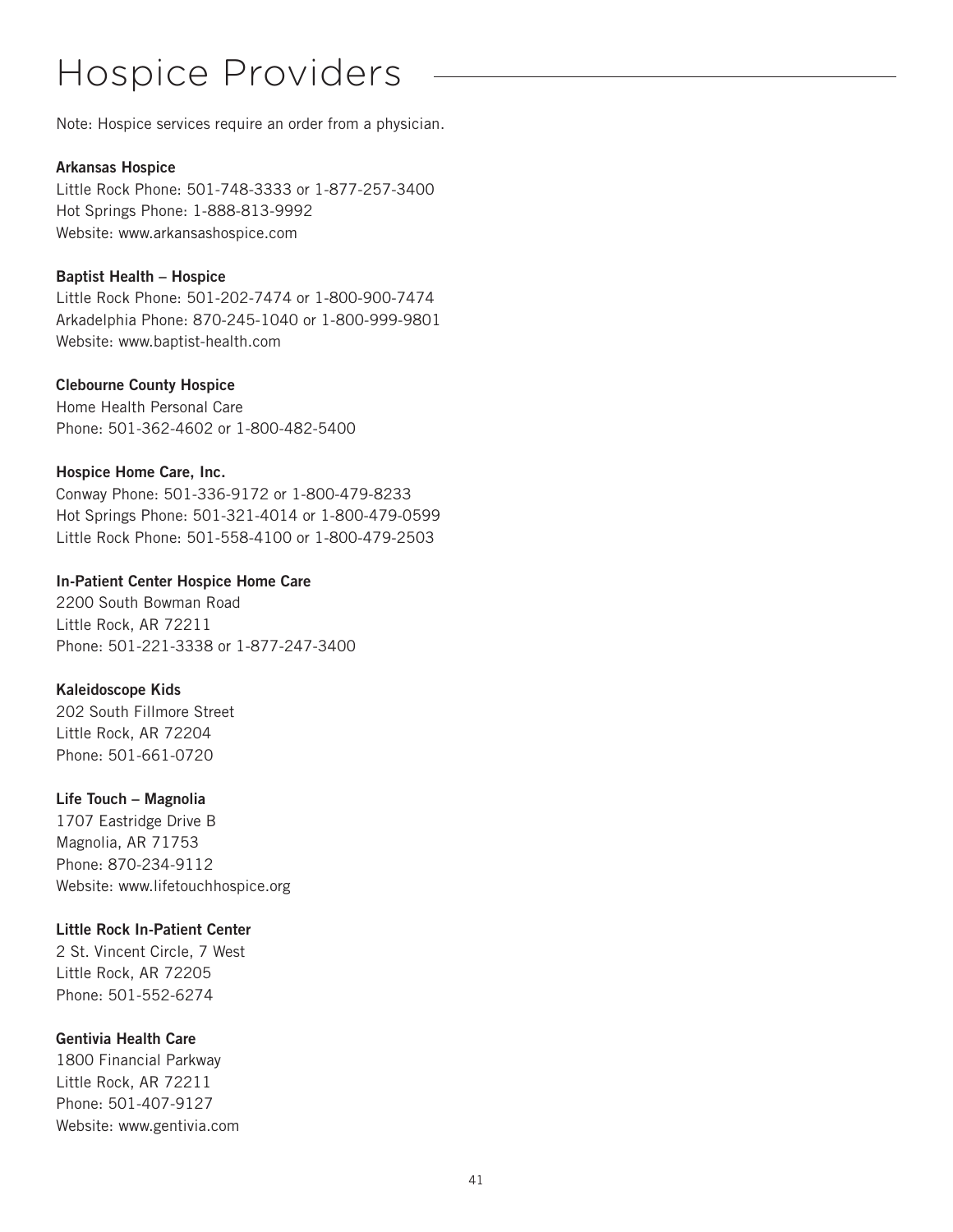## Hospital, In-Patient

## Clark County

#### Baptist Health Medical Center – Arkadelphia Specialty: Acute Care 3050 Twin Rivers Drive Arkadelphia, AR 71923 Phone: 870-245-2622 Website: www.baptist-health.com

## Clebourne County

#### Baptist Health Medical Center – Heber Springs

Specialty: Acute Care 1800 Bypass Road Heber Springs, AR 72543 Phone: 501-887-3000 Website: www.baptist-health.com

## Hot Spring County

#### Hot Spring County Medical Center – Arkadelphia Specialty: Acute Care

1001 Schneider Drive Malvern, AR 72104 Phone: 501-332-1000 Website: www.hscmc.org

#### Hot Spring County Psychiatry Health Center

Specialty: Adult Psychiatry 1001 Schneider Drive Malvern, AR 72104 Phone: 501-332-7360 Website: www.hscmc.org

## Pulaski County – Jacksonville

North Metro Medical Center Specialty: Acute Care 1400 Braden Street Jacksonville, AR 72076 Phone: 501-985-7000 Website: www.northmetromed.com

## Pulaski County – Little Rock

#### Arkansas Children's Hospital

Specialty: Children 1 Children's Way Little Rock, AR 72202 Phone: 501-364-1100 Website: www.archildrens.org

#### Hot Spring County Rehabilitation Center

Specialty: Rehabilitation 1001 Schneider Drive Malvern, AR 72104 Phone: 501-332-7371 Website: www.hscmc.org

#### Arkansas Heart Hospital

Specialty: Heart 1701 South Shackleford Road Little Rock, AR 72211 Phone: 501-219-7000 Website: www.arheart.com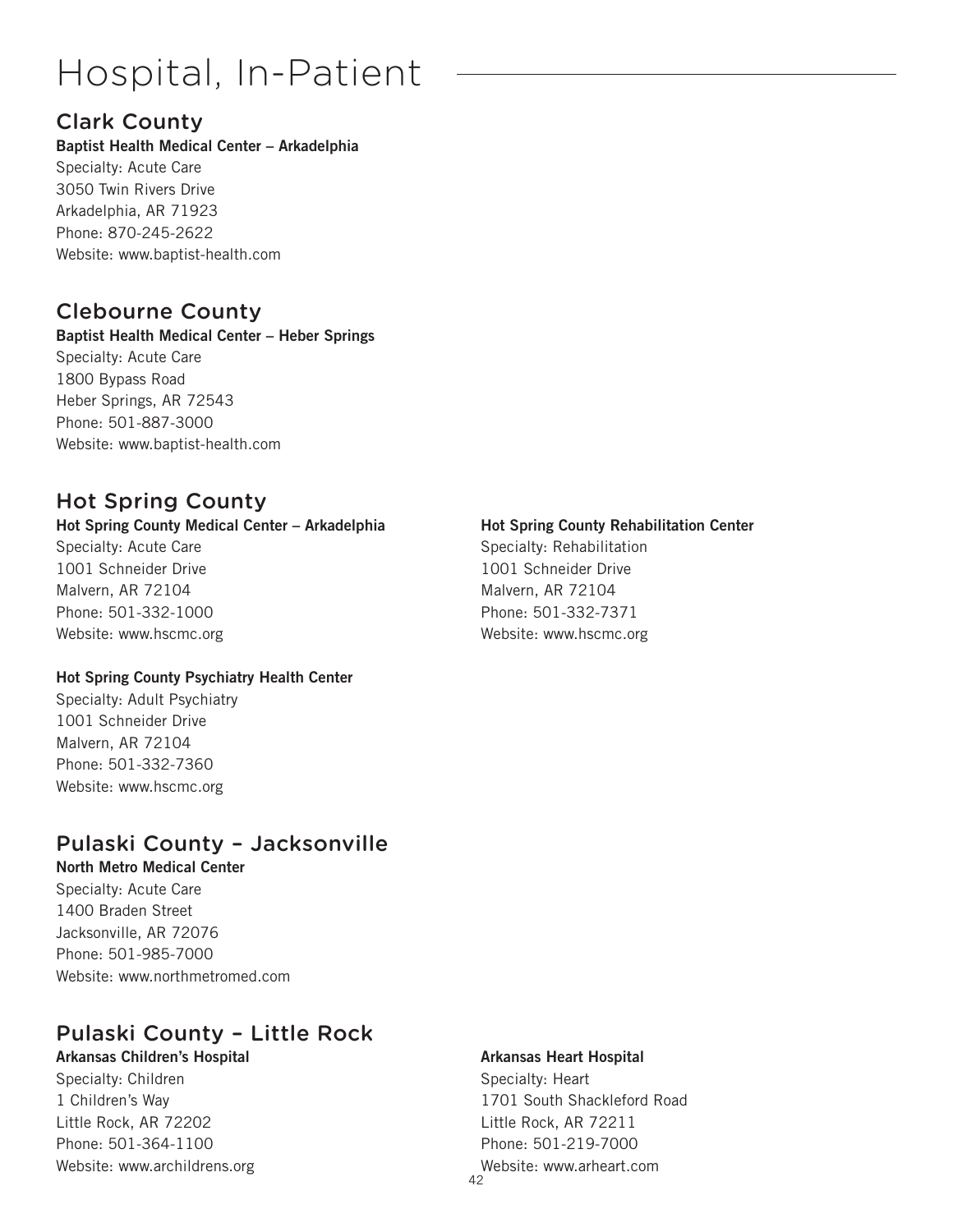#### Arkansas Hospice

Specialty: Hospice/End of Life Care 14 Parkstone Circle North Little Rock, AR 72116 Phone: 501-748-3333 Website: www.arkansashospice.org

#### Arkansas State Hospital

Specialty: Acute Mental Health 305 South Palm Street Little Rock, AR 72205 Phone: 501-686-9000 Website: www.arkansas.gov/dhhs/dmhs/ar\_state\_hospital.htm Website: www.pinnaclepointehospital.com

#### Baptist Health Extended Care

Specialty: Extended Care 9601 Baptist Health Drive Little Rock, AR 72202 Phone: 501-202-1070 Website: www.baptist-health.com

#### Baptist Health Geriatric Behavioral Health

Specialty: Geriatric Psychiatry 11321 Interstate 30 Little Rock, AR 72209 Phone: 501-202-7501 Website: www.baptist-health.com

#### Baptist Health Medical Center – Little Rock

Specialty: Acute Care 9601 Baptist Health Drive Little Rock, AR 72205 Phone: 501-202-2000 Website: www.baptist-health.com

#### Baptist Health Rehabilitation Institute

Specialty: Rehabilitation 9601 Baptist Health Drive Little Rock, AR 72205 Phone: 501-202-7000 Website: www.baptist-health.com

## Pulaski County – North Little Rock

Arkansas Surgical Hospital Specialty: Neurological and Orthopedic 5201 Northshore Drive Maumelle, AR 72113 Phone: 501-748-8000 Website: www.arksurgicalhospital.com

#### John L. McCellan Memorial Veteran's Hospital

Specialty: Acute Care for Veterans 4300 West 7th Street Little Rock, AR 72205 Phone: 501-257-1000 Website: www.littlerock.va.gov

#### Pinnacle Pointe Behavioral HealthCare System

Specialty: Children and Adolescents Behavorial Health 11501 Financial Centre Parkway Little Rock, AR 72211 Phone: 501-223-3322 or 1-800-880-3322

#### CHI St. Vincent Behavioral Health

Specialty: Mental and Behavioral Health 2 St. Vincent Circle Little Rock, AR 72205 Phone: 501-552-5777 or 1-800-552-5777 Website: www.stvincenthealth.com

#### CHI St. Vincent Infirmary Medical Center

Specialty: Acute Care 2 St. Vincent Circle Little Rock, AR 72205 Phone: 1-800-552-3000 Website: www.stvincenthealth.com

#### University of Arkansas Medical Center

Specialty: Acute Care and Research 4301 West Markham Street Little Rock, AR 72205 Phone: 501-686-7000 Website: www.uams.edu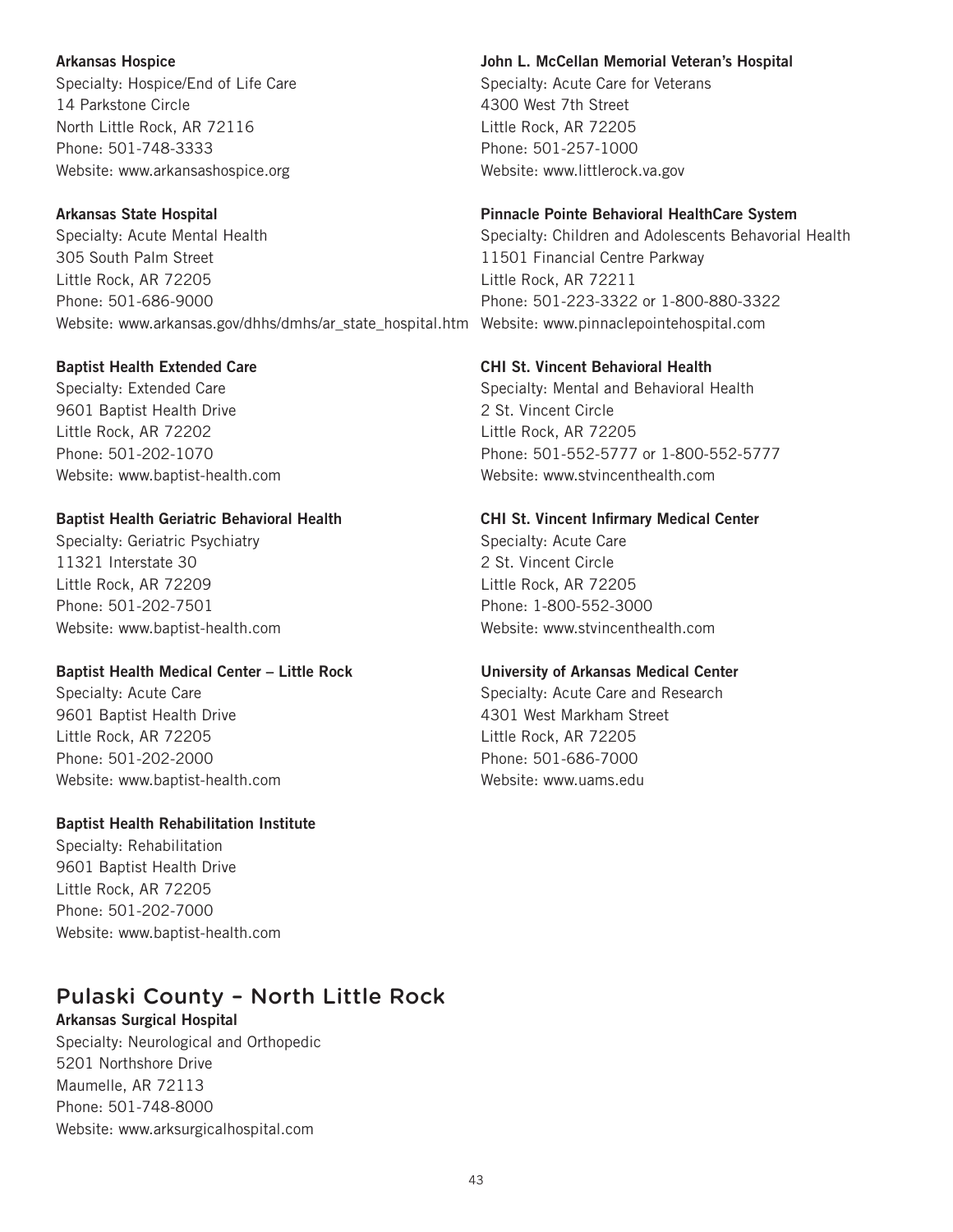#### Baptist Health Medical Center – North Little Rock

Specialty: Acute Care 3333 Springhill Drive North Little Rock, AR 72117 Phone: 501-202-3000 Website: www.baptist-health.com

#### Eugene J. Towbin Healthcare Center

Specialty: Mental and Behavioral Health for Veterans 2200 Fort Roots Drive North Little Rock, AR 72114 Phone: 501-257-1000 Website: www.va.gov

## Pulaski County – Sherwood

CHI St. Vincent Medical Center Specialty: Acute Care 2215 Wildwood Avenue Sherwood, AR 72120 Phone: 501-552-7100 Website: www.stvincenthealth.com

### Saline County

#### Rivendell Behavioral Health Services of Arkansas

Specialty: Mental Health 100 Rivendell Drive Benton, AR 72019 Phone: 501-316-1255 or 1-800-264-5640 Website: www.rivendellofarkansas.com

#### Saline Memorial Hospital

Specialty: Acute Care 1 Medical Park Drive Benton, AR 72115 Phone: 501-776-6100 Website: www.salinememorial.org

#### Methodist Behavioral Hospital

Specialty: Mental and Behavioral Health for Children and Adolescents 1601 Murphy Drive Maumelle, AR 72113 Phone: 501-803-3388 or 1-866-813-3388 Website: www.methodistfamily.org

#### The BridgeWay Hospital

Specialty: Mental Health and Drug and Alcohol Rehabilitation 21 Bridgeway Road North Little Rock, AR 72113 Phone: 501-771-1500 or 1-800-245-0011 Website: www.thebridgeway.com

#### CHI St. Vincent Infirmary Rehabilitation Hospital

Specialty: Rehabilitation 2215 Wildwood Avenue Sherwood, AR 72120 Phone: 501-834-1800 Website: www.stvincenthealth.com

#### Saline Memorial Hospital Generations

Specialty: Geriatric Psychiatry 1 Medical Park Drive Benton, AR 72115 Phone: 501-776-6600 Website: www.salinememorial.org

#### Saline Memorial Rehabilitation

Specialty: Rehabilitation 1 Medical Park Drive Benton, AR 72115 Phone: 501-776-6630 Website: www.salinememorial.org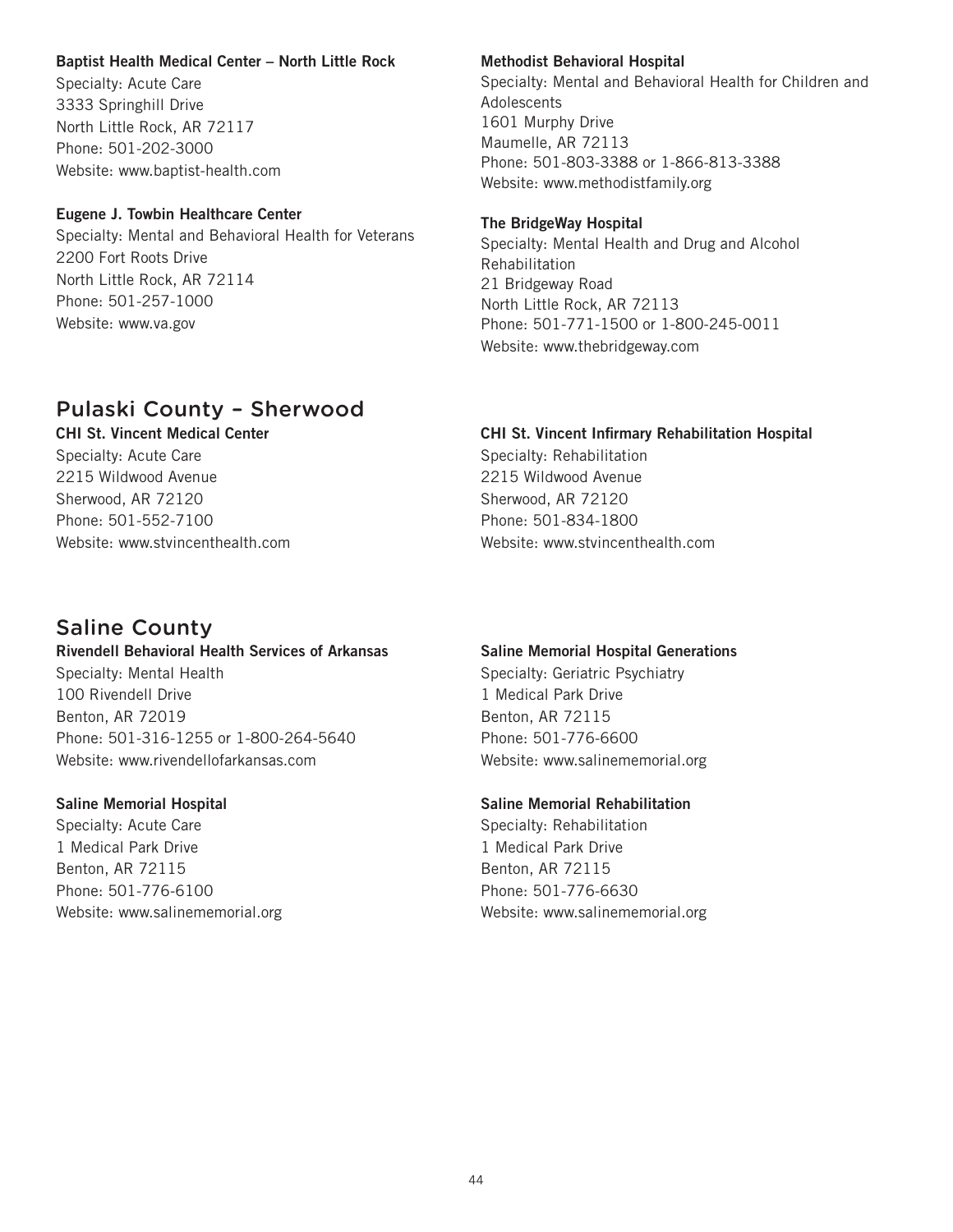## Legal Resources

## Arkansas Legal Services Programs

This is a service website sponsored by the Arkansas Legal Services Partnership in conjunction with the Arkansas Access to Justice Commission. This website offers information about: Family Law, Consumer Law, Housing Law and Public Benefits Law. You may also contact the legal services helpline for additional information: 1-800-952-9243.

#### Access to Justice Commission

303 West Capitol Avenue, Suite 200 Little Rock, AR 72202 Website: www.arkansaslegalservices.com

#### Elder Law Resources

Website: www.naela.org

#### Arkansas Bar Association

2224 Cottondale Lane Little Rock, AR 72202 Phone: 501-375-4605 or 1-800-609-5668 Fax: 1-501-375-4901 Website: www.arkbar.com or www.arkansasfindalawyer.com

#### Legal Assistance

Statewide Helpline: 1-800-9-LAW AID (1-800-952-9243) Website: www.arlegalservices.org Note: For information about legal aid in your area, call the above number.

#### Center for Arkansas Legal Services (Legal Aid)

303 West Capitol Avenue, Suite 200 Little Rock, AR 72201-3593 Phone: 501-376-3423 or 1-800-950-5817 Website: www.arlegalservices.org Note: Call the above number for your local Legal Aid Provider.

#### UALR School of Law – Legal Clinic

1201 McMath Avenue Little Rock, AR 72202 Phone: 501-324-9441 Note: Law students supervised by attorneys will assist indigent clients with some divorce cases, delinquency, dependency and neglect.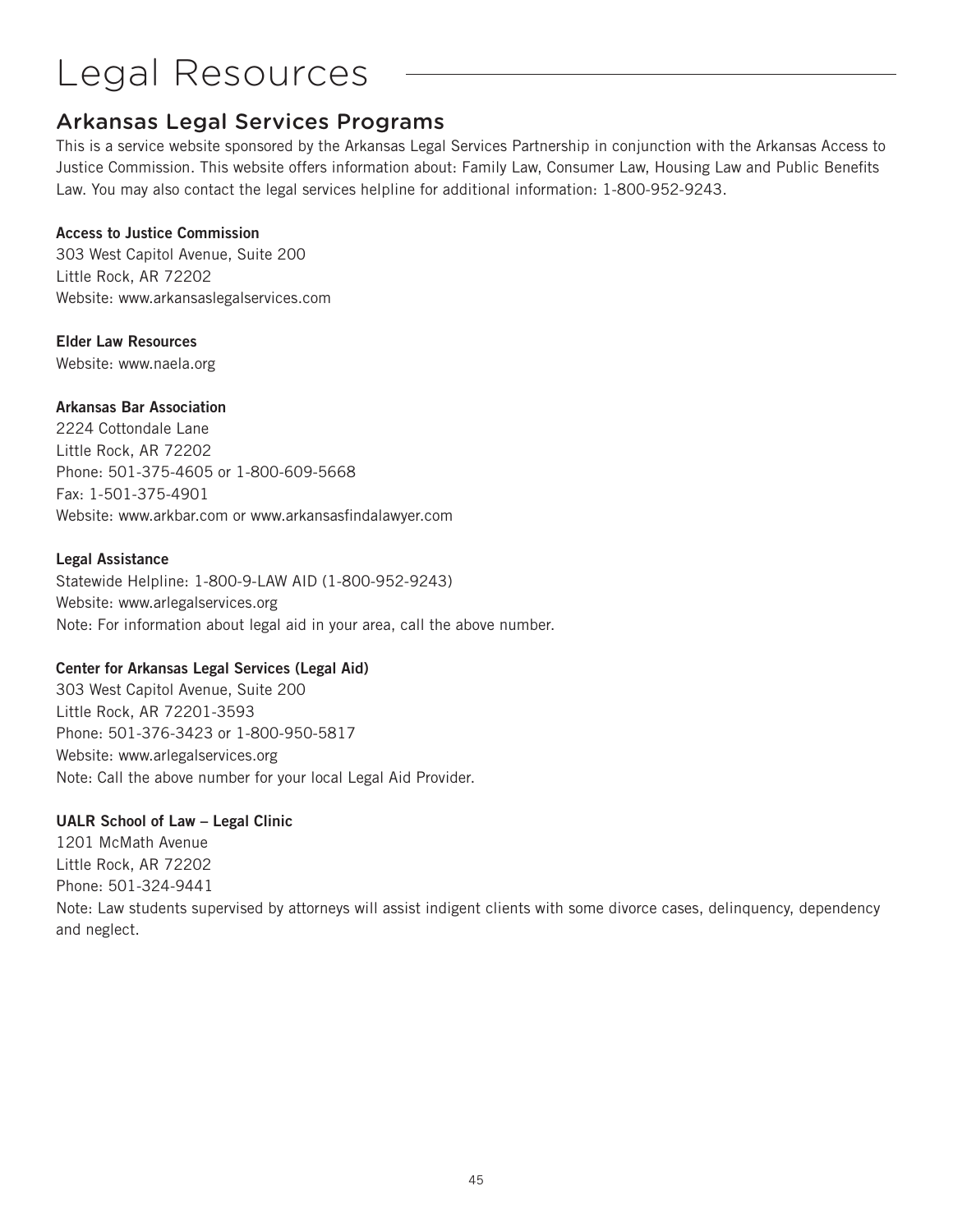## Lifeline (Personal Emergency Response or PERS)

Personal Emergency Response Systems (Unless otherwise noted, the following providers serve only a portion of the state):

#### Baptist Health Lifeline

Phone: 1-888-B-A-P-T-I-S-T (227-8478) Website: www.baptist-health.com Services Statewide

Direct Link Phone: 501-663-3843 Serving Pulaski and Garland Counties

#### ProMed Ambulance Service

Phone: 1-800-634-0436

St. Vincent Lifeline Phone: 1-800-LIFELINE (543-3546)

St. Anthony's Hospital – Morrilton PHone: 501-977-2352

Conway Regional Medical Hospital Phone: 501-473-1999

Clebourne County Area on Aging Phone: 501-362-8615

Jefferson Regional Medical Center Lifeline – Pine Bluff

Phone: 870-541-7217

CareLink – Voicecare Phone: 1-800-482-6359 or 501-372-5300 Personal Response Systems with Med-Time/Medication Reminder System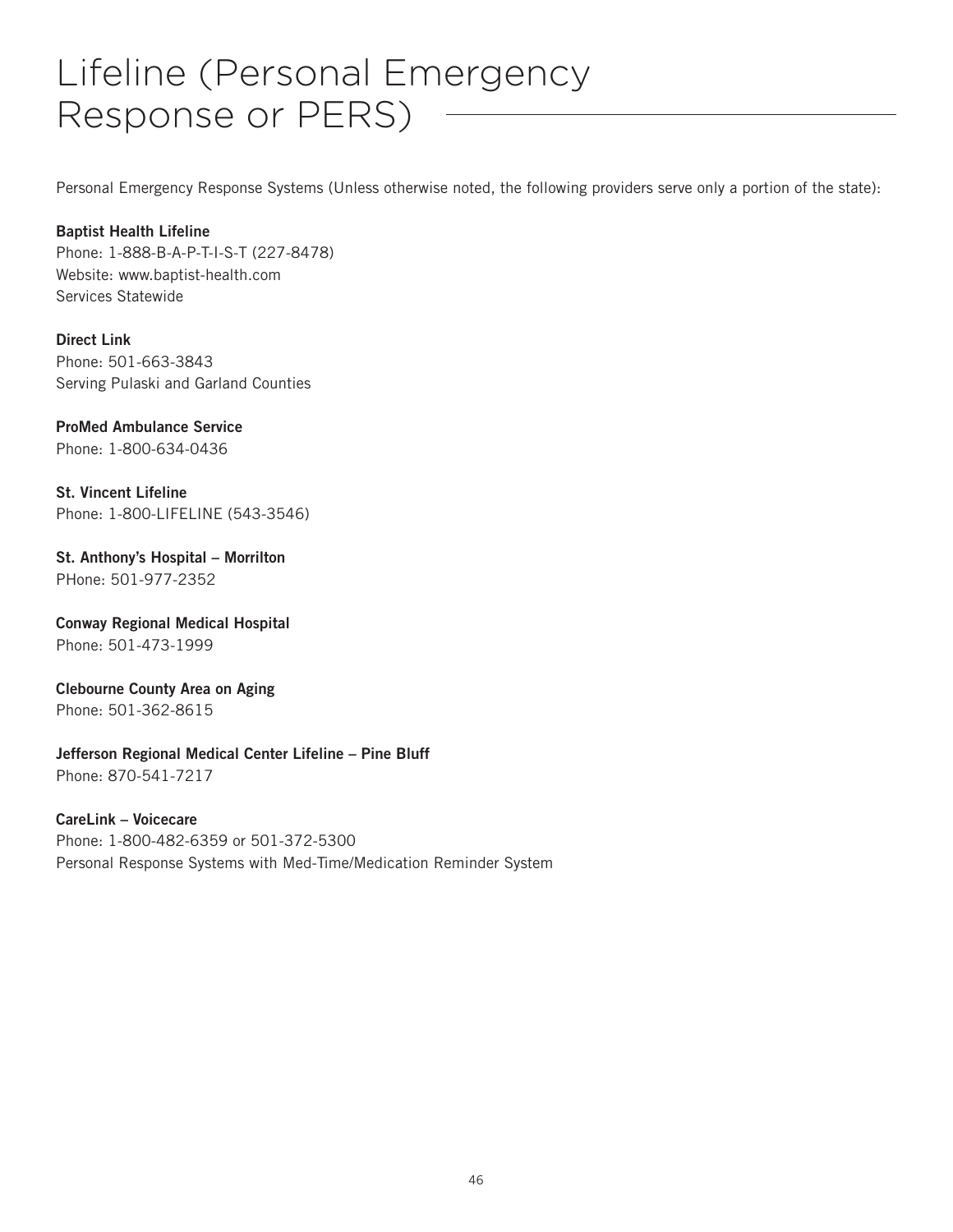## Medicaid Programs

The County Department of Human Services Offices will answer questions regarding Medicaid eligibility or Medicaid services. See page 27 for a complete list of DHS County office phone numbers.

## Medical Equipment

## Used Medical Equipment

ICAN

900 West 7th Street Little Rock, AR 72201 Phone: 501-666-8868

## Medical Equipment and Supplies – Local Provider

All Care Pharmacy – Arkadelphia 3002 Pine Street Arkadelphia, AR 71923 Phone: 870-246-3044

Alliance Homecare Equipment 620 West South Street Benton, AR 72015 Phone: 501-778-0448 or 1-800-344-6910

8612 Kanis Road Little Rock, AR 72204 Phone: 501-221-2244 or 1-800-344-6910

3401 Springhill Road North Little Rock, AR 72117 Phone: 501-945-3289 or 1-800-344-6910 Website: www.baptist-health.com

#### American Home Patient

309 Southridge Parkway Heber Springs, AR 72543 Patient: 1-877-299-2021 Corporate: 1-800-890-7271

## Bird and Bear Medical Locations

#### **AeroCare**

2101 Ondra Drive Searcy, AR 72143 Phone: 501-268-4500 Fax: 501-268-8902

Baptist Health Home Infusion 9601 Baptist Health Drive, #109 Little Rock, AR 72205 Phone: 501-202-1388

### American Medical Rentals

6701 West 12th Street, #14 Little Rock, AR 72204 Phone: 501-376-6922 or 1-800-388-7246

#### Apria Healthcare

10303 Colonel Glenn Road, #1B Little Rock, AR 72204 Phone: 501-227-9020 Website: www.apria.com

#### Arkansas Home Medical

2201 Brookewood, #11 Little Rock, AR 72202 Phone: 501-227-4390 or 1-877-2298

#### Attention Medical – Heber Springs

329 West Searcy Street Heber Springs, AR 72543 Phone: 501-362-2441 or 1-877-362-2400 Fax: 501-362-5485

#### Conway Office

1810 East Oak Street Conway, AR 72032 Phone: 501-328-0202 Fax: 501-328-5027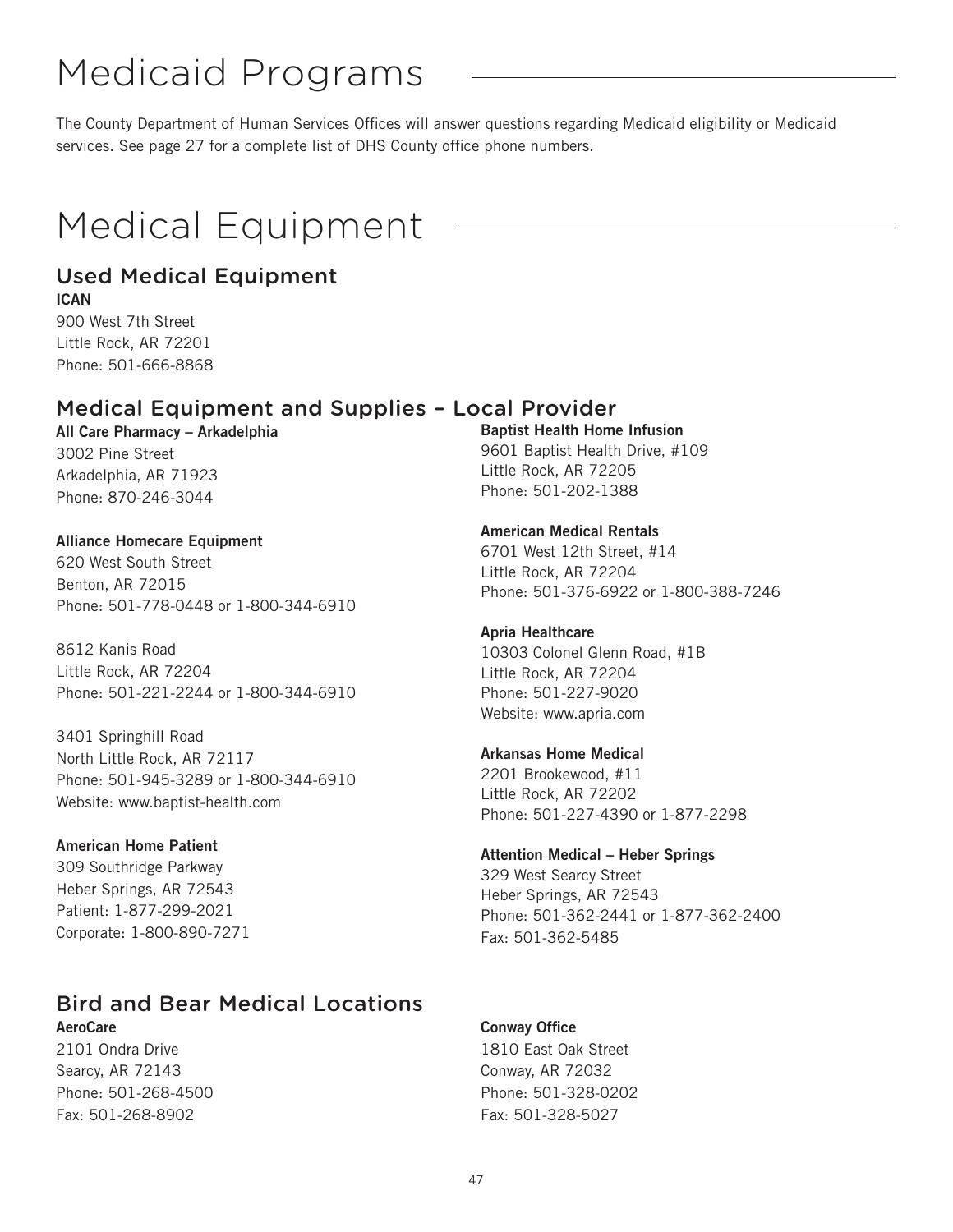#### Diamond Medical Equipment and Supply

300 South Rodney Parham Road Little Rock, AR 72035 Phone: 501-225-3106 Fax: 501-687-0175

Health-Way Medical Supplies 4507 East 43rd Street North Little Rock, AR 72117 Phone: 501-945-5747 or 1-800-926-0710

Holly's Health Mart – Prescott 1430 West 1st Street North Prescott, AR 71857 Phone: 870-887-2717 Website: www.healthmart.com

Isokenetics Specialty Equipment Phone: 1-866-887-6011 Fax: 1-866-809-6502

Lincare, Inc. 10600 Colonel Glenn Road, Suite 300 Phone: 501-221-1123 or 1-800-242-5580 Website: www.lincare.com

Medic Pharmacy and Home Health Care 5001 West 12th Street Little Rock, AR 72204 Phone: 501-664-6768 or 1-877-232-5877

### Orthopedic Appliances

Hanger Prosthetics and Orthotics 10014 West Markham Little Rock, AR 72205 Phone: 501-225-4557 or 1-877-442-6437 Fax: 501-225-1771

#### Horton's Orthotics Lab

5220 West 12th Street Little Rock, AR 72204 Phone: 501-663-2908 or 1-800-331-2908 Website: www.hortonsoandp.com

Pediatric Specialist 1601 Westpark Drive Little Rock, AR 72204 Phone: 501-663-3600

Modern Medical 999 Schneider Drive Malvern, AR 72104 Phone: 501-337-9503

Southern Medical – Arkadelphia 521 South 7th Street Arkadelphia, AR 71923 Phone: 870-246-5303

Twin Rivers Respiratory Care – Arkadelphia 2607 Caddo Street, #E Arkadelphia, AR 71923 Phone: 870-230-1518

United Medical Company - Arkadelphia 521 South 7th Street Arkadelphia, AR 71923 Phone: 870-246-7616

New Hope Prosthetics and Orthotics, Inc. 923 Parkway Conway, AR 72034 Phone: 501-327-4342 or 1-800-364-2749

Snell's Prosthetics and Orthotics Laboratory

625 North University Little Rock, AR 72205 Phone: 501-664-2624 or 1-800-364-5541 Website: www.snellpando.com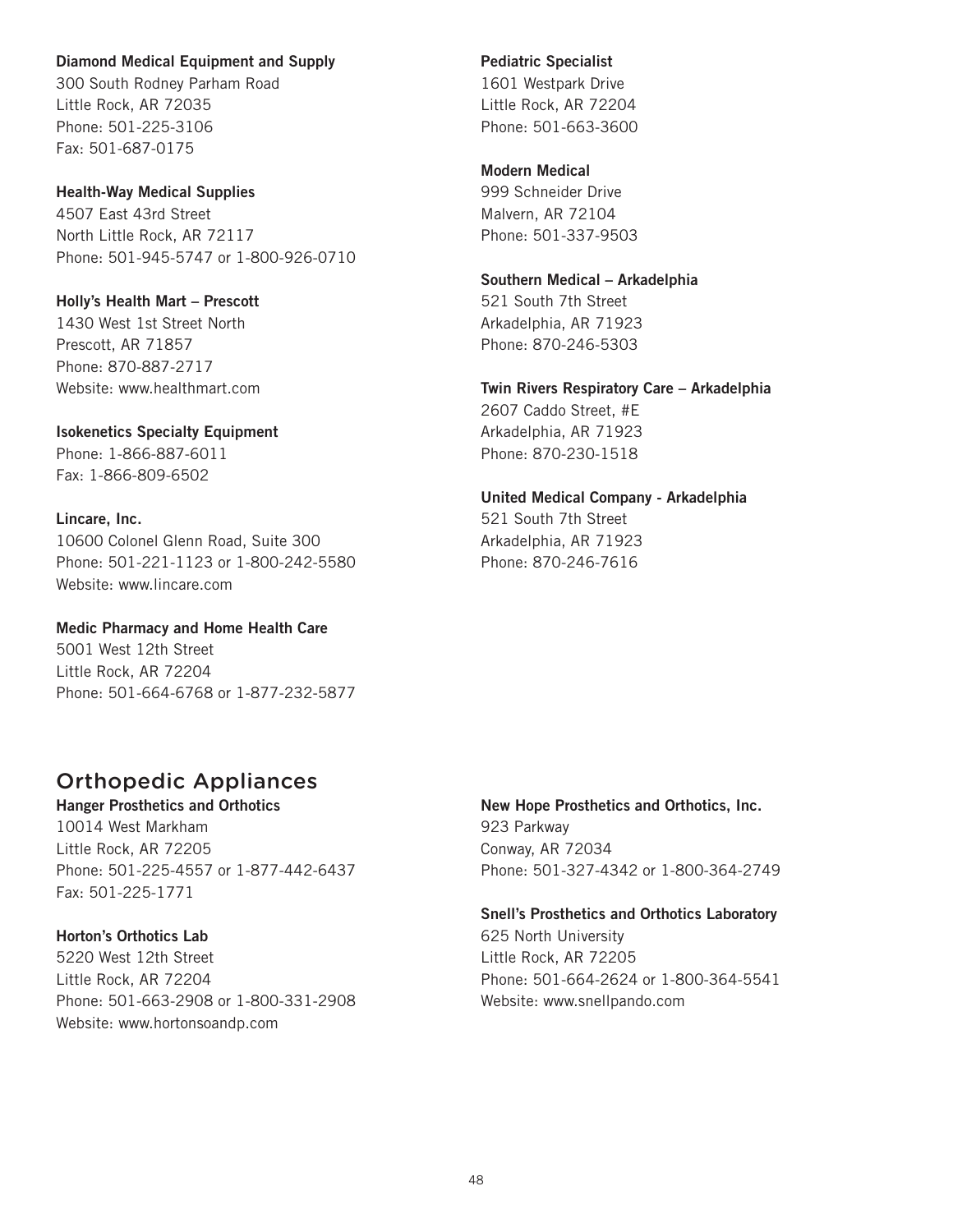## Medicare

### What is it?

Medicare is a federal health insurance program.

### Eligibility

- 1. Social Security beneficiaries who are 65 or older.
- 2. Social Security disability beneficiaries who have received benefits for 24 months.
- 3. Social Security beneficiaries and their dependents that need dialysis treatment or a kidney transplant.
- 4. Most persons who are 65 or older but not Social Security beneficiaries are eligible to pay for Medicare coverage or if they meet the guidelines, are eligible for Medicaid to pay their Medicare premiums through SSI, QMB, or ElderChoices. SMB only pays for Part B.

### How to Apply

Contact your local Social Security Office: 1-800-772-1213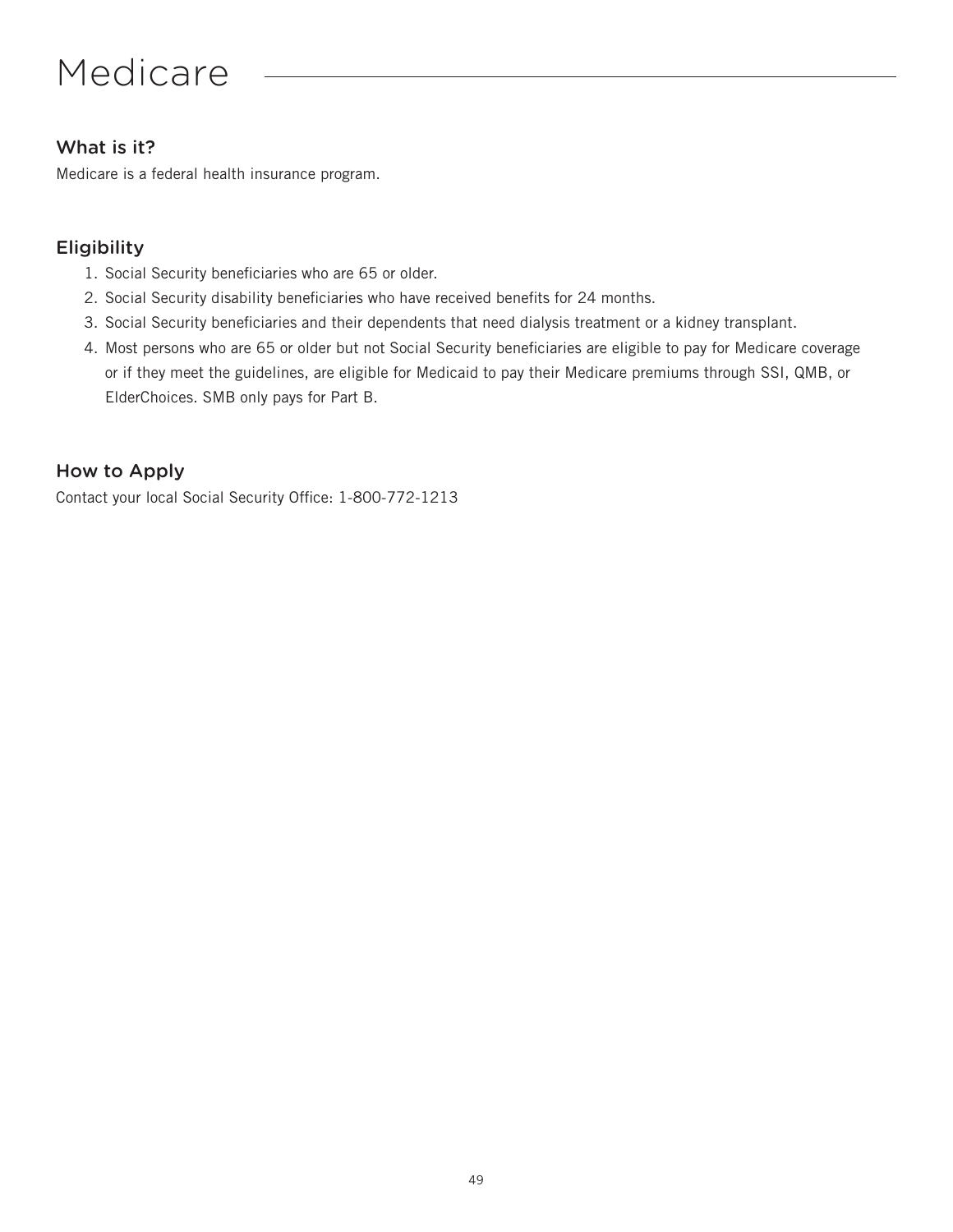## Medication Resources

For more information regarding the Medicare Prescription Drug Coverage Program contact your local Social Security Office: 1-800-772-1213.

### Arkansas Department of Health – Information only, no medications provided

Health Information Line: 1-800-235-0002 Connect Care: 1-800-275-1131 Women & Children Program: 1-800-235-0002

### P.A.L.S. (Prescription Assistance Line for Seniors)

Mission: To help seniors reduce their cost of prescription medications.

Program: The University of Arkansas at Little Rock, Health Sciences Department under the direction of Marshel Davis developed the P.A.L.S. program. P.A.L.S. is a free service for individuals who would like assistance with reducing their prescription expenses.

Enrolling: Individuals needing this service are encouraged to call the P.A.L.S. office at 501-569-3505. Be prepared to supply the appropriate patient information. This will allow P.A.L.S. to search all avenues to find the medications that you are required to take at the least cost to you. P.A.L.S. will process and follow through to confirm that you are receiving your medications free or at the reduced rate available.

#### TIPS

- Ask your physician for samples
- Ask your pharmacy if they deliver or locate one that delivers
- It is best to use one pharmacy for all your drug purchases to reduce the risk of possible negative drug interactions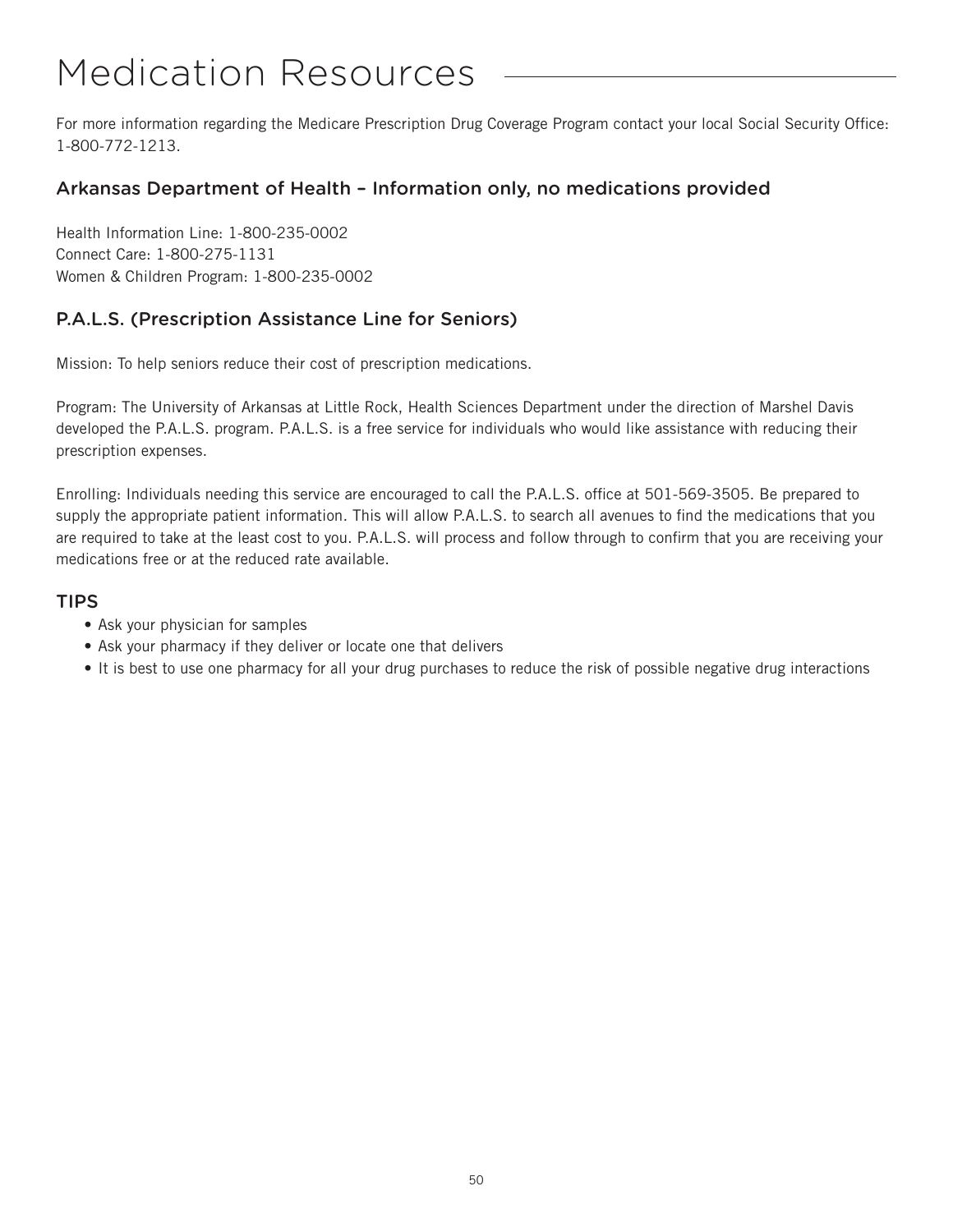## Mental Health Resources

## Greater Little Rock Community Health Resources

#### Arkansas State Hospital Admissions Office

305 South Palm Street Little Rock, AR 72205 Phone: 501-686-9000

#### Centers for Youth and Famililes – Youth Emergency Shelter Services for 18 years old and under

6501 West 12th Little Rock, AR 72205 Phone: 501-666-8686 Website: www.centersforyouthandfamilies.org

#### Clinical Child Study Center – Arkansas Children's Hospital

1 Children's Way Little Rock, AR 72202 Phone: 501-364-1202

#### Family Service Agency of Central Arkansas

628 West Broadway North Little Rock, AR 72114 Phone: 501-372-4242

#### Little Rock Community Mental Health Center

110 North University, Evergreen Place, Suite 200 Little Rock, AR 72207 Phone: 501-686-9300

#### Professional Counseling Associates – North Little Rock

3601 Richards Road North Little Rock, AR 72117 Phone: 501-221-1843

#### Therapeutic Foster Care

Phone: 501-660-6817

#### UAMS Adult Psychiatric Clinic

Phone: 501-526-8200 Website: www.centersforyouthandfamilies.org

Note: For local providers, refer to the yellow pages or call one of the above numbers for a corresponding provider in your area. For Alcohol and Drug Abuse see pages 6-7 in this document. For Counseling Services see pages 20-23.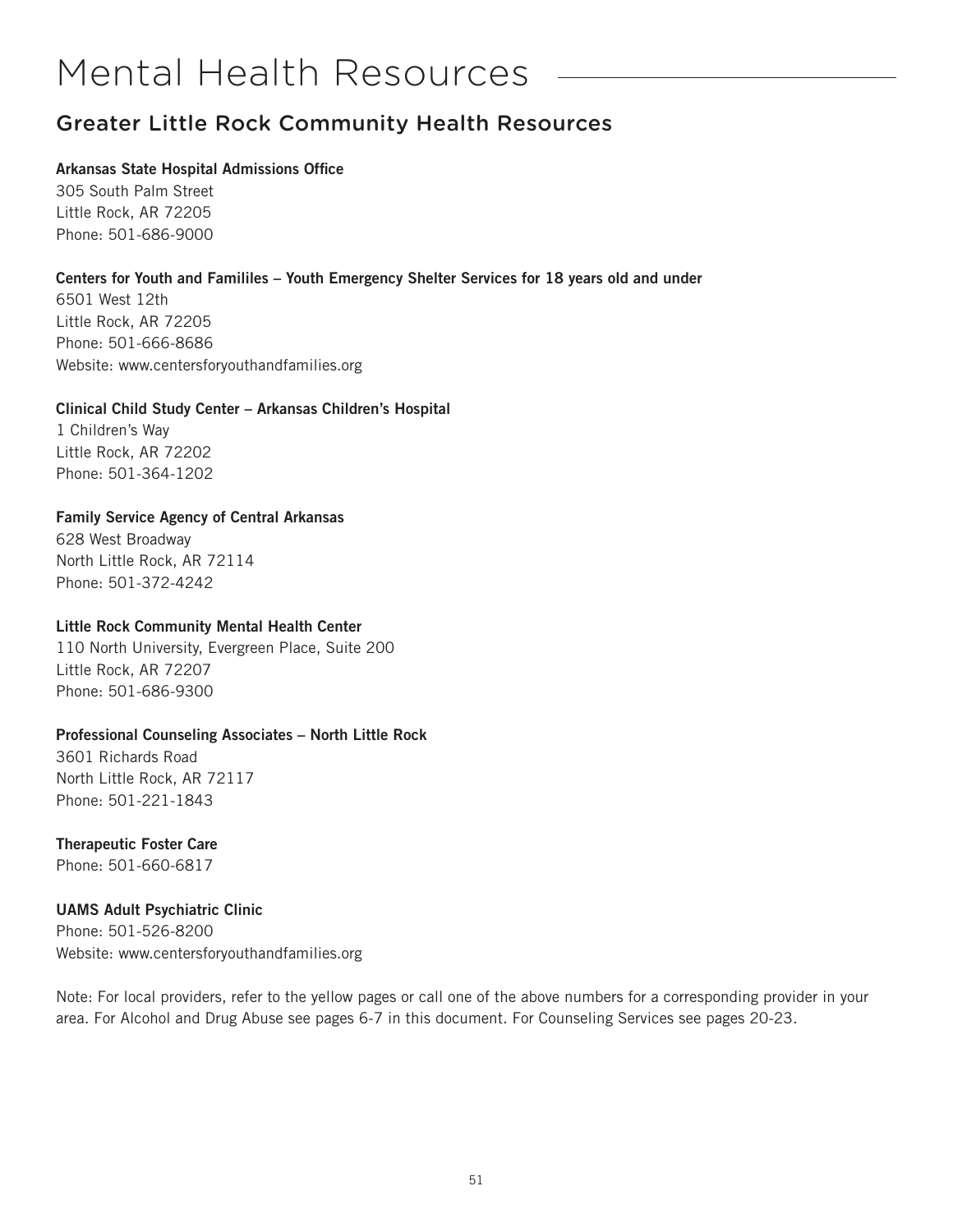## Nursing Homes

Nursing Home – Long Term Care Medicine Website: www.medicare.gov

## Clark County

Courtyard Gardens 2701 Twin Rivers Drive Arkadelphia, AR 71923 Phone: 870-246-5566 Fax: 870-245-3005

### Cleburne County

Golden Living Center 1040 Weddingford Road Heber Springs, AR 72543 Phone: 870-362-8137

### Grant County

Sheridan Nursing and Rehab 113 South Briarwood Sheridan, AR 72150 Phone: 870-842-2183

## Hot Springs County

#### Arbor Oaks Healthcare and Rehab

105 Russelville Road Malvern, AR 72104 Phone: 501-332-5251 Website: www.arboroakshc.com

## Lonoke County

Cabot Nursing and Rehab 200 Northport Drive Cabot, AR 72023 Phone: 501-843-6181

#### Chambers Nursing Home

1001 East Park Street Carlisle, AR 72024 Phone: 870-552-7150 Fax: 870-552-7601

England Manor Nursing Home 400 Stuttgart Highway England, AR 72046 Phone: 501-842-2771 Fax: 870-842-2709

#### Twin Rivers Health and Rehab

3021 Twin Rivers Drive Arkadelphia, AR 71923 Phone: 870-246-6337 Fax: 870-246-6348

#### Southridge Village Nursing and Rehab

401 Southridge Parkway Heber Springs, AR 72543 Phone: 501-632-7023

#### Malvern Nursing Home

829 Cloud Road Malvern, AR 72104 Website: www.encoreatmalvern.org

### Golden Years Manor

1010 Barnes Street Lonoke, AR 72086 Phone: 501-676-3103

#### Lonoke Nursing and Rehab 1501 Lincoln Street

Lonoke, AR 72086 Phone: 501-676-2600

#### Spring Creek Nursing and Rehab 804 North 2nd Street

Cabot, AR 72023 Phone: 501-843-3100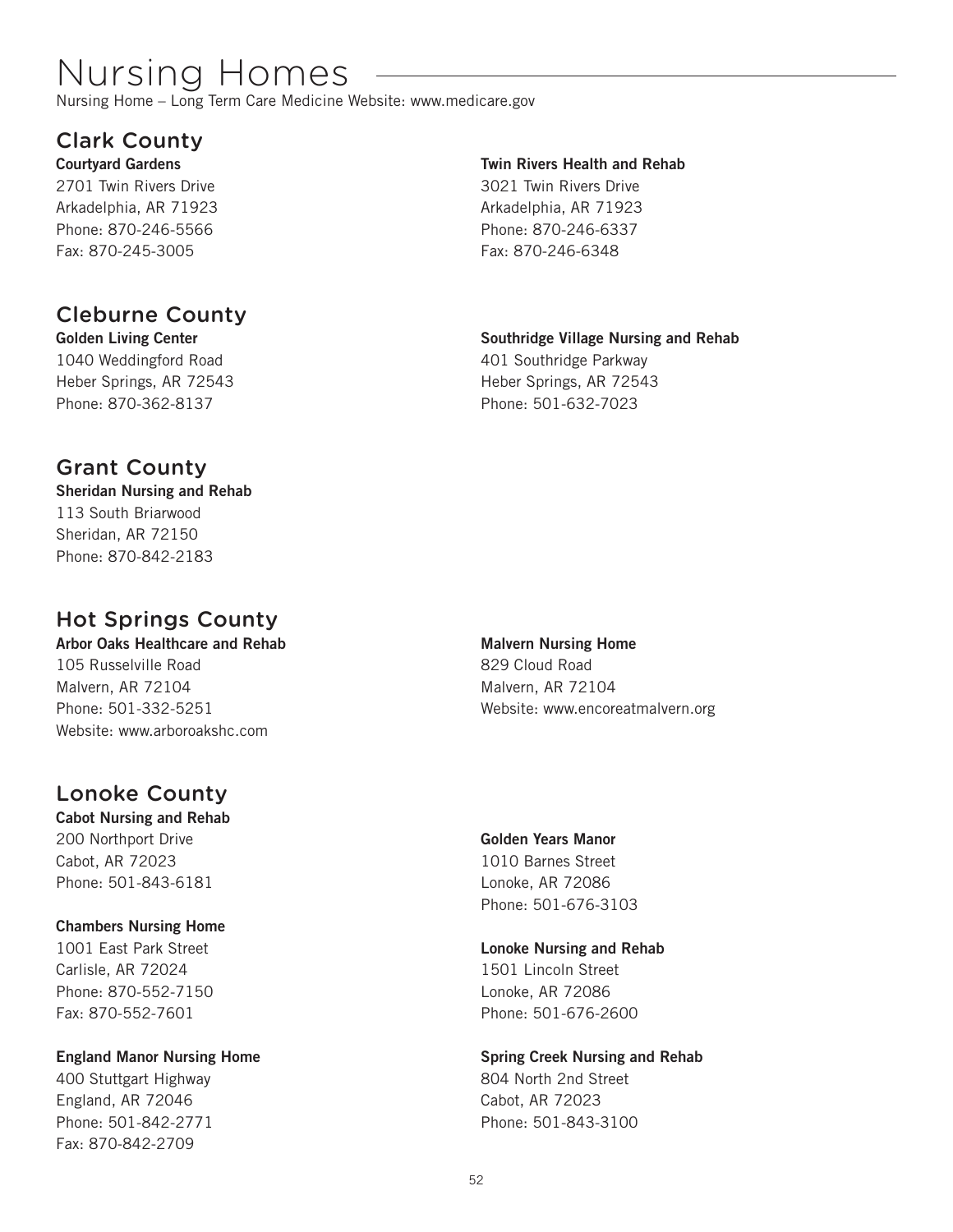### Nevada County

Hillcrest Care and Rehab 1421 West 2nd Street Prescott, AR 71857 Phone: 870-887-3811 Fax: 870-887-6019

### Pike County

Glenwood Nursing and Rehab 615 Mountain View Road Glenwood, AR 71943 Phone: 870-356-3953 Fax: 870-356-4314

### Prairie County

Des Arc Nursing and Rehab Center 2216 Main Street Des Arc, AR 72040 Phone: 870-256-4194 Fax: 870-256-3314

### Pulaski County - Jacksonville

Woodland Hills – Jacksonville 1320 West Barden Jacksonville, AR 72076 Phone: 501-241-2191 Fax: 501-241-2197

## Pulaski County - Little Rock

Abington Place Health and Rehab 1516 South Cumberland Little Rock, AR 72202 Phone: 501-374-7565 Fax: 501-374-4316 www.cancinc.com/facilities.htm

#### Sundalwood Healthcare

2600 John Barrow Road Little Rock, AR 72204 Phone: 501-224-4173

#### Briarwood Nursing and Rehab Center

516 South Rodney Parham Road Little Rock, AR 72205 Phone: 501-224-9000 Fax: 501-224-3941

#### Hickory Heights Health and Rehab, LLC

#3 Chenal Heights Drive Little Rock, AR 72223 Phone: 501-830-2273

#### Prescott Manor Nursing and Rehab

700 Manor Drive Prescott, AR 71857 Phone: 870-455-1086

### Springbook Health and Rehab

92 Maple Street Hazen, AR 72064 Phone: 870-255-4323 Fax: 870-255-4190

Chenal Rehab and Healthcare Center 3115 Bowman Road Little Rock, AR 72211 Phone: 501-228-4848

#### Madison Health and Rehab, LLC

2821 West Dixon Road Little Rock, AR 72206 Phone: 501-888-4200

#### Nursing and Rehab at Good Shepherd

3001 Aldersgate Road Little Rock, AR 72205 Phone: 501-217-9774 Fax: 501-217-9781

#### Parkway Health Center

53 Fax: 501-202-1693Private pay only 14321 Chenal Parkway Little Rock, AR 72211 Phone: 501-202-1645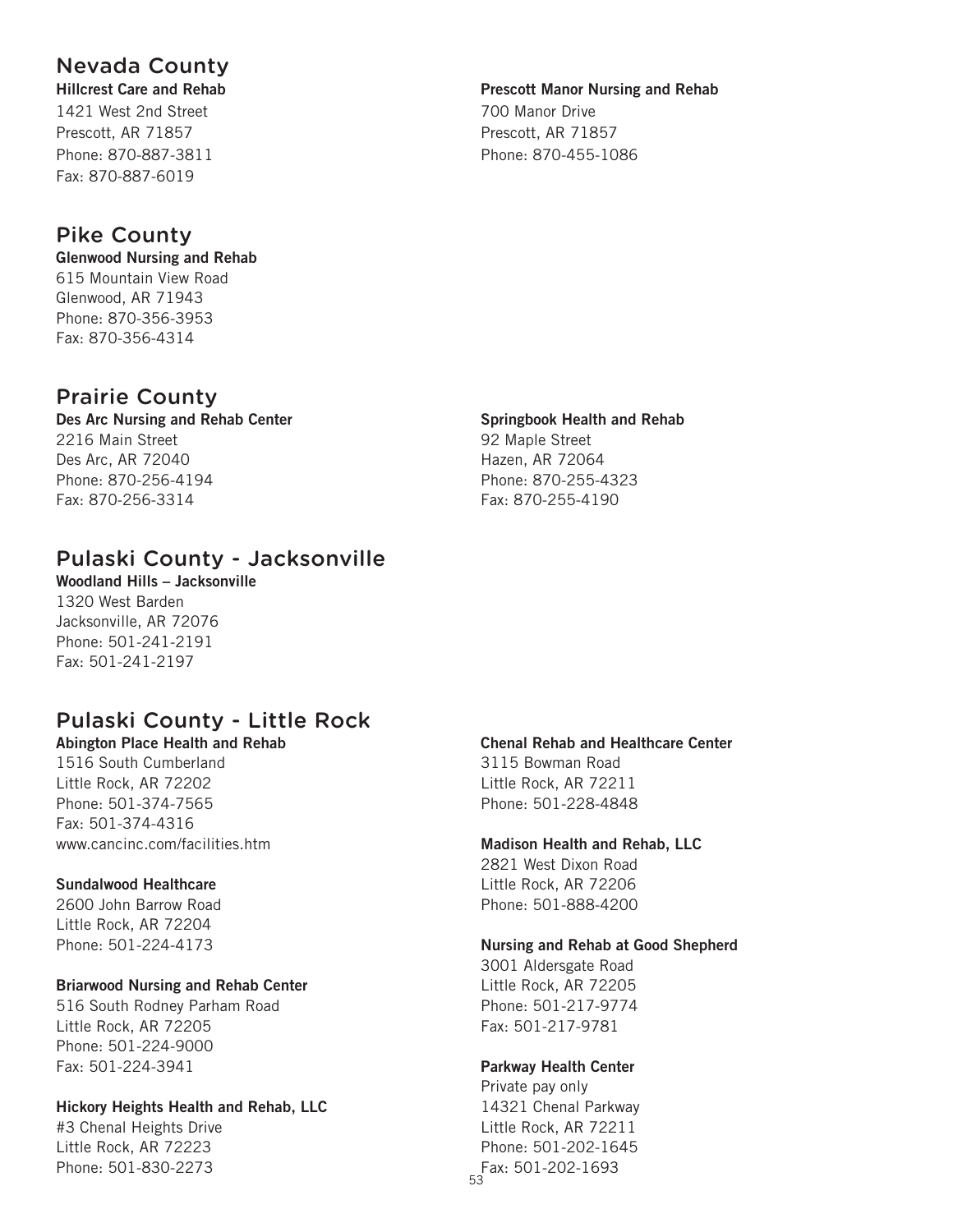#### Pleasant Valley Living Center

12111 Hinson Road Little Rock, AR 72212 Phone: 501-225-8888 Fax: 501-225-0849

#### Presbyterian Village, Inc.

Private pay only 510 Brookside Drive Little Rock, AR 72205 Phone: 501-225-1615 Fax: 501-225-0849

#### Pulaski County - Maumelle

Maumelle Health and Rehab 103 Alexandria Drive Maumelle, AR 72113 Phone: 501-734-1400 Fax: 501-734-1411

#### Pulaski County - North Little Rock

Lakewood Nursing and Rehab 2323 McCain Boulevard North Little Rock, AR 72116 Phone: 501-791-2323

#### Northridge Healthcare Center

Fax: 501-791-7160

2501 John Ashley Drive North Little Rock, AR 72114 Phone: 501-758-3800 Fax: 501-753-3893

#### Premier Health and Rehab Center

3600 Richards Road North Little Rock, AR 72117 Phone: 501-955-2108 Fax: 501-753-9146

#### Saline County

#### Arkansas Health Care Center

6701 Highway 67 Benton, AR 72015 Phone: 501-860-0500 Fax: 501-860-0568

#### Heartland Rehabilitation Care Center

19701 Interstate 30 Benton, AR 72015 Phone: 501-778-8200 Fax: 501-778-9650

#### Valley Ranch Nursing and Rehab

6411 Valley Ranch Drive Little Rock, AR 72223 Phone: 501-868-8857 Fax: 501-868-8103

#### Woodland Hills – Little Rock

8701 Riley Drive Little Rock, AR 72205 Phone: 501-224-2700 Fax: 501-224-5009 or 501-907-0629

#### Robinson Nursing and Rehab

519 Donavan Briley Boulevard North Little Rock, AR 72118 Phone: 501-753-9003 Fax: 501-753-9146

#### Sherwood Nursing and Rehab

245 Indian Bay Drive Sherwood, AR 72120 Phone: 501-834-9960 Fax: 501-834-5644

#### Southern Trace Rehabilitation Care Center

2515 Interstate 30 Bryant, AR 72022 Phone: 501-847-0777 Fax: 501-847-5276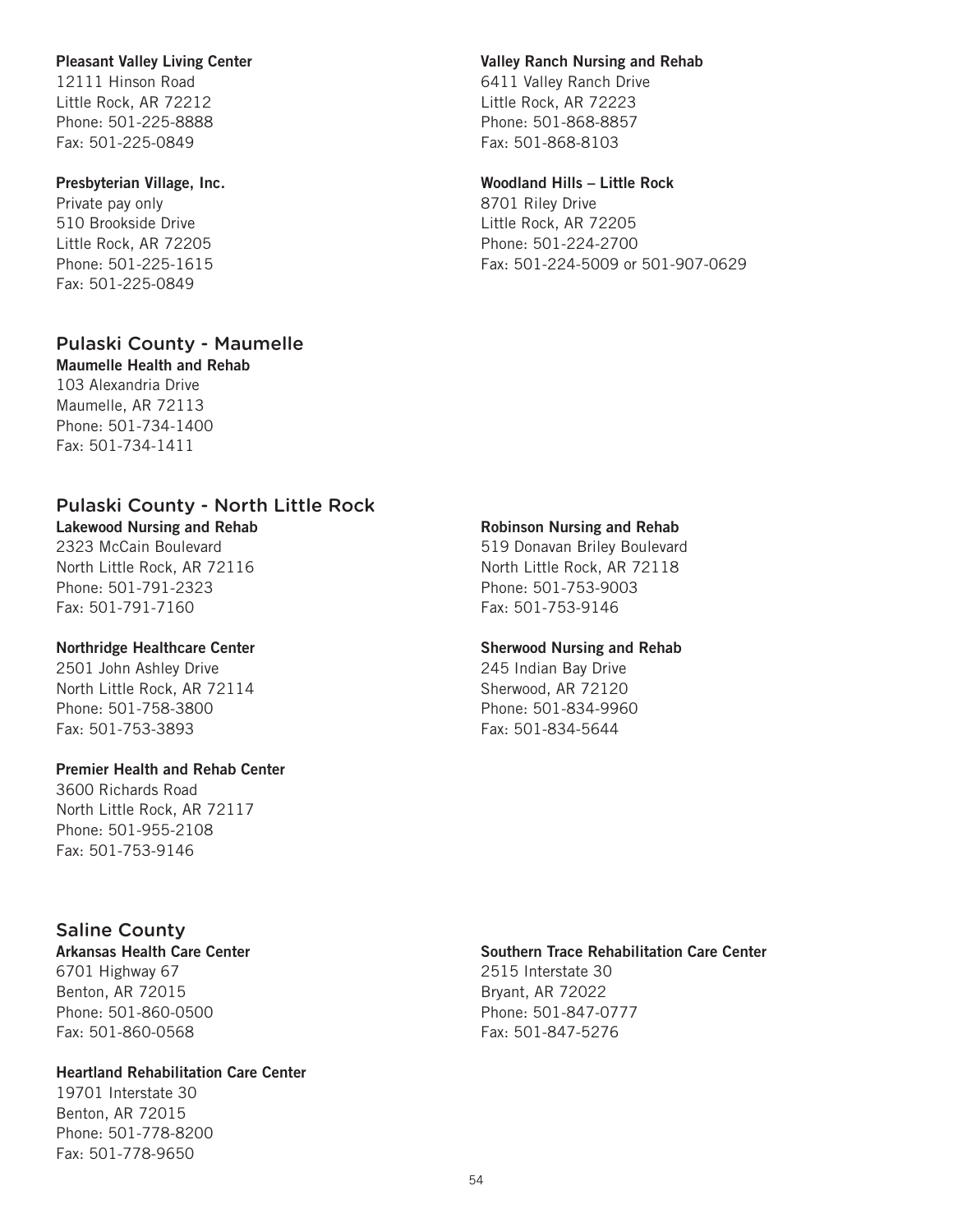White County Beebe Retirement Center 709 McAfee Lane Beebe, AR 72012 Phone: 501-882-3313 Fax: 501-882-5739

#### Byrd Haven Nursing Home

2500 East Moore Avenue Searcy, AR 72143 Phone: 501-279-3041

Oakdale Nursing Home 101 Cynthia Street Judsonia, AR 72081 Phone: 501-729-3823 Fax: 501-729-3621

#### Searcy Healthcare Center

1205 Skyline Drive Searcy, AR 72143 Phone: 501-268-6188 Fax: 501-279-3842

For a Nursing Home in your area that is not listed above, consult your local telephone directory.

## Ramps

- Arkansas Conversion Center: 501-316-2466
- Area High School Shop Departments
- Area Home Improvement Centers
- Community Development Agency: 501-340-5342 (North Little Rock only)
- Community Development Agency: 501-982-0026 (Jacksonville only)
- Mainstream Living: 501-280-0012 (Little Rock only)
- Spinal Cord Commision: 501-296-1788
- Telephone Yellow pages under Carpenters listing

## Rehabilitation Hospitals

Pages 42-44 in this document.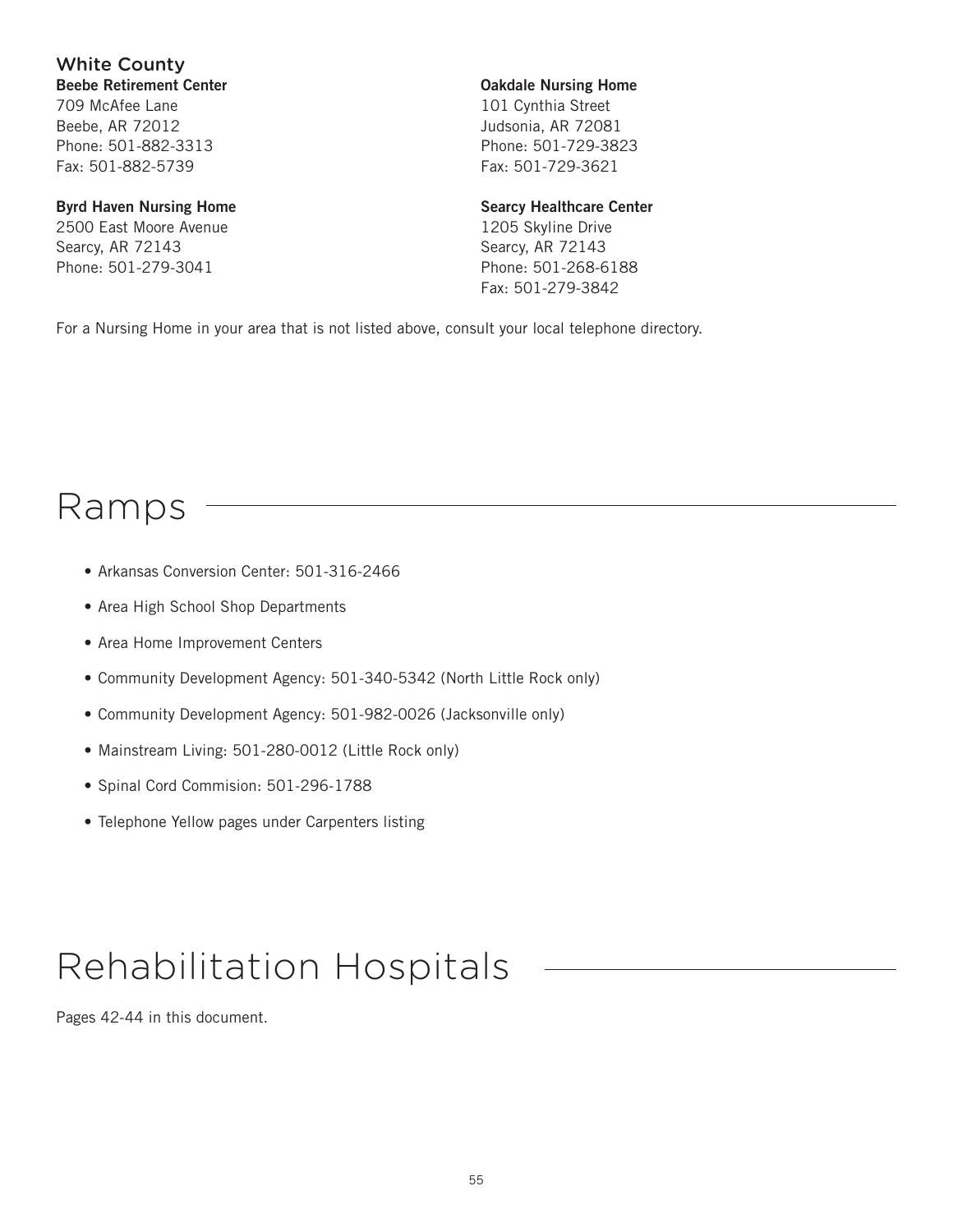## Retirement Centers and Residential Care Facilities/RCF

### Little Rock

Albert Pike Residential Hotel 701 Scott Little Rock, AR 72201 Phone: 501-372-5211

#### Andover Place Retirement Residence

2601 Andover Court Little Rock, AR 72207 Phone: 501-593-4023 or 1-800-322-0999

#### Buffington Towers Apartments

224 East 7th Street Little Rock, AR 72202 Phone: 501-372-6434

#### Brookdale Chenal Heights

#1 Chenal Heights Drive Little Rock, AR 72223 Phone: 816-337-4238

#### The Cloverdale Estates

7009 Baseline Road Little Rock, AR 72209 Phone: 501-570-0814 or 1-800-466-7722 Ext. 295

#### The Cottages at Otter Creek

101 Quail Run Circle Little Rock, AR 72210 Phone: 501-455-5549

#### Good Shepherd Ecumenical Retirement Center

2701 Aldersgate Road Little Rock, AR 72205 Phone: 501-224-7200

- 1. Good Shepherd High-Rise HUD
- 2. Rinehart Building
- 3. Shepherds Cove
- 4. \*Roberts Building

#### \*Greenbriar on Stagecoach

5201 Stagecoach Little Rock, AR 72204 Phone: 501-400-0652

#### Hidden Creek Senior Apartments

10905 West Markham Little Rock, AR 72211 Phone: 501-221-1024

#### Hogan Home

Veterans only 13316 Frazier Pike Little Rock, AR 72206 Phone: 1-866-653-9337

#### \*Magnolia Retirement Center

3601 West Roosevelt Road Little Rock, AR 72206 Phone: 501-664-4048

#### Parkview Towers

1200 Commence Street, #101 Little Rock, AR 72202 Phone: 501-372-3610

#### \*Parkway Heights

14328 Chenal Parkway Little Rock, AR 72211 Phone: 501-202-1669 or 501-202-1600

#### Parkway Village

14300 Chenal Parkway Little Rock, AR 72211 Phone: 501-202-1600

#### \*Brookdale Pleasant Hills Retirement

800 Napa Valley Drive Little Rock, AR 72211 Phone: 816-337-4236

#### \*Presbyterian Village Retirement Center

500 Brookside Drive Little Rock, AR 72205 Phone: 501-225-1615 www.presbyvillage.com

#### \*Southwest Residential Care

2821 Dixon Road Little Rock, AR 72206 Phone: 501-888-4200

#### Woodland Heights

8700 Riley Drive Little Rock, AR 72205 Phone: 727-258-2057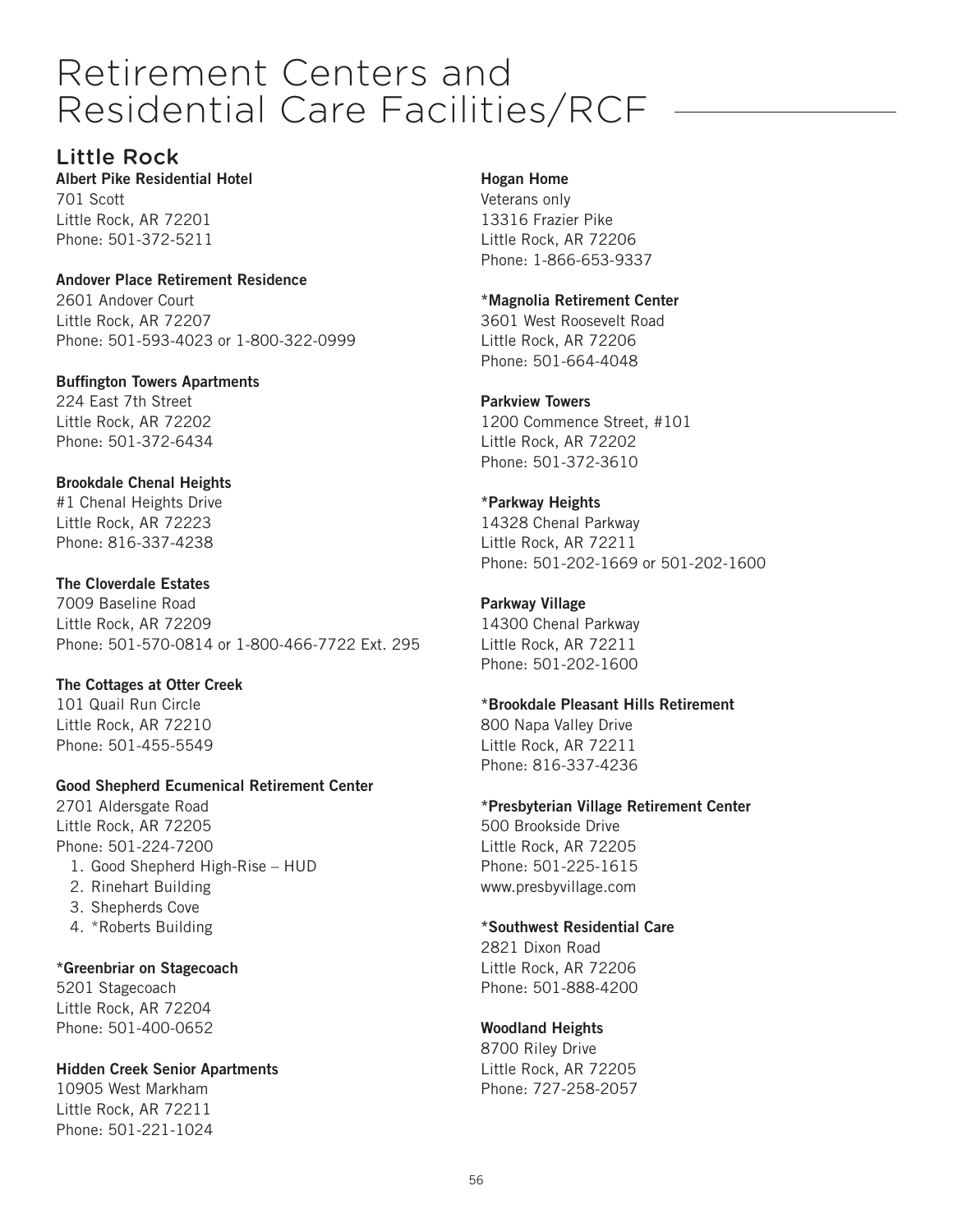#### North Little Rock Audubon Pointe

100 Audubon Drive North Little Rock, AR 72113 Phone: 501-851-1821

Christopher Homes of Arkansas 22 Retirement Centers Around Arkansas Contact: Saint John's Center Phone: 501-664-1881 or 1-866-486-2136

\*Elmcroft of Maumelle 100 Bringler Drive Maumelle, AR 72113 Phone: 501-850-0400

\*Elmcroft of Sherwood \*9880 Brockington Road Sherwood, AR 72120 Phone: 501-835-6000

#### Parkstone Place Retirement Center 1 Parkstone Place Retirement Center North Little Rock, AR 72116 Phone: 501-771-1228

### Benton

Benton Residential Care Center 2408 Military Road Benton, AR 72015 Phone: 501-778-2838

Fox Ridge Estate 4216 Fox Ridge Estate Bryant, AR 72089 Phone: 501-847-3400 or 501-653-0113

### Sheridan

Crown Point Retirement Living 510 South Rose Street Sheridan, AR 72150 Phone: 870-942-4623

### Jacksonville

Jacksonville Towers, Inc. 200 S Hospital Drive Jacksonville, AR 72076 Phone: 501-982-5949

#### RCF – Cleburne County

Pine Mountain Retirement Home 1089 Bivins Road Quitman, AR 72131 Phone: 501-589-3529

\*Retirement Centers of Arkansas, Inc. 8900 Highway 107 Sherwood, AR 72120 Phone: 501-835-5931

Sarah Daisy Garden Courts, Inc. 2600 Pershing Boulevard

North Little Rock, AR 72114 Phone: 501-758-5961

#### \*Greenbriar, Inc.

1500 Graham Road Jacksonville, AR 72076 Phone: 501-982-5545

#### Senior Residencies of Sherwood

201 Teague Lane Sherwood, AR 72120 Phone: 501-835-3434

#### Stonehaven Assisted Living

101 Olympic Drive Maumelle, AR 72113 Phone: 501-803-3335

Waverly Heights – Independent Living Center 3400 Alcoa Road Benton, AR 72015 Phone: 501-315-7820

Senior Residents – Jacksonville 818 East Martin Street Jacksonville, AR 72076

Phone: 501-982-3928

Phone: 501-362-7023

Southridge Village Assisted Living Center 401 Southridge Parkway Heber Springs, AR 72543

Note: For a complete list of RCFs in your area, call your local Area Agency on Aging. See pages 10-11 in this document.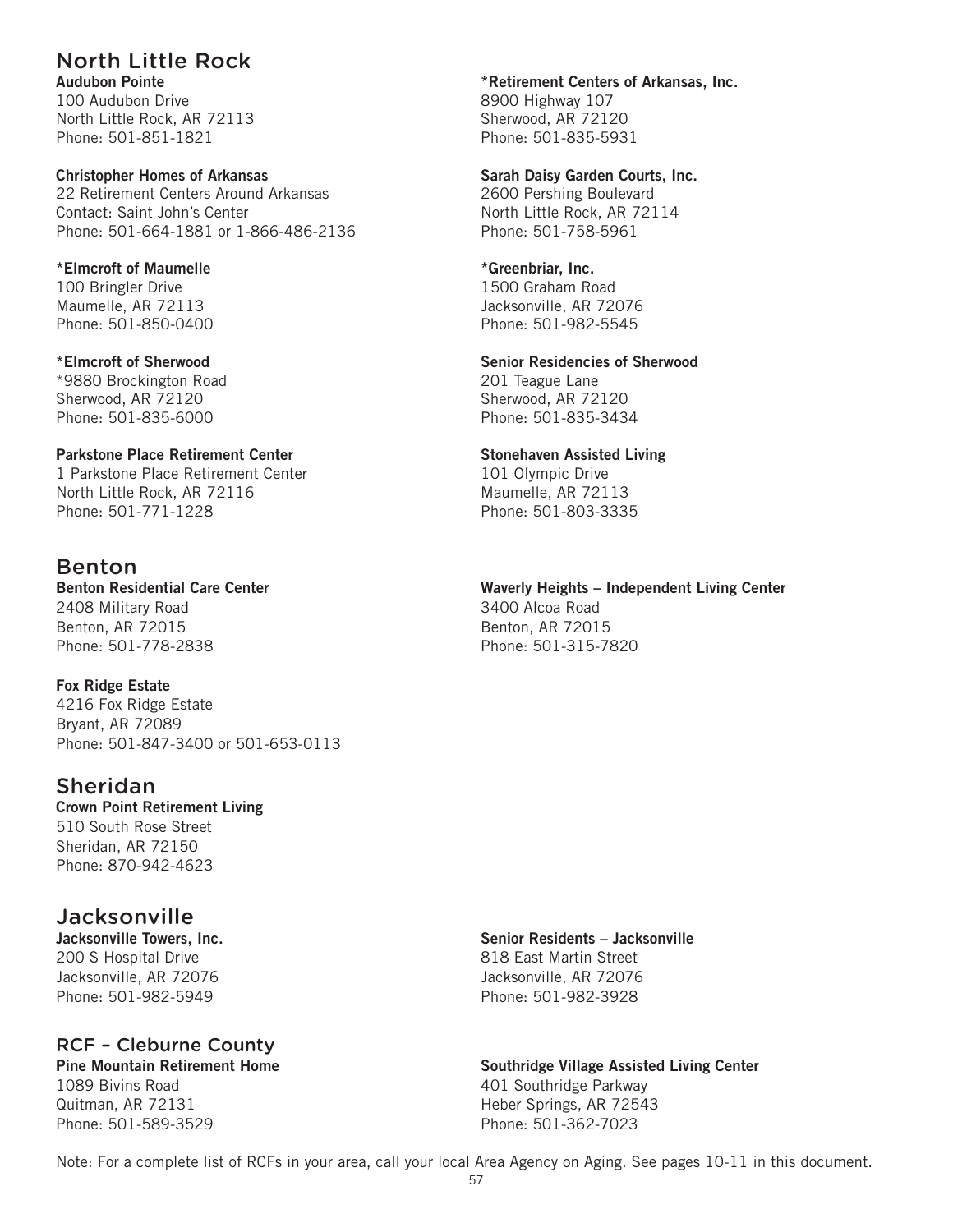## Senior Centers

\*indicates where congregate meals are provided

## Greater Little Rock

#### \*Camp Aldersgate

2000 Aldersgate Road Little Rock, AR 72205 Phone: 501-224-1444 Thursdays 9:00am - 1:00pm Annual fee: \$20.00 Website: www.campaldersgate.net

#### \*Patrick Henry Hayes Senior Citizens Center

All Arkansas residents welcome 401 West Pershing North Little Rock, AR 72114 Phone: 501-975-4297 Monday - Friday, 8:00am - 4:30pm Saturday, 9:00am - 1:00pm Sunday, 2:00pm - 5:00pm Website: www.northlr.org/departments/senior-citizens.asp

#### \*Willow House Senior Center

2500 Willow Street North Little Rock, AR 72114 Phone: 501-758-3670

#### Jack Evans Senior Citizens Center

Sherwood residents age 50+ no fee 2301 Thornhill Drive Sherwood, AR 72120 Phone: 501-834-5770 Website: www.cisherwood.ar.us/living/seniorsprogram.htm

## Clark County

#### CADC/Arkadelphia Senior Center 1305 North 10th Street Arkadelphia, AR 71923

Phone: 870-246-9871

#### CADC/Gurdon Senior Center

410 East Main Street Gurdon, AR 71743 Phone: 870-353-2095

#### Waychoff Senior Center

PO Box 831 320 Trailwood Heber Springs, AR 72543 Phone: 501-362-2413

\*Forever Young Activity Center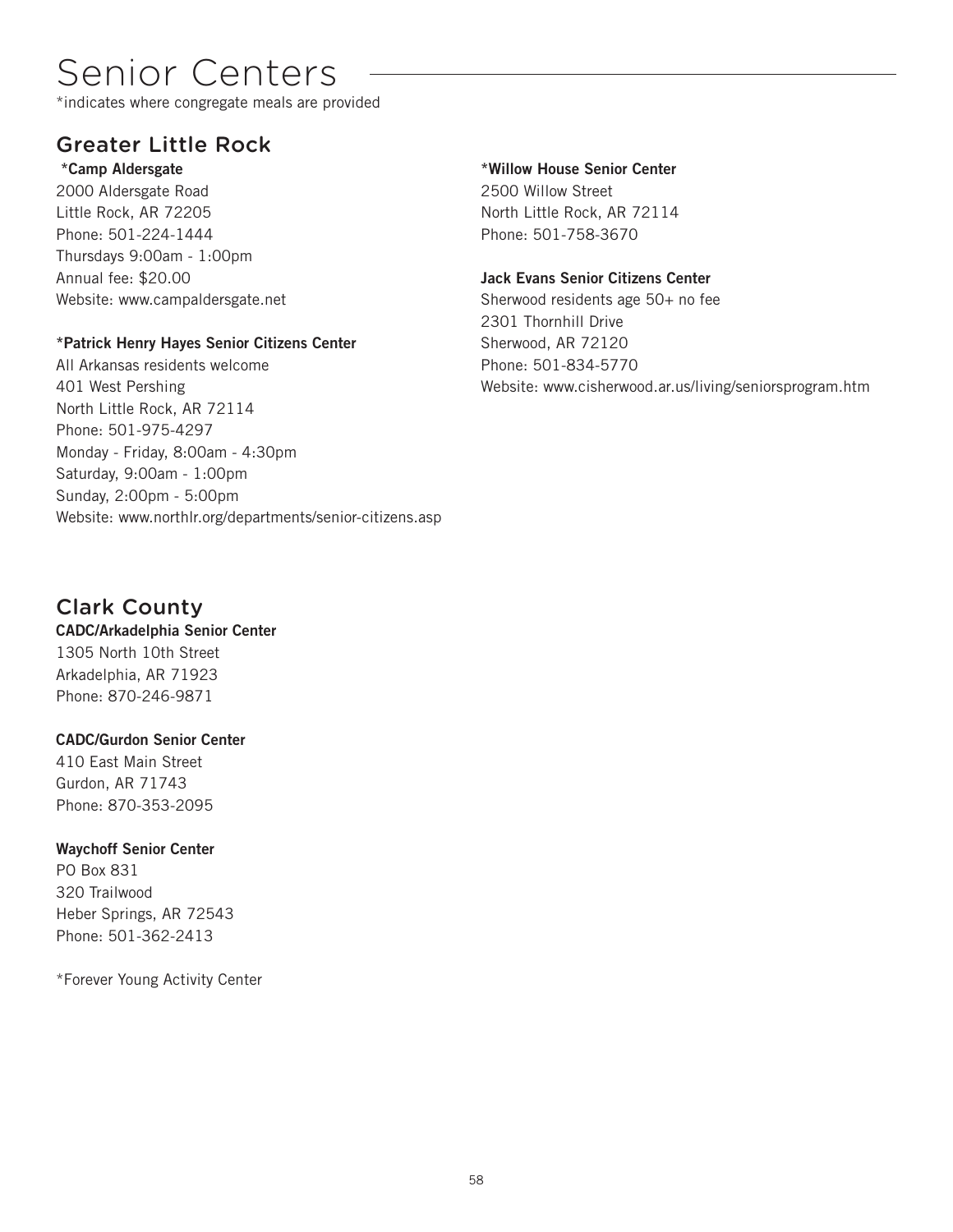## Shelters/Subsidized Housing

## Shelters for Women Only

ABBA House Women 18 and older; Women with children can stay longer than 3 weeks 1002 South Oak Little Rock, AR 72204 Phone: 501-663-9718

#### Barb's House

Alcohol and Drug Rehab for pregnant and parenting women 276 Linden Street Hot Springs, AR 71901 Phone: 501-624-6185

Cleburne County Margie's Haven House P.O. Box 954 Heber Springs, AR 72543 Phone: 501-362-6757

#### Dorcas House

Christian shelter for homeless or battered women and children; participation in full programs is required 823 South Park Little Rock, AR 72202 Phone: 501-374-4022

#### Little Rock Compassion Center for Women

3618 West Roosevelt Road Little Rock, AR 72204 Phone: 501-296-9114

#### Our House Shelter

Homeless shelter 302 East Roosevelt Little Rock, AR 72206 Phone: 501-375-2416

#### Potter's Clay

Women's and Children's Shelter 110 Crescent Ave Hot Springs, AR 71901 Phone: 501-624-1366

### Women and Children First

Battered Women and Children shelter Phone: 501-376-3219

## Shelters for Men Only

Little Rock Compassion Center for Men 3618 West Roosevelt Little Rock, AR 72204 Phone: 501-296-9144

## Substance Abuse Only

#### BCD Hoover Treatment Center Hoover Multipurpose Center 3604 West 12th Street Little Rock, AR 72201 Phone: 501-663-4774 Fax: 501-663-7228

#### Union Rescue Mission Transient Lodge and Substance Abuse

3001 Confederate Boulevard Little Rock, AR 72204 Phone: 501-374-1108 Website: www.urmission.org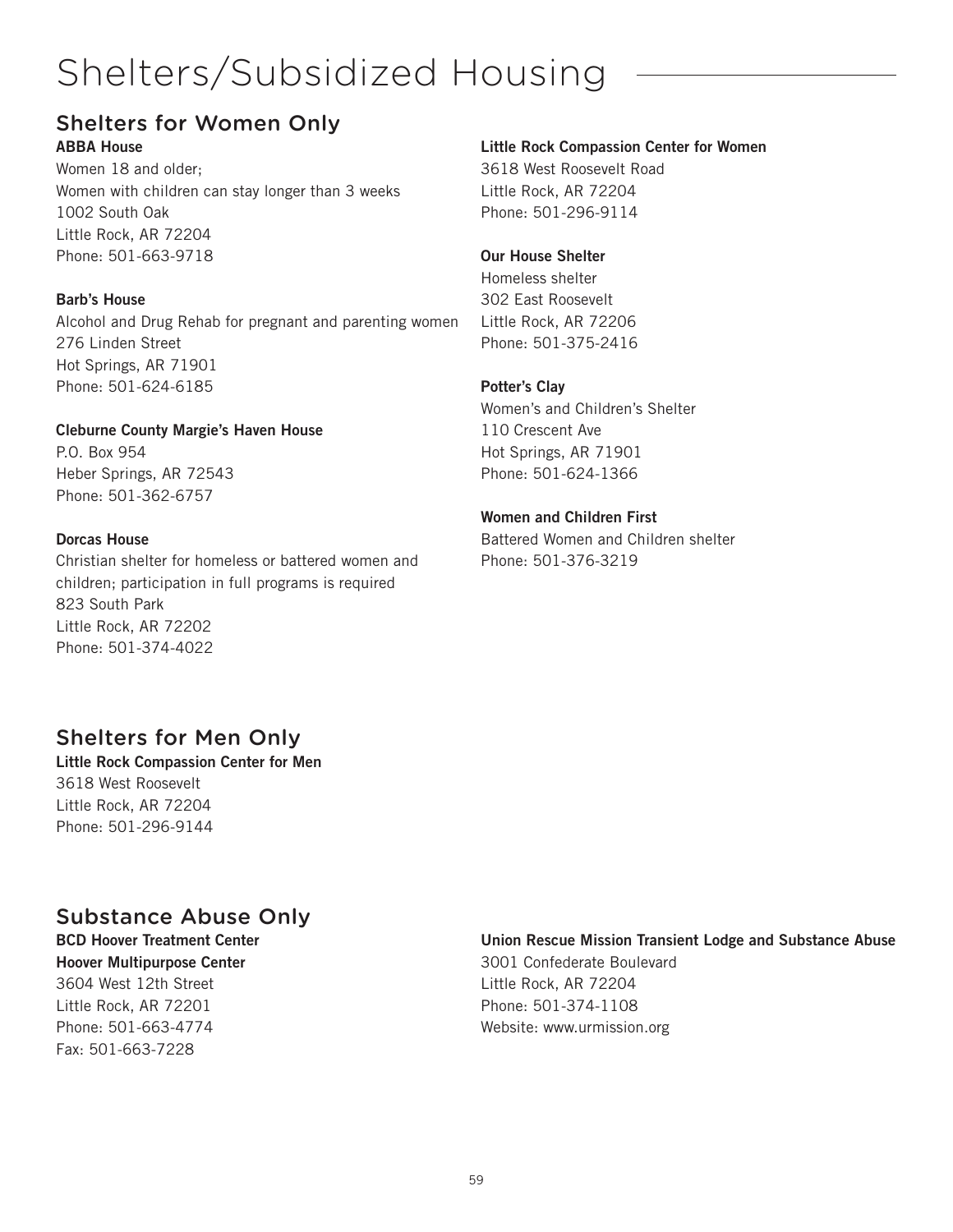## Temporary Shelter

Our House – Shelter 1

Long term housing up to 2 years for homeless men and women. Youth Emergency Shelter 302 East Roosevelt Rd. Little Rock, AR 72206 Phone: 501-374-7383 www.ourhouseshelter.org

#### Salvation Army

Shelter for men, women, and families. Can provide assistance with finding a job. Clients cannot stay during the day. 111 West Markham Street Little Rock, AR 72201 Phone: 501-374-9296 www.salvationarmy.com

Children only; ages 8 to 17 6425 West 12th Street Little Rock, AR 72204 Phone: 501-666-7233

#### Veterans Administration

Chronically mentally ill homeless program 1000 South Main Street Little Rock, AR 72201 Phone: 501-257-4499 www.va.gov

## Housing Authority

Pulaski County Metropolitan Housing Alliance Leasing Office 100 South Arch Little Rock, AR 72201 Administration: 501-340-4821 www.lrhousing.org

#### Clark County

Housing Authority - Arkadelphia 670 South 6th Street Arkadelphia, AR 71923 Phone: 870-246-4632

Cleburne County

Housing Authority - Heber Springs 400 West Spring Street Heber Springs, AR 72543 Phone: 501-362-6108

Note: For subsidized housing in your area, call your local housing authority office.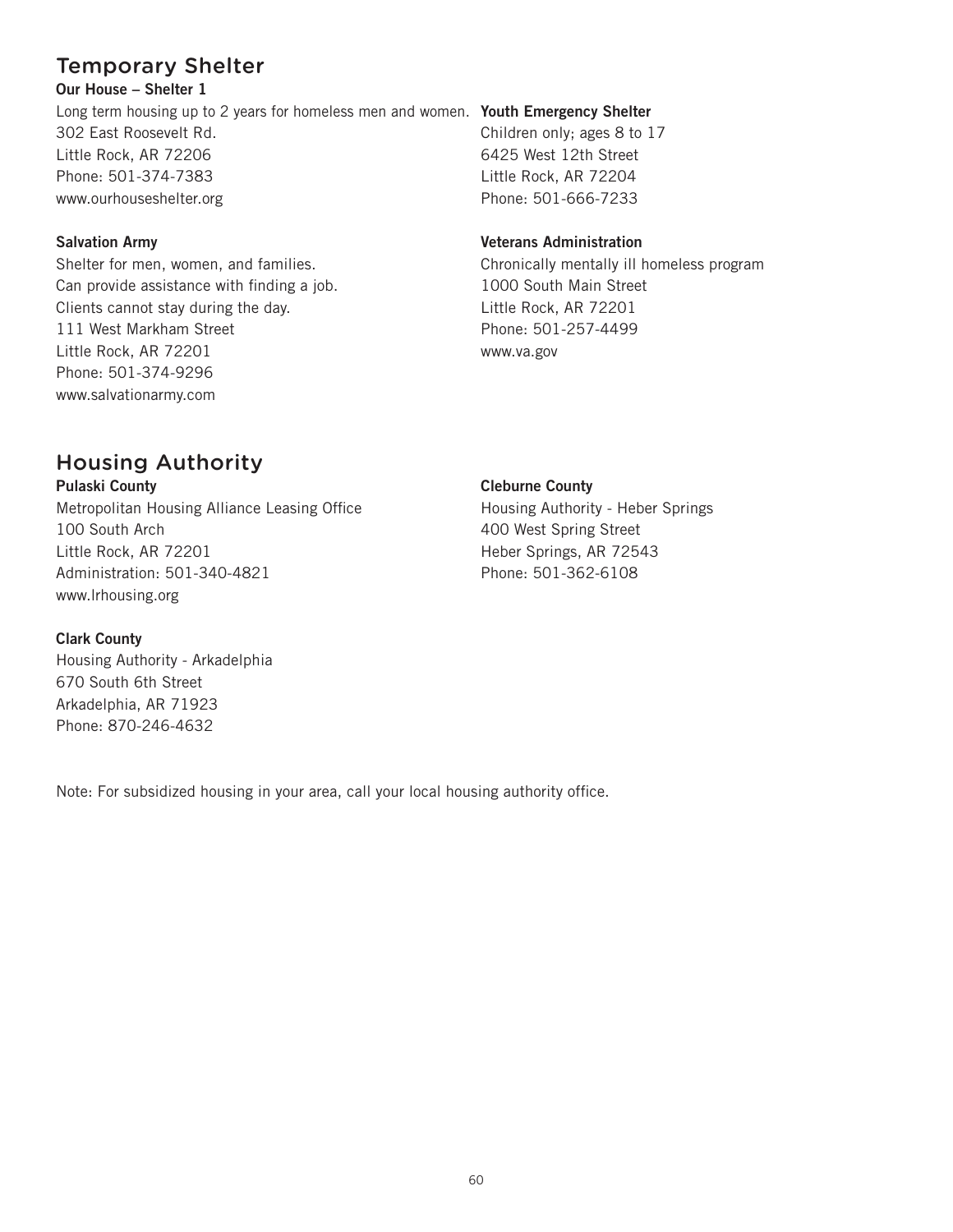## Social Security Benefits and Offices

Subscribe to the Social Security Electronic Newsletter (e-News) at www.socialsecurity.gov/enews.

#### Arkansas County Social Security Office

3511 Market Street Pine Bluff, AR 71601 Phone: 866-563-9693

Sherwood Social Security Office 3608 East Kiehl Sherwood, AR 72120 Phone: 877-512-3854 www.ssa.gov

#### Little Rock Social Security Office

Federal Building 700 West Capitol, Room 1201 Little Rock, AR 72201 Phone: 866-593-0933

#### Hot Springs Social Security Office

112 Corporate Terrace Hot Springs, AR 71913 Phone: 855-531-1685

### Searcy Social Security Office

701 Airport Loop Searcy, AR 72143 Phone: 855-686-146

Note: For the social security office in your area, call 1-800-772-1213.

## Spinal Cord Disability Referral

Call any Spinal Cord Commission Office

Little Rock Central Office 1501 North University, #470 Little Rock, AR 72207 Phone: 501-296-1788

## Substance Abuse

See pages 6-7 of this document.

## Support Groups

See pages 13-14 of this document.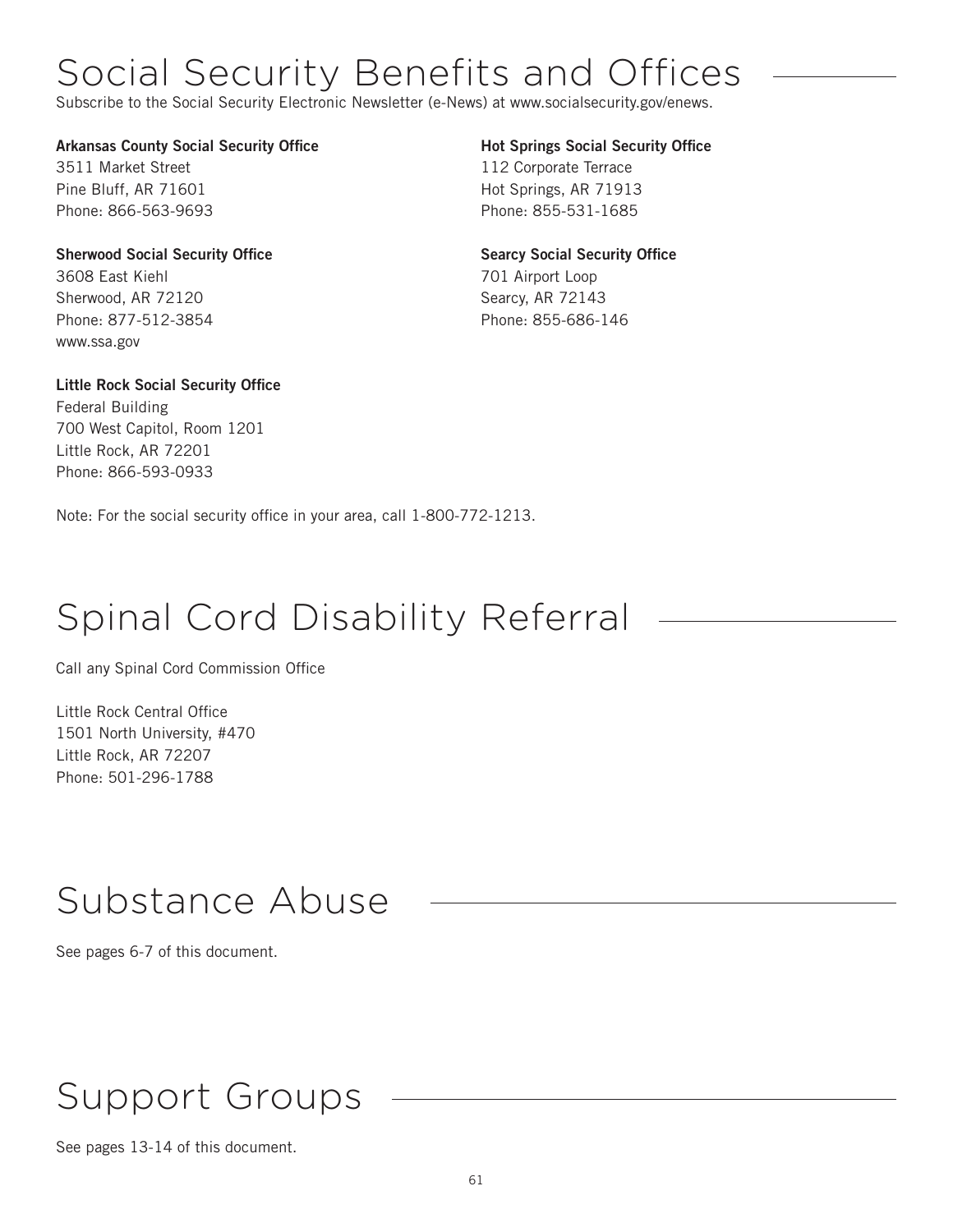## Therapy Centers – Free Standing

#### Baptist Health Therapy Center-Arkadelphia

312 Professional Park Drive, Suite A Arkadelphia, AR 71923 Phone: 870-245-3650

Baptist Health Therapy Center-Beebe 47 Highway 64 West Beebe, AR 72012 Phone: 501-268-2250

Baptist Health Therapy Center-Benton 819 West Carpenter Benton, AR 72015 Phone: 501-315-1803

## Baptist Health Therapy Center-Bowman Curve

200 North Bowman Road Little Rock, AR 72211 Phone: 501-228-0107

#### Baptist Health Therapy Center-Bryant 612 Office Park Drive, #5 Bryant, AR 72022

Phone: 501-847-5978

#### Baptist Health Therapy Center-Cabot

205 Westport Drive, Suite 2 Cabot, AR 72023 Phone: 501-843-9893

### Baptist Health Therapy Center-Conway

815 Hogan Lane, Suite 5 Conway, AR 72034 Phone: 501-329-1888

#### Baptist Health Therapy Center-Heber Springs

2102 Highway 25 North Heber Springs, AR 72543 Phone: 501-206-2482

#### Baptist Health Therapy Center-Heights 5618 R Street Little Rock, AR 72207 Phone: 501-661-1555

### Baptist Health Therapy Center-Jacksonville

117 TP White Drive Jacksonville, AR 72076 Phone: 501-241-1193

#### Baptist Health Therapy Center-Lonoke

1306 North Center Street Lonoke, AR 72086 Phone: 501-676-9466

#### Baptist Health Therapy Center-Maumelle 1701 Club Manor, Suite 3

Maumelle, AR 72113 Phone: 501-851-8504

#### Baptist Health Therapy Center-North Rodney Parham 4200 North Rodney Parham Road Little Rock, AR 72212 Phone: 501-202-6767

Baptist Health Therapy Center-Otter Creek 11401 I-30 Little Rock, AR 72209 Phone: 501-202-6690

#### Baptist Health Therapy Center-Saddle Creek 6020 Ranch Drive, Suite 5

Little Rock, AR 72223 Phone: 501-868-9694

### Baptist Health Therapy Center-Sheridan

1409 South Rock Street, Suite D Sheridan, AR 72150 Phone: 70-942-7911

#### Baptist Health Therapy Center-Sherwood

Sherwood Oaks Shopping Center 2001 East Kiehl, #7 Sherwood, AR 72116 Phone: 501-835-7543

#### Baptist Health Therapy Center-Sherwood Family Medical Center 1308 East Kiehl Avenue Sherwood, AR 72120 Phone: 501-835-0703

#### Baptist Health Therapy Center-Stuttgart

2118 South Buerkle Stuttgart, AR 72160 Phone: 870-673-8775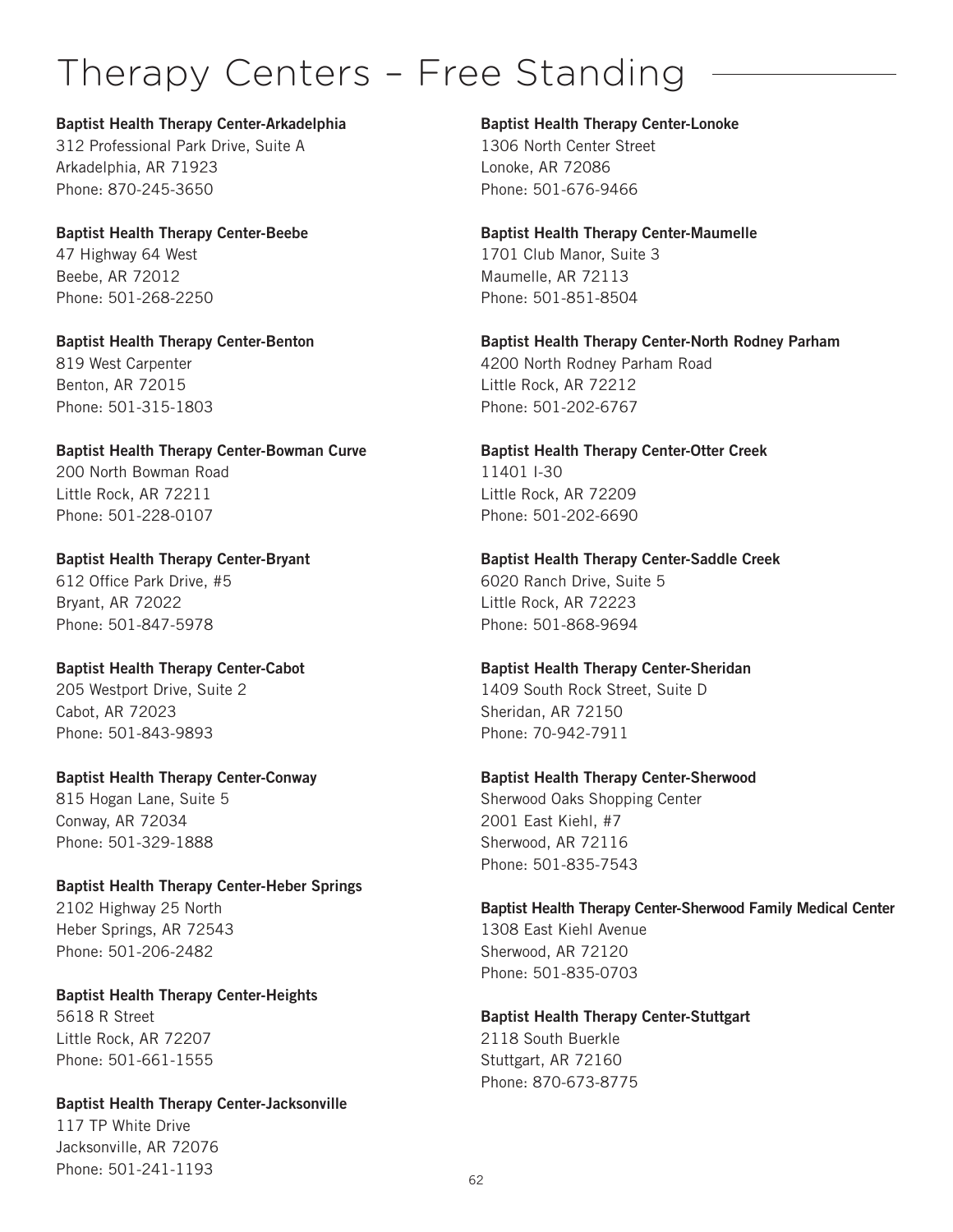## Tips on Caring for Aging Parents

Caring For Your Aging Parents 101: Checklists for Planning Website: www.caring.com/checklists

## Transportation Resources

## Pulaski County

#### Autumn Age Bus II: 501-758-9941

- Service from Heritage House and Bowker complexes
- Must be over age 60 and use walker or wheelchair
- Must have MD letter stating transportation is needed
- No fee; has wheelchair lift; medical appoints and community shopping
- Call for scheduled times

#### Baptist Health Rehabilitation Institute: 501-202-7000

- Transportation for their patients only
- Wheelchair lift; no fee

Website: www.baptist-heatlh.com

#### Links (Central Arkansas Transit): 501-375-9607

- Limited service in Pulaski County
- Service for aged and disabled; must apply for card and be certified in advance
- \$2.50/one way; wheelchair lift available

#### Jacksonville Senior Citizens Center: 501-982-7531

- Services Jacksonville and North Pulaski/Sherwood
- Call for scheduled times; wheelchair lift available
- Serves of this center only available to members

#### SCAT: 501-374-2833

- Little Rock: Cumberland Towers, Paris Towers, and Jessie Powell
- \$5 annual membership fee; medical appointments; wheelchair lift available; call for schedule

#### LifeQuest of Arkansas (Caring Wheels): 501-225-6073

- This is a volunteer service and is for medical appointments only
- Transport only from zip codes: 72113, 72202, 72205, 72207, 72227, 72211, 72212, and part of 72223 (Note: the western boundary for 72211 is from the HWY 10 and Chenal Parkway intersection south along the Parkway to Kanis).
- Wheelchairs cannot be accommodated as private cars are used
- Clients must apply for this service. Please call for application

#### Sherwood Senior Citizen Center: 501-834-5770

- Call to schedule 24-48 hours in advance
- Initial information card will be kept on file in the office
- Nominal fee to local area and Little Rock clinics/MD offices
- Van has wheelchair lift available
- Closed on legal holidays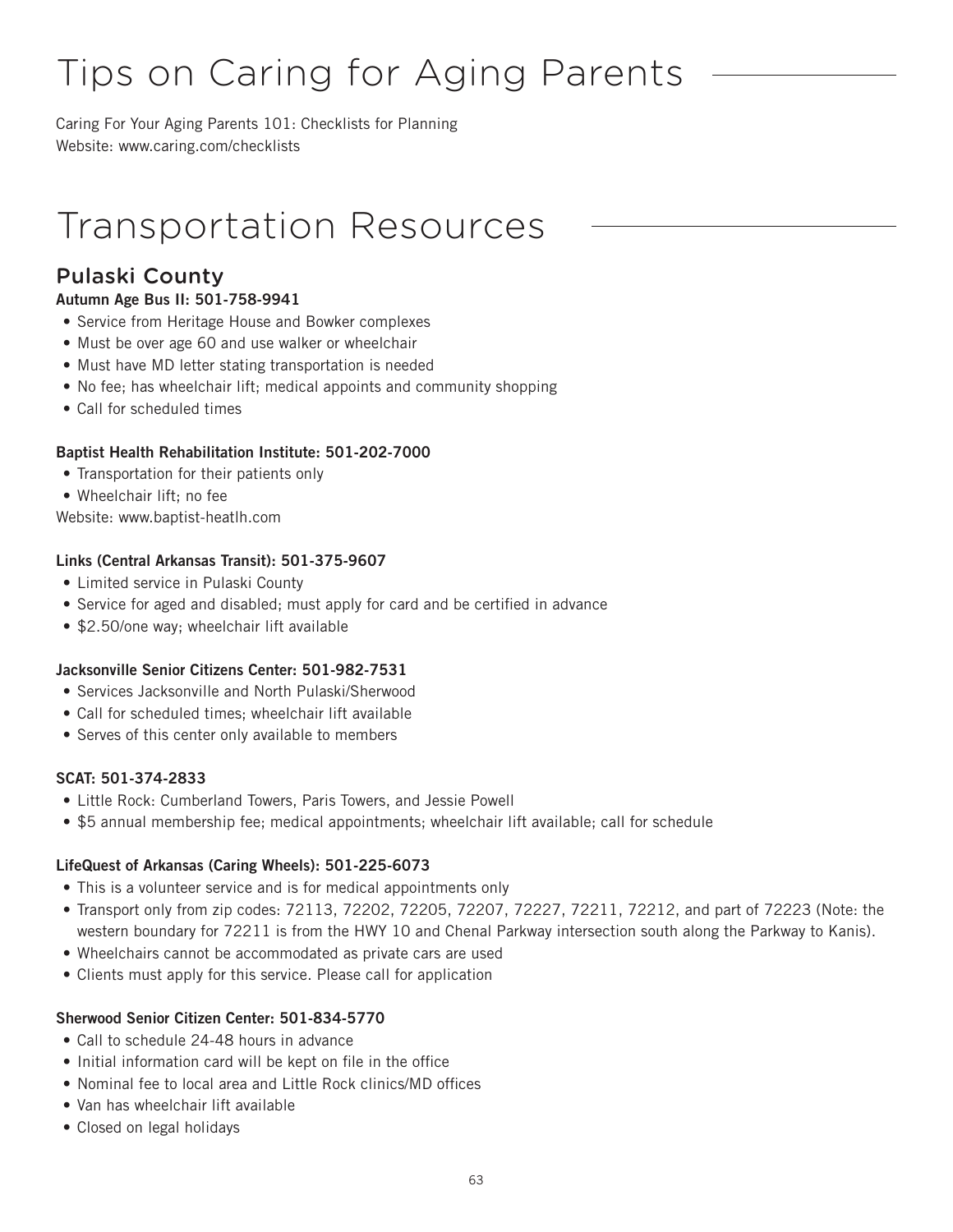#### St. Vincent North Rehab Hospital: 501-834-1800

- Transport for their inpatient or outpatients only; no fee; wheelchair lift available
- 15 mile radius from their office

#### Baptist Health Med Flight Van

- Clinic personnel must arrange ride
- Provides transportation for patients with clinic appointments at Cardiac Rehab, BHMC-LR, BHMC-NLR, BH Eye Center, and BH Outpatient Center

Website: www.baptist-health.com

### Statewide Transportation

MEMS Non Emergency Transport: Phone: 501-868-1033 or 501-301-1475 or 1-800-236-8316 Wheelchair lift; cash/check/credit card accepted

Note: For transportation in your area, call your local Area Agency on Aging. See pages 10-11 in this document for your local AAA office.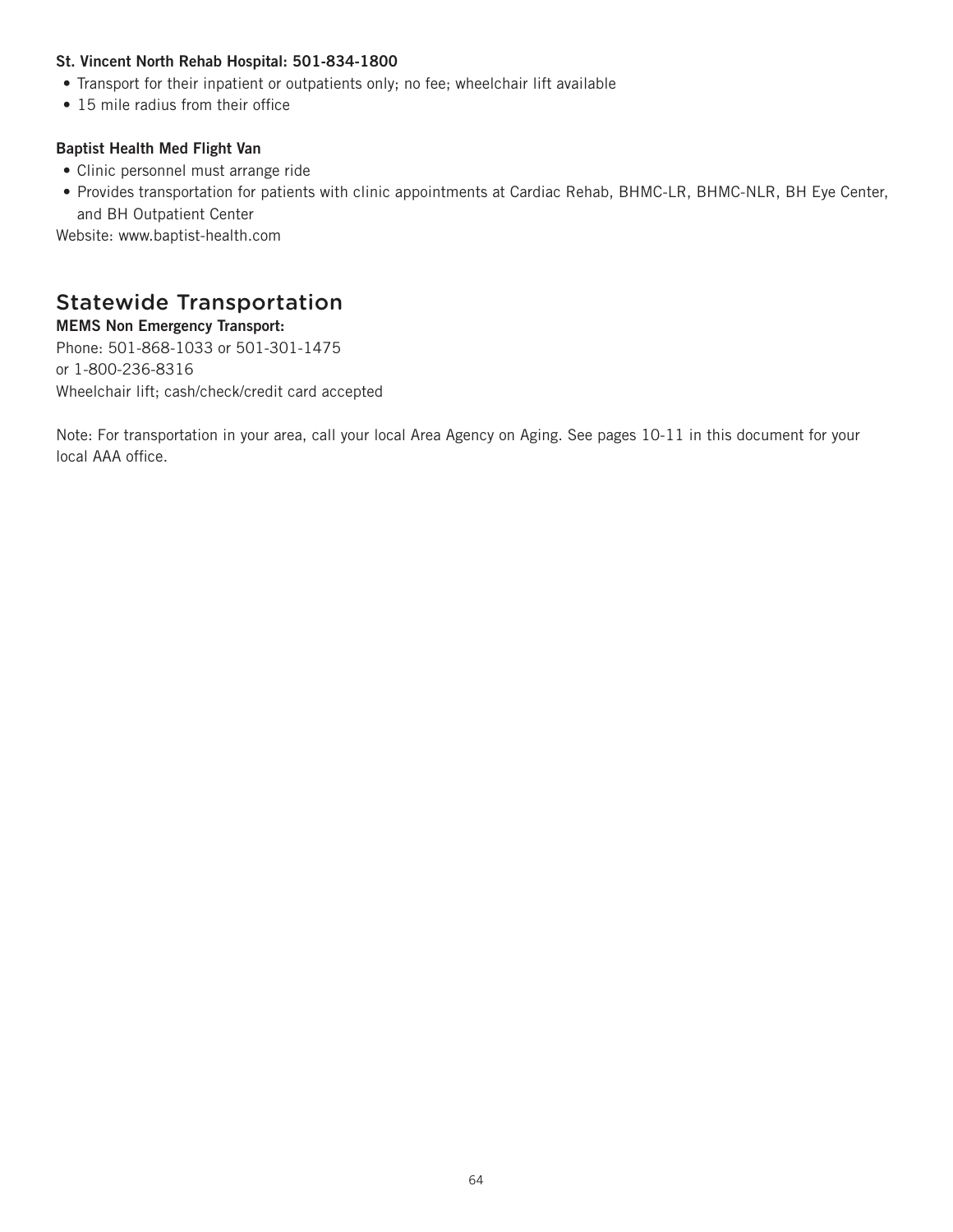## Utility Assistance

### GAS

Center Point Energy/ARKLA: 1-800-992-7552

- Alternate date payment plan for elderly and disabled
- Physician's certificate of Medical Emergency they will not turn gas off

## **ELECTRICITY**

Entergy: 1-800-968-8243 or 501-954-5163

- Delayed termination of service
- Life Support Program for elderly, handicapped, and seriously ill persons
- Sales Tax exemption for customers whose annual income is \$12,000 or less

### WATER

Central Arkansas Water: 501-372-5161 or toll free 1-855-742-0309

• Help to Others Customer Assistance Fund - Financial Assistance and payment to income qualified individuals

### TELEPHONE

Arkansas Lifeline (ATT): 1-877-677-0250

- Lifeline is a federal benefit
- To qualify, you must receive benefits from an approved program or your income must be at or below the guidelines
- This is not a Lifeline Personal Emergency Response System (PERS) but a bill payment assistance program

#### Link Up Lifeline: 1-800-482-8988

- The Lifeline and Link Up programs are government assistance programs supported by the Universal Service Fund to provide discounts to low-income households for landline and wireless telephone service and equipment.
- This is for persons receiving DHS administered assistance through the public service commission.

## COMMUNITY RESOURCES OFFERING ASSISTANCE WITH UTILITIES

#### Arkadelphia Area

Low Income Home Energy Assistant Program (LIHEAP) provides seasonal assistance with Gas/Electricity/Butane/Propane Phone: 501-682-1001

#### Little Rock Area

Community Action Programs will help with utilities two times per year. Contact the office serving your county.

#### Helping Hand

1601 Marshall Street Little Rock, AR 72202 Phone: 501-372-4388 Hours: Monday - Thursday, 9:00am - 12:30pm

#### Watershed Human and Community Development

3701 Springer Boulevard Little Rock, AR 72206 Phone: 501-378-0176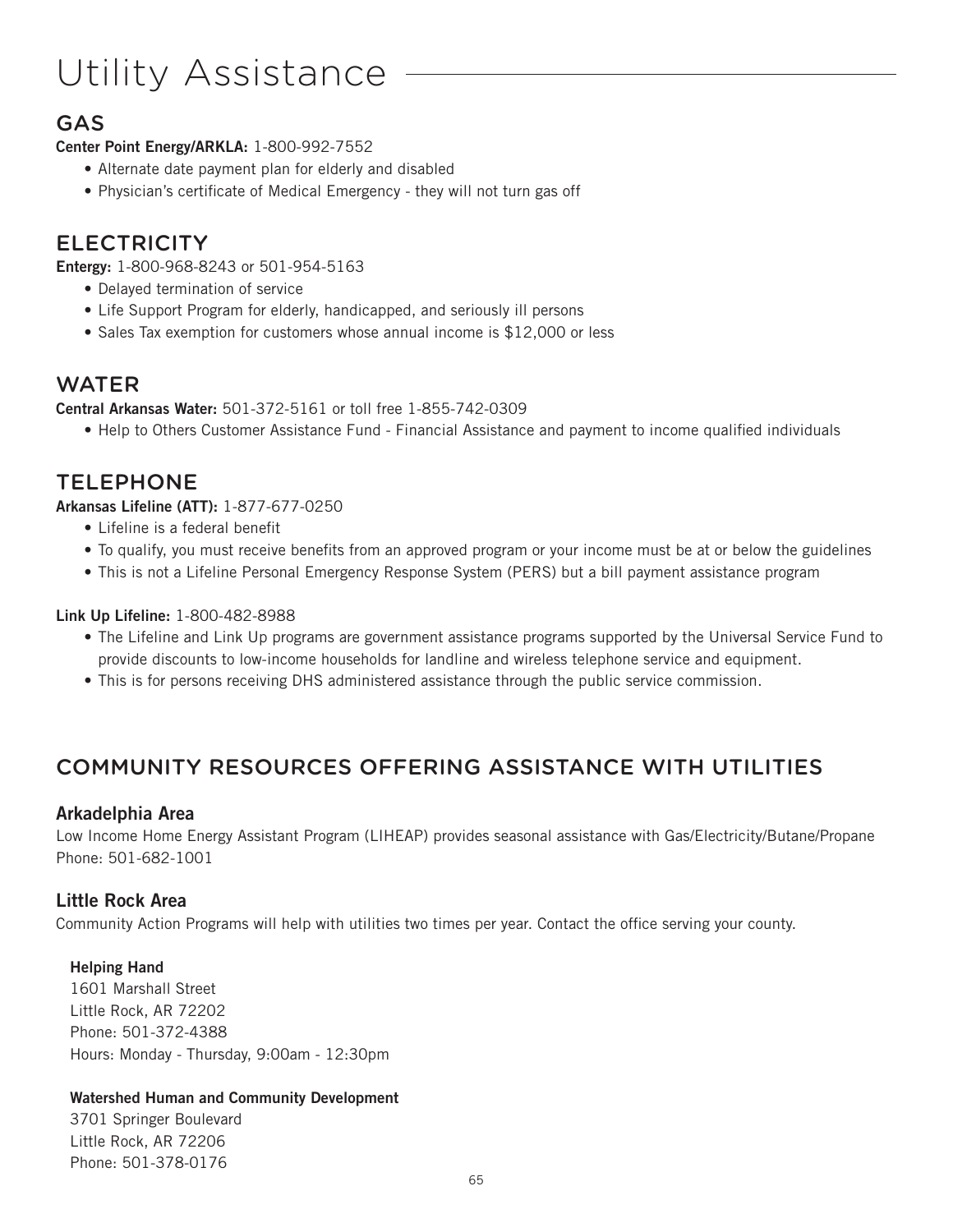## Visually Impaired Resources

## Eye Care

Baptist Health Eye Center

Low Vision Clinic 9800 Baptist Health Drive Little Rock, AR 72205 Phone: 501-202-7150 or 1-888-BAPTIST (227-8478) Website: www.baptist-health.com

#### Arkansas Lions State Office

Local Lion's Clubs will sometimes help with glasses/exams. Call the state office to obtain the number of the Lion's Club in your area. Closed on Fridays. Phone: 501-834-5111

#### Jones Eye Clinic

UAMS 4301 West Markham Street Outpatient Circle Little Rock, AR 72205 Phone: 501-686-5822 Will arrange payment plans. Website: www.uams.edu

#### National Eye Care Project

Provides medical and surgical eye care to disadvantaged senior adults. Does NOT pay for glasses. Phone: 1-800-222-3937 or 1-877-577-6327

Note: Medicaid will pay for one (1) vision exam and one (1) pair of glasses every 24 months (2 years). Check with your ophthalmologist.

## Eye Care Services For The Visually Impaired

#### Arkansas Department of Human Services- Division of Services for the Blind 700 Main Street, P.O. Box 3237 Little Rock, AR 72203 Phone: 501-682-5463 or 1-800-960-9270 TDD: 501-682-0093

The Division of Services for the Blind (DSB) is a state agency serving blind and severely visually impaired persons of all ages within the state of Arkansas. DSB operates under and Order of Selection giving service priority to the most severely disabled blind persons. Vocational Rehabilitation Counselors will evaluate patients in their homes and provide training or services if appropriate.

Website: www.humanservices.arkansas.gov Note: For the DSB office closet to you, call 1-800-960-9270.

#### Library for the Blind and Physically Handicapped

1 Capitol Mall Little Rock, AR 72201 Phone: 501-682-1155 or 1-866-660-0885 No charge; cassette machine and catalog of tapes provided. Website: www.afb.org Note: For a library closer to you, call the above number.

#### Arkansas Lighthouse for the Blind

6818 Murray Street Little Rock, AR 72209 Phone: 501-562-2222 Website: http://ifbsolutions.org Manufacturing plant that hires blind people.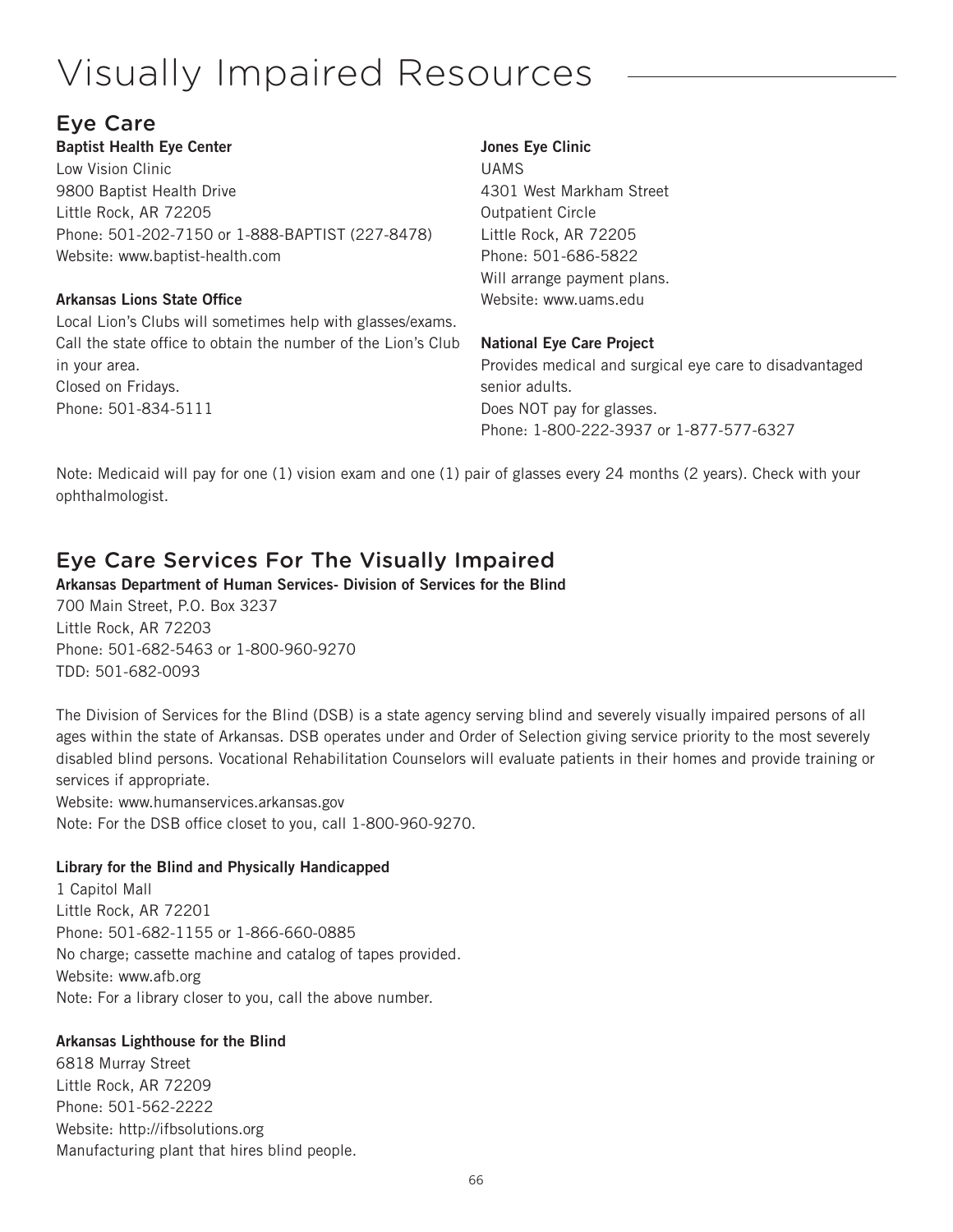#### Arkansas School for the Blind

2600 West Markham Street Little Rock, AR 72205 Phone: 501-296-1810 Website: www.arkansasschoolfortheblind.org

#### Lions World Services for the Blind

2811 Fair Park Boulevard Little Rock, AR 72204 Phone: 501-664-7100 Rehabilitation Center – trains individual for employment; personal adjustment program for newly blind. Website: www.wsblind.org

#### LS&S

Phone: 1-800-468-4789 Fax: 1-877-498-1482 Toll-Free: 1-866-317-8533 Magazine/catalog specializing in products for visually and hearing impaired.